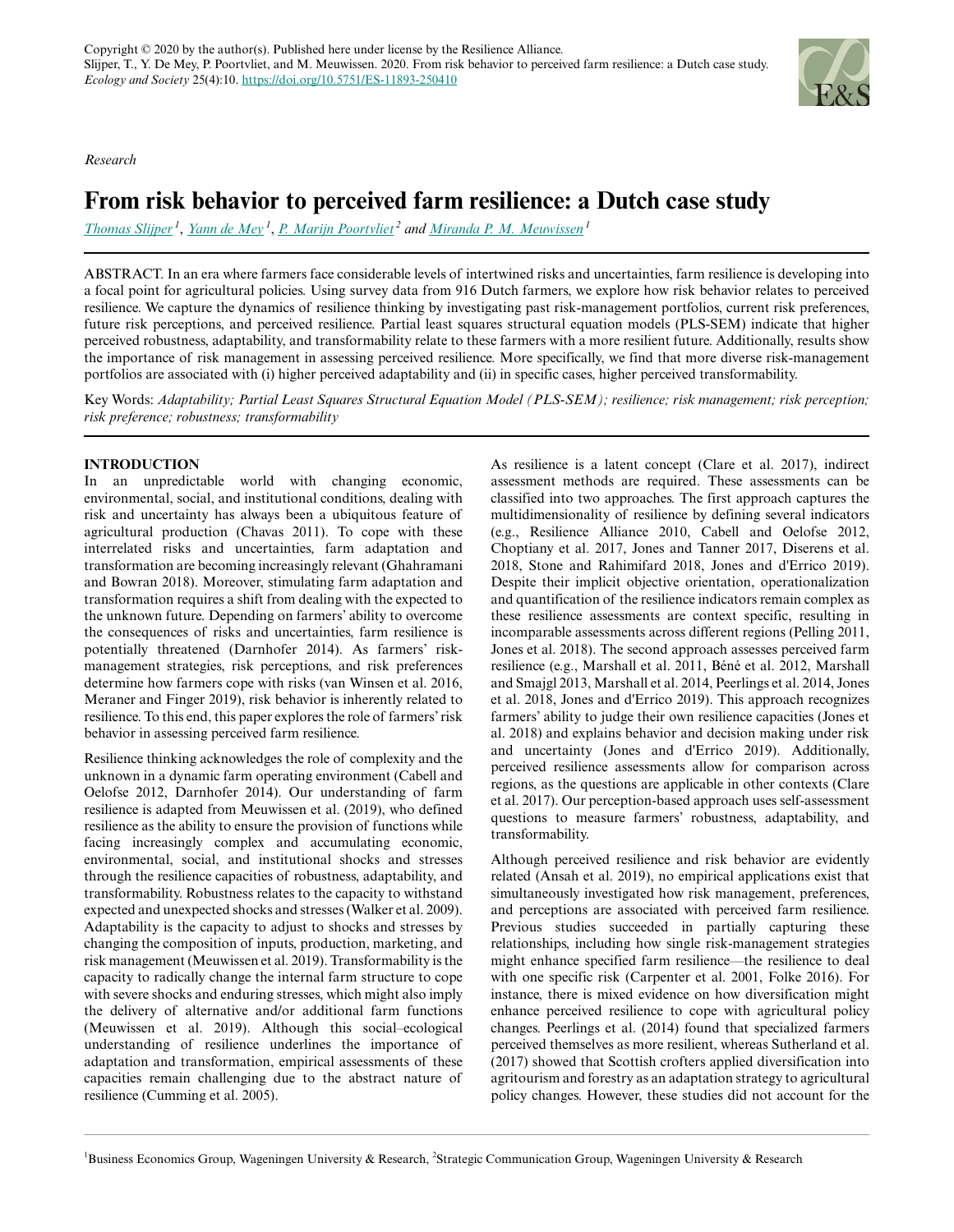Resilience **Risk behavior** Robustness **Risk preferences**  $(t)$  $(t)$ Risk **Adaptability** Resilience management  $(t)$  $(t+k)$  $(t-k)$ Transformability **Risk perceptions**  $(f)$  $(t+k)$ Risk perception domains Input price **Market price** Supply chain Control variables **Financial** Production Informal network Formal network Innovation Perceived behavioral **Personal and personnel**  $(t)$ control (t)  $(t)$  $(t)$ Institutional Societal

**Fig. 1.** Conceptual framework to assess perceived farm resilience. Past (t-k), current (t), and future (t+k) variables are included. The arrows from the control variables and risk behavior boxes to resilience indicate that all variables within the corresponding box relate to perceived robustness, adaptability, and transformability.

unknown as they target one specific risk. We investigate general resilience, which is more complex than specified resilience as it embodies dealing with risk in general (Folke 2016) and the unknown (Carpenter et al. 2012). A broad view on risk management, which embraces a portfolio of strategies, is likely to be required to prepare farmers for an unknown future. Although several empirical investigations explain why farmers adopt certain risk-management portfolios (Coffey and Schroeder 2019, Meraner and Finger 2019, Vigani and Kathage 2019), none of these studies connected farmers' risk-management portfolios to general resilience. To fill this research gap, this study investigates how farmers' risk behavior is associated with general resilience.

A decent farm income helps ensure farm continuity (Saint-Cyr et al. 2019) and foster resilience (Cabell and Oelofse 2012). In resilience thinking, farm income is considered as one of the functions provided by farmers (Meuwissen et al. 2019). Other examples of farm functions are maintaining natural resources in good condition, managing animal welfare, or providing employment and good working conditions. Farmers often pursue a combination of economic and noneconomic functions (Anderson and McLachlan 2012); however, a decent farm income is required to facilitate other functions (ten Napel et al. 2006). Therefore, it is worth investigating how farm income shapes perceived resilience.

Against this background, we aim to explore the relationship between farmers' risk behavior and perceived resilience. This paper expands the current literature in two ways: (1) we examine how farmers' risk-management portfolios, perceptions, and preferences are related to perceived general resilience in terms of robustness, adaptability, and transformability, and (2) we explore how farm income explains differences in perceived resilience. Our empirical application focuses on Dutch farmers, who have recently faced a complex mix of risks. Therefore, Dutch farmers are a relevant population for resilience research.

### **CONCEPTUAL FRAMEWORK**

We build upon agricultural risk behavior (Hardaker et al. 2015) and resilience theory (Holling 1973, Darnhofer 2014, Folke 2016) to explore how risk management, perceptions, and preferences relate to perceived resilience (Fig. 1). Our conceptual framework describes (1) the relationship between risk-management portfolios, perceptions, and preferences, (2) how perceived robustness, adaptability, and transformability relate to perceived resilience, (3) the relationship between risk behavior and perceived resilience, and (4) how several control variables relate to risk behavior and perceived resilience. Capturing backward- and forward-looking system dynamics is required to assess resilience (Folke 2016). Therefore, we investigate farmers' past perceptions (*t-k*), current perceptions (*t*), and perceptions of future events (*t+ k*), where *t*-*k* refers to the past 5 years, *t* refers to the current year,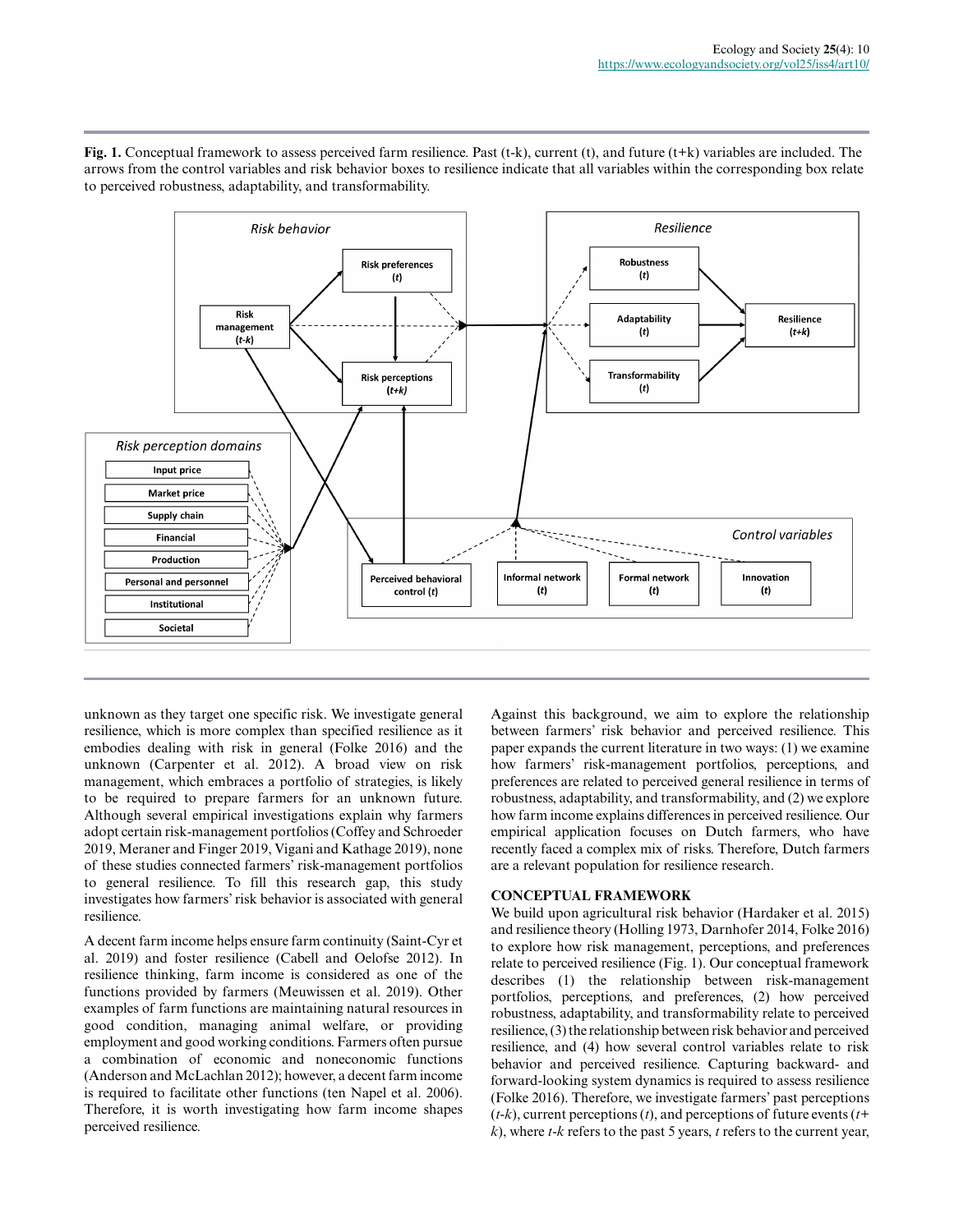and *t+k* refers either to the next 5 or 20 years. The next subsections will discuss the various building blocks of the conceptual framework.

### **Risk behavior**

Risk-behavior theory uses static approaches to investigate the complex interactions between farmers' current risk-management decisions, risk perceptions, and risk preferences (Meuwissen et al. 2001, Meraner and Finger 2019). This simplified representation of risk behavior does not account for the influence of past behavior on current or future decision making under risk (van Winsen et al. 2016). To this end, we use a dynamic approach that accounts for farmers' risk-management portfolio in the last 5 years, current risk preferences, and future risk perceptions over the next 20 years. As past risk-management decisions cannot be explained by current or future perceptions, we investigate the role of past risk-management strategies in shaping current risk preferences and future risk perceptions.

Traditional understandings of risk management primarily underlined the economic dimension of risk coping. For instance, Schmit and Roth (1990) defined risk management as the strategies to minimize the costs of risks regarding potential losses, while considering the costs of risk reduction. In the context of resilience, we understand risk management as the portfolio of strategies that farmers adopt to minimize the impact and potential costs of risk on economic, environmental, and social farm functions. Risk perceptions are farmers' subjective interpretations of domainspecific risks (Meraner and Finger 2019). To account for domain specificity, we selected eight predefined risk-perception domains (Fig. 1). Risk preferences are a farmer's orientation toward taking or avoiding risk (Gardebroek 2006, van Winsen et al. 2016). Farmers can range from risk averse to risk neutral to risk taking, and most empirical findings suggest that farmers are to some degree risk averse (Iyer et al. 2019). Therefore, more risk-averse farmers will be referred to as farmers with low risk preferences, and less risk-averse farmers are those farmers with high risk preferences. Heterogeneity in risk preferences is shaped by differences in wealth or farm income (Dohmen et al. 2011, van Winsen et al. 2016), and can be further explained by several other farm and farmer characteristics, including age (Dohmen et al. 2017), gender (Dohmen et al. 2011), and farm size (van Winsen et al. 2016).

We expect that farmers who have adopted a more diverse riskmanagement portfolio in the last 5 years have taken more actions to reduce the presence of risk (van Winsen et al. 2016). Therefore, they will be better equipped to cope with future risks. Hence, hypothesis 1a (H1a) states that farmers with a more diverse riskmanagement portfolio in the last 5 years will perceive lower future risk (Table 1). Furthermore, a more diverse risk-management portfolio over the last 5 years allows farmers to take more risks as it widens response options to risks. We hypothesize that farmers with more diverse risk-management portfolios over the last 5 years are less risk averse (H1b). Several lines of evidence suggest that less risk aversion results in lower perceived risk (Keil et al. 2000, Cho and Lee 2006, van Winsen et al. 2016). Therefore, we argue that less risk-averse farmers are expected to have lower future risk perceptions, as they perceive future risky situations as less severe (H1c).

**Table 1.** Overview of the hypothesized relationships and their expected signs. + positive relationship, - negative relationship, -/+ the relationship will be determined by the study

| Relationship                                                                | Expected<br>sign |
|-----------------------------------------------------------------------------|------------------|
| H <sub>1</sub> a Risk management (t-k) $\rightarrow$ risk perceptions (t+k) |                  |
| H1b Risk management (t-k) $\rightarrow$ risk preferences <sup>†</sup> (t)   |                  |
| H1c Risk preferences (t) $\rightarrow$ risk perceptions (t+k)               |                  |
| H <sub>2</sub> a Robustness (t) $\rightarrow$ resilience (t+k)              | $\pm$            |
| H <sub>2</sub> b Adaptability (t) $\rightarrow$ resilience (t+k)            | $\pm$            |
| H2c Transformability (t) $\rightarrow$ resilience (t+k)                     | $\pm$            |
| H3a Risk management (t-k) $\rightarrow$ robustness (t)                      | $\pm$            |
| H3b Risk management (t-k) $\rightarrow$ adaptability (t)                    | $\pm$            |
| H3c Risk management $(t-k) \rightarrow$ transformability (t)                | $\pm$            |
| H4a Risk perceptions $(t+k) \rightarrow$ robustness (t)                     |                  |
| H4b Risk perceptions $(t+k) \rightarrow$ adaptability (t)                   |                  |
| H4c Risk perceptions $(t+k) \rightarrow$ transformability (t)               |                  |
| H5a Risk preferences (t) $\rightarrow$ robustness (t)                       |                  |
| H5b Risk preferences (t) $\rightarrow$ adaptability (t)                     | $-1+$            |
| H5c Risk preferences (t) $\rightarrow$ transformability (t)                 |                  |

† In this study, risk preferences are understood as a scale ranging from risk averse to risk taking. Therefore, the positive sign indicates that farmers with more (less) diverse risk-management portfolios are expected to be less (more) risk-averse farmers. This applies to all hypotheses.

### **Resilience**

Resilience theory describes how robustness, adaptability, and transformability are exploited to manage a dynamic and uncertain world (Folke 2016). The importance of the three complementary resilience capacities depends on the context in which farms operate, the timescale, and the depth of change (Cabell and Oelofse 2012, Termeer et al. 2019). In a predictable era of slow and marginal changes, the farm focus will be more on robustness and adaptability, whereas farmers need to emphasize the ability to transform in a period of radical change (Darnhofer 2014, Béné and Doyen 2018). Our conceptual framework describes how these resilience capacities jointly shape farmers' perception of future resilience. To this end, we expect that an improved ability to absorb, adapt, or radically change ensures the provision of farm functions (Meuwissen et al. 2019). Therefore, we hypothesize that higher perceived robustness, adaptability, or transformability are related to higher future farm resilience (H2a–2c).

Besides describing how farmers exploit their resilience capacities, resilience theory emphasizes the importance of delivering essential farm functions (i.e., the delivery of public and private goods) (Walker et al. 2004, Meuwissen et al. 2019). We account for farm functions by considering how farm income might explain differences in perceived resilience. Several studies have begun to examine how farmers with different financial goals and functions differ in terms of risk behavior (Greiner et al. 2009, Greiner and Gregg 2011, Bopp et al. 2019). We will expand this conceptual lens by comparing the perceived resilience of two groups: a group of farmers who perceived obtaining farm income as more important and a group who perceived obtaining farm income as less important.

### **From risk behavior to perceived resilience**

Understanding the relationship between risk behavior and perceived resilience requires thorough insights into the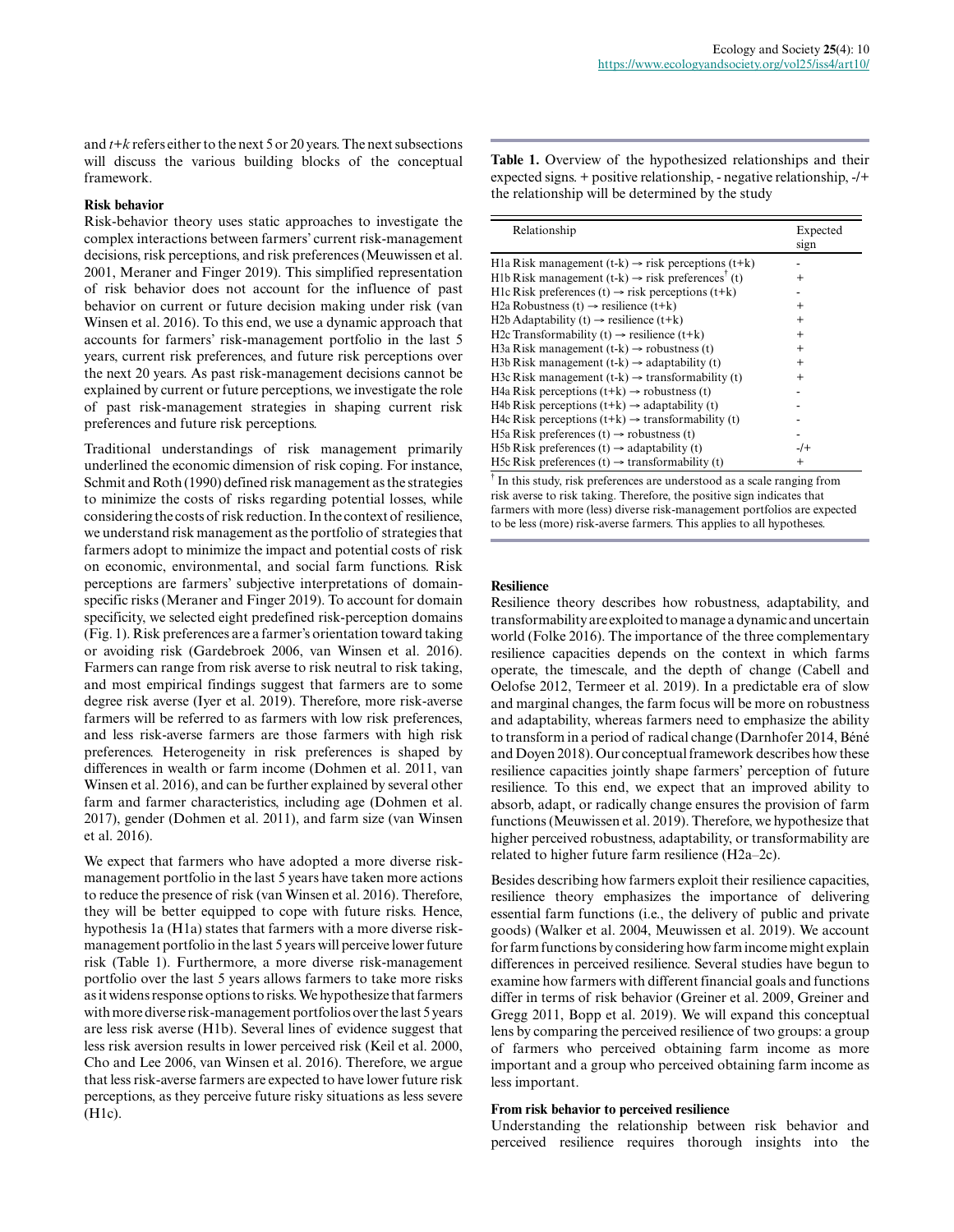interactions among risk management, perceptions, preferences, and perceived resilience capacities. Both risk and resilience literature describe how risk-related variables help to explain resilience (e.g., Scholz et al. 2012, Park et al. 2013, Aven 2017, 2019). Therefore, we describe how risk management, preferences, and perceptions are related to perceived resilience (Marshall and Marshall 2007, Grothmann and Patt 2005, Marshall and Stokes 2014, Marshall et al. 2014).

Farmers with more diverse risk-management portfolios enhance their response diversity, which helps them to deal with unknown future risks (Resilience Alliance 2010). An increased response diversity to risks will help farmers improve their capacity to absorb negative consequences, adjust responses, or radically change their farm. Therefore, farmers with a more diverse portfolio of risk-management strategies over the last 5 years are expected to perceive themselves as more robust, adaptable, and transformable (H3a –3c).

Ansah et al. (2019) described that risk perceptions negatively shape all perceived resilience capacities because farmers with higher risk perceptions struggle more to overcome the consequences of risks. The separate relationship between risk perceptions and perceived robustness (Marshall and Marshall 2007), adaptability (Marshall and Stokes 2014), or transformability (Marshall et al. 2014) has been examined. For instance, Marshall et al. (2014) found that higher risk perceptions restricted farmers' ability to identify new transition opportunities, constraining perceived transformability. Extrapolating the findings of Marshall et al. (2014) to all perceived resilience capacities, we expect farmers' future risk perceptions to be negatively related to perceived robustness, adaptability, and transformability (H4a–4c).

More risk-averse farmers are less likely to make big and risky investments and are more likely to maintain the status quo (Ansah et al. 2019), whereas less risk-averse farmers are expected to more easily introduce radical changes and are better able to transform. Although some transformations might result in less risky production systems, the radical change toward a new production system is risky and requires willingness to take risk. We expect less risk-averse farmers to perceive themselves as less robust (H5a). The relationship between risk preferences and perceived adaptability could be either positive or negative (H5b), whereas less risk-averse farmers are expected to perceive higher transformability (H5c).

### **Control variables**

We control for farmers' perceived behavioral control, openness to innovation, and formal and informal networks in relation to perceived resilience. First, perceived behavioral control reflects the perceived ability to overcome obstacles in reaching one's goals (Ajzen 2002). In this study, perceived behavioral control is framed as a farmer's perceived ability to deal with risk. Therefore, perceived behavioral control is expected to be positively related to perceived resilience (Ansah et al. 2019) and negatively associated with risk perceptions (van der Linden 2015). Second, more innovative farmers are more likely to try out new farm practices or technologies, which makes them better equipped to change (Glover 2012). We expect a positive relationship between openness to innovation and all perceived resilience capacities. Finally, having a larger informal or formal network improves farmers' social capital (Hunecke et al. 2017) and is therefore expected to enhance resilience (Cabell and Oelofse 2012).

### **EMPIRICAL MODEL**

To explain the relationship between risk behavior and resilience theory (Fig. 1), a partial least squares structural equation model (PLS-SEM) was estimated using Smart PLS 3 (Ringle et al. 2015). Most of the elicited constructs are latent, indicating that they cannot be directly observed and measured. PLS-SEM is a nonparametric multivariate technique that investigates latent constructs by combining the structural model, which specifies the relationships between latent constructs, and the measurement model (Hair et al. 2016). Measurement models specify how each latent construct was formatively or reflectively measured. Formative measurement models present a relationship from indicators to latent constructs, where changing indicators cause the construct to change (Diamantopoulos and Winklhofer 2001, Sarstedt et al. 2017). Reflective measurement models explain the relationship from the latent construct to the indicators, where a change in the latent construct reflects on the indicators (Bollen and Lennox 1991, Diamantopoulos and Siguaw 2006). As our study is exploratory and combines formative and reflective measurement models into a complex model, PLS-SEM is the most suitable estimation approach (Hair et al. 2017). We followed the measurement invariance of the composite models (MICOM) procedure (Henseler et al. 2016) to account for observed heterogeneity based on the perceived importance of farm income. This procedure determines if the data set is suitable for multigroup analysis (MGA).

### **DATA**

A survey among Dutch farmers was conducted to assess how risk behavior is associated with perceived resilience. Two experts of the Dutch Farmers Union and an interdisciplinary group of researchers provided feedback on the survey. Subsequently, four Dutch farmers pretested the survey, after which some statements were reformulated or omitted. The finalized survey was sent out by e-mail in November 2018 to about 9000 randomly selected Dutch farmers, using a database of an agricultural publisher. To the best of our knowledge, the readership of this publisher can be considered to cover the diversity of the Dutch farming sector and comprehensively reflects the sector as a whole. Additionally, we placed advertisements on the website of this publisher and sent a reminder in December 2018 to increase response rates. This resulted in 1537 responses (17% response rate) of which 926 (60.25%) completed surveys without any missing data. The high dropout rate (39.75%) can be explained by the relatively long duration of the survey. We randomly raffled one tablet and 24 vouchers of  $E25$  among the respondents. Ten respondents indicated to be agricultural contract workers and were left out for further analysis, resulting in a final sample of 916 farmers. This sample meets the sample size requirements of Barclay et al. (1995) who recommend a sample size of ten times the largest number of formative indicators in a construct or ten times the largest number of paths going from a construct into the structural model.

The survey was designed to measure six constructs: (1) perceived resilience, (2) risk-management portfolios, (3) risk perceptions, (4) risk preferences, (5) farm functions, and (6) other farmer characteristics. Unless stated otherwise, all items were measured on a seven-point Likert scale. The scores of the negatively worded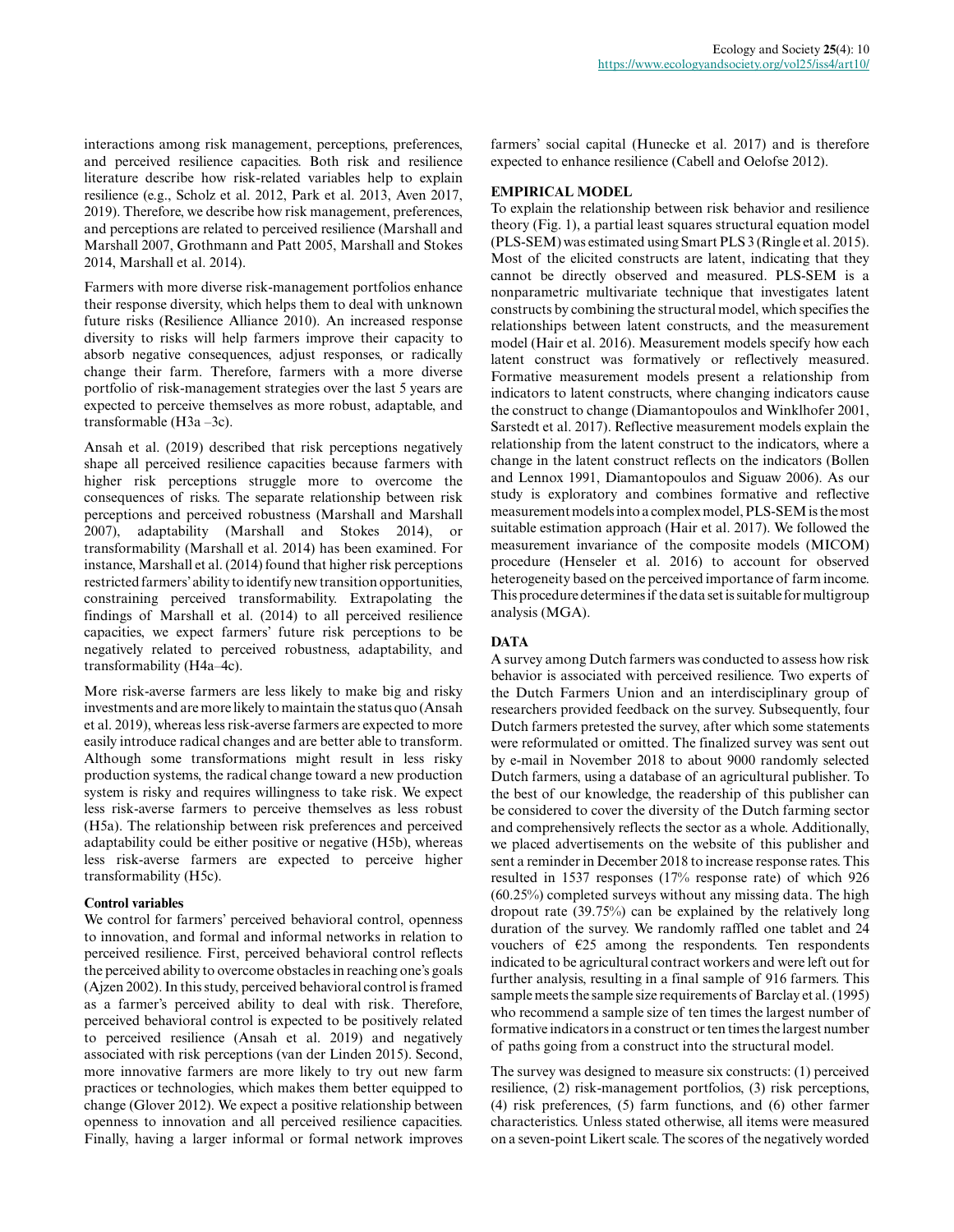items were reversed during the analysis. Table 2 presents the item wordings and summary statistics.

First, farmers selected their adopted risk-management strategies over the past 5 years (*RM*) from a list of 22 risk-management strategies (Meuwissen et al. 2001, Flaten et al. 2005, van Winsen et al. 2016, Meraner and Finger 2019). These risk-management strategies were classified into seven categories: flexibility, cooperation with others, financial risk management, measures to control environmental risks, specialization, diversification, and learning (see Table A1.1 for more details). An index of farmers' risk-management portfolios was created by counting in how many categories at least one strategy was selected.

Second, we used a subjective approach to elicit farmers' future risk perceptions (*RISK PERC*) with respect to 17 risk sources. The selected risk sources were based on a literature review (Meuwissen et al. 2001, van Winsen et al. 2016, Meraner and Finger 2019). Farmers were asked to indicate their expectations about how challenging certain risks would become in the next 20 years in the following domains: input price, market price, financial, supply chain, production, personal and personnel, institutional, and societal (Table 2). We controlled for farmers' domain-specific risk perceptions as first-order constructs and combined them into a second-order construct that represents general risk perception.

Third, we elicited farmers' risk preferences (*RISK PREF*) using a combination of self-assessment and business statements (Iyer et al. 2019). Farmers were asked to provide a general selfassessment of their risk preferences using one reflective item on an 11-point Likert scale (Dohmen et al. 2011). Additionally, we elicited domain-specific risk preferences using five formative business statements (e.g., Meuwissen et al. 2001, Meraner and Finger 2019). These statements elicited farmers' relative risk preferences—risk preferences relative to other farmers regarding the following subjects: (1) production, (2) marketing and prices, (3) financial risks, (4) innovation, and (5) farming in general. The fifth statement was excluded from further analysis because it does not represent a specific domain. Therefore, this statement is not suitable to fit into a formative construct that comprises farmers' general risk preferences based on different domains.

Fourth, perceived farm resilience was measured using an indirect and direct method. Building upon several resilience frameworks (e.g., Marshall and Marshall 2007, Clare et al. 2017, Jones and d'Errico 2019), the indirect approach measured farmers' perceived robustness (*ROB*), adaptability (*ADAP*), and transformability (*TRANS*) using four statements per category. All resilience capacities were introduced with a nonagricultural example to ensure that farmers understood the statements. Additionally, we used two items to directly elicit farmers' future resilience (*RES*) for the next 5 and 20 years.

Fifth, farmers were asked to distribute 100 points over nine farm functions (*FUNC*). We grouped farmers based on the perceived importance of income as a farm function. The group *Low* consists of farmers who perceived income as relatively unimportant compared with other farm functions; these farmers distributed less than the median (less than 30 points) to farm income. The group *High* represents farmers who perceived income as one of the main farm functions (30 or more points).

Finally, we included several statements about farmers' openness to innovation (*INNO*), informal networks (*NET INF*), formal networks (*NET FOR*), and perceived behavioral control (*PBC*). Openness to innovation was measured using two items (Aubert et al. 2012). Two sets of three statements were used to measure farmers' formal and informal networks (Hunecke et al. 2017). Based on Armitage and Conner (1999) and Ajzen (2002), perceived behavioral control was measured as a four-item construct.

### **RESULTS**

The PLS-SEM evaluation consists of the measurement and structural model assessment. The measurement model assessment examines the reflective and formative indicators that are used to operationalize the latent constructs. If sufficient measurement quality is confirmed, the structural model evaluation tests the hypothesized associations between the latent constructs (Hair et al. 2016). Finally, the results of the MGA will be presented.

### **Measurement model assessment**

Evaluating the reflective measurement model includes an assessment of internal consistency reliability, convergent validity, and discriminant validity (Hair et al. 2016). Following the recommendations of Hair et al. (2018) for PLS-SEM with a second-order formative-formative construct, we used the repeated indicators approach with a factor weighting scheme, a maximum of 300 iterations, and a stop criterion of  $10^{-7}$  as algorithm settings. The evaluation of the full model showed a lack of internal consistency reliability as *PBC* and *ROB* obtained Cronbach's alpha values smaller than 0.7 (Table A1.2). Furthermore, the outer loadings of *adap\_4* (0.566), *pbc\_2* (0.695), *pbc\_4* (0.510), *rob\_2* (0.180), and *trans\_2* (0.227) are lower than 0.7, potentially causing low convergent validity. After removing *adap\_4, pbc\_4, rob\_2,* and *trans\_2*, the internal consistency reliability and convergent validity improved. All Cronbach's alpha values were larger than 0.7, and all composite reliability values ranged between 0.8 and 0.95 (Table 3). Additionally, all average variance explained (AVE) values exceed 0.5, confirming convergent validity. Discriminant validity is obtained as none of the 95% bias-corrected and accelerated (BCa) confidence intervals of the heterotrait–monotrait (HTMT) ratio (Henseler et al. 2016) include 1 (Table A1.3).

The formative measurement model assessment evaluates convergent validity, collinearity, and the significance of outer weights (Hair et al. 2016). First, a redundancy analysis was conducted to assess convergent validity between the formative and reflective *RISK PREF* measures. This resulted in a path coefficient with a magnitude of 0.805—exceeding the critical threshold of 0.70 (Sarstedt et al. 2017)—convergent validity was obtained. No redundancy analysis was conducted for *RISK PERC* and *RES* because these constructs were respectively a second-order construct or directly elicited. Second, all formative items obtained variance inflation factors (VIF) below 5 (Table A1.4), indicating that collinearity is not present at critical levels. Finally, we assessed the significance of outer weights and the relevance of outer loadings using a bootstrapping procedure (4000 samples, no sign changes option, BCa, two-tailed testing at α=0.05). Aside from farmers' financial risk preferences (*riskpref\_3*)*,* all formative items obtained significant outer weights (Table A1.4). The factor loading of *riskpref\_3* exceeds the critical value of 0.50, indicating an absolute contribution to *RISK PREF*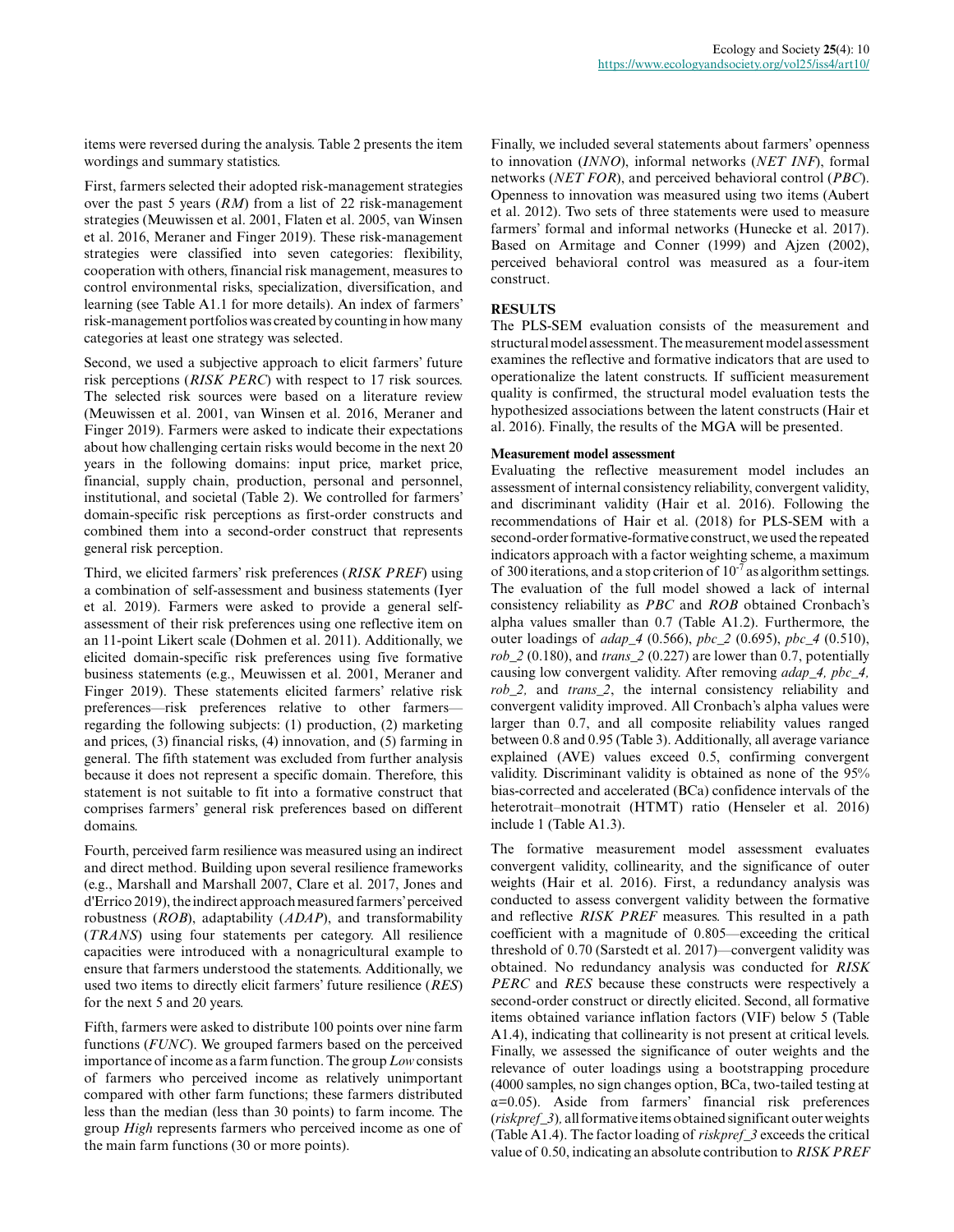## **Table 2.** Item wordings and summary statistics  $(n = 916)$

| Item†                                       |                                                                                                                                                                                                                                                                                                                                                                                                                                                   | Mean         | St dev       |
|---------------------------------------------|---------------------------------------------------------------------------------------------------------------------------------------------------------------------------------------------------------------------------------------------------------------------------------------------------------------------------------------------------------------------------------------------------------------------------------------------------|--------------|--------------|
| Risk behavior                               |                                                                                                                                                                                                                                                                                                                                                                                                                                                   |              |              |
| rm                                          | Risk management (RM) - single item. Eight-point scale, ranging from 0 (no risk management) to 7 (all seven categories in risk management portfolio)<br>The number of different risk management categories adopted by farmers. The following categories are distinguished: flexibility of farm<br>activities, cooperation with others, diversification, specialization, learning, financial risk management, and measures to control environmental | 3.98         | 1.35         |
|                                             | risks                                                                                                                                                                                                                                                                                                                                                                                                                                             |              |              |
|                                             | Risk perception (RISK PERC) - second-order formative                                                                                                                                                                                                                                                                                                                                                                                              |              |              |
|                                             | Input price risk perception (RISK PERC_1) - first-order formative                                                                                                                                                                                                                                                                                                                                                                                 |              |              |
| riskperc_1<br>riskperc_2                    | Persistently high input prices<br>Input price fluctuations                                                                                                                                                                                                                                                                                                                                                                                        | 4.44<br>4.16 | 1.53<br>1.47 |
|                                             | Market price risk perception (RISK PERC_2) - first-order formative                                                                                                                                                                                                                                                                                                                                                                                |              |              |
| riskperc_3                                  | Persistently low market prices                                                                                                                                                                                                                                                                                                                                                                                                                    | 4.91         | 1.62         |
| riskperc_4                                  | Market price fluctuations                                                                                                                                                                                                                                                                                                                                                                                                                         | 4.78         | 1.45         |
|                                             | Supply chain risk perception (RISK PERC_3) - first-order formative                                                                                                                                                                                                                                                                                                                                                                                | 4.93         | 1.70         |
| riskperc_5<br>riskperc_6                    | Low bargaining power toward processors and retailers<br>Low bargaining power toward input suppliers                                                                                                                                                                                                                                                                                                                                               | 4.02         | 1.54         |
|                                             | Financial risk perception (RISK PERC_4) - first-order formative                                                                                                                                                                                                                                                                                                                                                                                   |              |              |
| riskperc_7                                  | Limited access to loans from banks                                                                                                                                                                                                                                                                                                                                                                                                                | 4.17         | 1.74         |
| riskperc_8                                  | Late payments from buyers                                                                                                                                                                                                                                                                                                                                                                                                                         | 3.42         | 1.75         |
| riskperc_9                                  | Production risk perception (RISK PERC_5) - first-order formative<br>Persistent extreme weather events                                                                                                                                                                                                                                                                                                                                             | 4.50         | 1.61         |
| riskperc_10                                 | Pest, weed, or disease outbreaks                                                                                                                                                                                                                                                                                                                                                                                                                  | 4.38         | 1.56         |
|                                             | Personal and personnel risk perception (RISK PERC_6) - first-order formative                                                                                                                                                                                                                                                                                                                                                                      |              |              |
| riskperc_11                                 | Limited availability of skilled farm workers                                                                                                                                                                                                                                                                                                                                                                                                      | 3.71         | 1.95         |
| riskperc_12<br>riskperc_13                  | Limited ability to work on the farm due to illness, divorce, or other personal circumstances<br>Uncertainty about succession                                                                                                                                                                                                                                                                                                                      | 3.20<br>3.68 | 1.67<br>1.99 |
|                                             | Institutional risk perception (RISK PERC_7) - first-order formative                                                                                                                                                                                                                                                                                                                                                                               |              |              |
| riskperc_14                                 | Strict regulations                                                                                                                                                                                                                                                                                                                                                                                                                                | 5.51         | 1.50         |
| riskperc 15                                 | Reduction in direct payments of the Common Agricultural Policy (CAP)                                                                                                                                                                                                                                                                                                                                                                              | 4.36         | 1.92         |
| riskperc_16                                 | Societal risk perception (RISK PERC_8) - first-order formative<br>Public distrust in agriculture                                                                                                                                                                                                                                                                                                                                                  | 4.87         | 1.62         |
| riskperc 17                                 | Low societal acceptance of agriculture                                                                                                                                                                                                                                                                                                                                                                                                            | 4.84         | 1.69         |
|                                             | Risk preferences (RISK PREF) - formative                                                                                                                                                                                                                                                                                                                                                                                                          |              |              |
|                                             | I am willing to take more risks than other farmers in terms of                                                                                                                                                                                                                                                                                                                                                                                    |              |              |
| riskpref_1                                  | Production                                                                                                                                                                                                                                                                                                                                                                                                                                        | 4.08<br>4.39 | 1.49<br>1.50 |
| riskpref_2<br>riskpref_3                    | Marketing and prices<br>Financial risks                                                                                                                                                                                                                                                                                                                                                                                                           | 4.15         | 1.40         |
| riskpref_4                                  | Innovation                                                                                                                                                                                                                                                                                                                                                                                                                                        | 4.35         | 1.35         |
|                                             | Risk preferences (RISK PREF) - reflective. Eleven-point Likert scale ranging from 0–10                                                                                                                                                                                                                                                                                                                                                            |              |              |
| riskpref_5                                  | How do you see yourself: are you generally a person who is fully prepared to take risks or do you try to avoid taking risks?                                                                                                                                                                                                                                                                                                                      | 5.99         | 2.03         |
| Resilience<br>Robustness (ROB) - reflective |                                                                                                                                                                                                                                                                                                                                                                                                                                                   |              |              |
| $rob_1$                                     | After something challenging has happened, it is easy for my farm to bounce back to its current profitability                                                                                                                                                                                                                                                                                                                                      | 4.21         | 1.43         |
| $rob_2$                                     | As a farmer, it is hard to manage my farm in such a way that it recovers quickly from shocks                                                                                                                                                                                                                                                                                                                                                      | 3.90         | 1.54         |
| $rob_3$                                     | Personally, I find it easy to get back to normal after a setback                                                                                                                                                                                                                                                                                                                                                                                  | 4.44         | 1.47         |
| $rob_4$<br>Adaptability (ADAP) - reflective | A big shock will not heavily affect me, as I have enough options to deal with this shock on my farm                                                                                                                                                                                                                                                                                                                                               | 4.02         | 1.53         |
| adap_1                                      | If needed, my farm can adopt new activities, varieties, or technologies in response to challenging situations                                                                                                                                                                                                                                                                                                                                     | 3.97         | 1.71         |
| adap_2                                      | As a farmer, I can easily adapt myself to challenging situations                                                                                                                                                                                                                                                                                                                                                                                  | 4.58         | 1.42         |
| adap_3                                      | In times of change, I am good at adapting myself and facing up to agricultural challenges                                                                                                                                                                                                                                                                                                                                                         | 4.65         | 1.37         |
| adap_4                                      | My farm is not flexible and cannot easily be adjusted to deal with a changing environment<br>Transformability (TRANS) - reflective                                                                                                                                                                                                                                                                                                                | 4.57         | 1.59         |
| $trans_1$                                   | For me, it is easy to make decisions that result in a transformation                                                                                                                                                                                                                                                                                                                                                                              | 3.84         | 1.58         |
| trans 2                                     | I am in trouble if external circumstances were to drastically change, as it is hard to reorganize my farm                                                                                                                                                                                                                                                                                                                                         | 4.08         | 1.56         |
| $trans_3$                                   | After facing a challenging period on my farm, I still have the ability to radically reorganize my farm                                                                                                                                                                                                                                                                                                                                            | 3.98         | 1.46         |
| trans_4                                     | If needed, I can easily make major changes that would transform my farm                                                                                                                                                                                                                                                                                                                                                                           | 3.72         | 1.57         |
| Resilience (RES) - formative<br>$res_1$     | For the next 5 years, I expect my farm to be resilient to agricultural challenges                                                                                                                                                                                                                                                                                                                                                                 | 4.87         | 1.47         |
| $res_2$                                     | For the next 20 years, I expect my farm to be resilient to agricultural challenges                                                                                                                                                                                                                                                                                                                                                                | 4.37         | 1.59         |
|                                             | Farm functions (FUNC) - formative. 100 points                                                                                                                                                                                                                                                                                                                                                                                                     |              |              |
|                                             | Number of points distributed to farm income                                                                                                                                                                                                                                                                                                                                                                                                       |              |              |
| func 1<br>Control variables                 | Ensure a sufficient farm income                                                                                                                                                                                                                                                                                                                                                                                                                   | 36.64        | 20.25        |
| Innovation (INNO) - reflective              |                                                                                                                                                                                                                                                                                                                                                                                                                                                   |              |              |
| inno 1                                      | Compared with other farmers, I am among the first to try out a new practice on my farm                                                                                                                                                                                                                                                                                                                                                            | 4.15         | 1.58         |
| $inno_2$                                    | I like to try out all kinds of new technologies or varieties                                                                                                                                                                                                                                                                                                                                                                                      | 4.12         | 1.58         |
|                                             | Informal network (NET INF) - reflective                                                                                                                                                                                                                                                                                                                                                                                                           |              |              |
| $net_1$<br>$net_2$                          | I know a lot of other farmers in my region<br>Concerning farming, I often interact with neighboring farmers                                                                                                                                                                                                                                                                                                                                       | 5.62<br>4.98 | 1.31<br>1.47 |
| $net_3$                                     | Farmers in my region tend to support each other when there is a problem                                                                                                                                                                                                                                                                                                                                                                           | 4.28         | 1.52         |
|                                             | Formal network (NET FOR) - reflective                                                                                                                                                                                                                                                                                                                                                                                                             |              |              |
| $net_4$                                     | I know a lot of agricultural professionals, experts, or value chain actors                                                                                                                                                                                                                                                                                                                                                                        | 5.09         | 1.35         |
| $net_5$                                     | When I attend agricultural events and meetings, I interact a lot with professionals, experts, or value chain actors<br>I feel I can receive support from agricultural professionals, experts, or value chain actors in my network                                                                                                                                                                                                                 | 4.56<br>4.66 | 1.49<br>1.50 |
| $net_6$                                     | Perceived behavioral control (PBC) - reflective                                                                                                                                                                                                                                                                                                                                                                                                   |              |              |
| $pbc_1$                                     | If I wanted to, it would be easy for me to deal with agricultural challenges on my farm                                                                                                                                                                                                                                                                                                                                                           | 4.64         | 1.30         |
| $pbc_2$                                     | It is mostly up to me whether or not I can deal with the challenges on my farm                                                                                                                                                                                                                                                                                                                                                                    | 4.78         | 1.43         |
| $pbc_3$<br>pbc_4                            | I have a lot of control about agricultural challenges affecting my farm<br>For me, it is difficult to deal with the challenges that affect my farm                                                                                                                                                                                                                                                                                                | 3.96<br>4.43 | 1.45<br>1.46 |
|                                             |                                                                                                                                                                                                                                                                                                                                                                                                                                                   |              |              |
|                                             | Unless otherwise stated, all items are measured on a seven-point Likert scale. Reversed scores of the negatively worded items are presented.                                                                                                                                                                                                                                                                                                      |              |              |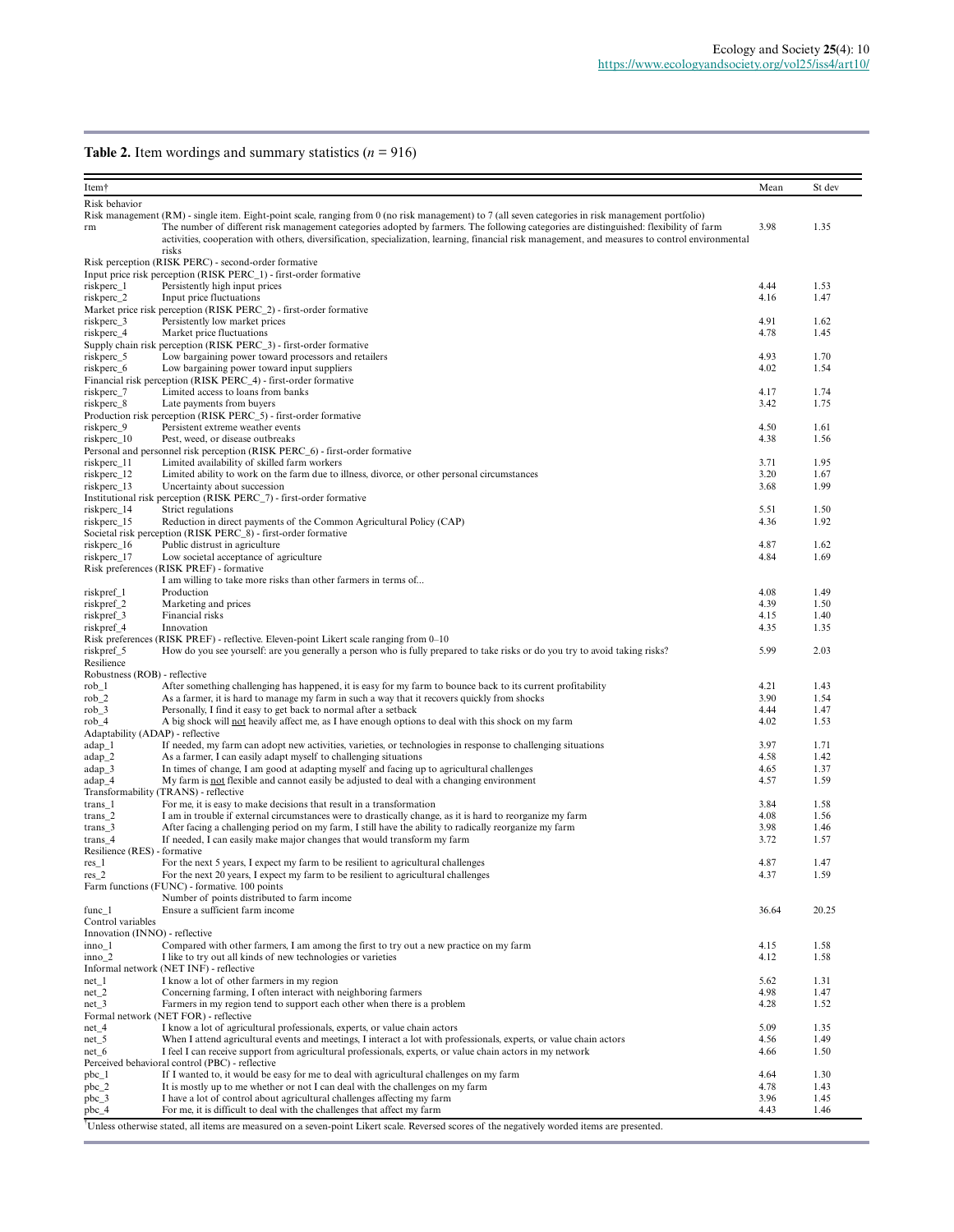(Hair et al. 2016). Furthermore, previous research confirmed the theoretical importance of financial risk preferences (Reynaud and Couture 2012, Iyer et al. 2019). Therefore, we decided to keep *riskpref\_3* in the measurement model. We continued with the structural model assessment because the reflective and formative measurement model assessments suggest satisfactory levels of reliability and validity.

**Table 3.** Internal consistency reliability and convergent validity of the reduced model

|                                       | Cronbach's alpha |             |       | Composite<br>reliability |             |       |       | $AVE^{\dagger}$ |       |  |  |  |
|---------------------------------------|------------------|-------------|-------|--------------------------|-------------|-------|-------|-----------------|-------|--|--|--|
|                                       | All              | Low         | High  | All                      | Low         | High  | All   | Low             | High  |  |  |  |
| <b>ADAP</b>                           | 0.795            | 0.811       | 0.785 | 0.879                    | 0.887       | 0.874 | 0.710 | 0.725 0.701     |       |  |  |  |
| <b>INNO</b>                           | 0.856 0.851      |             | 0.858 | 0.933                    | 0.930       | 0.933 | 0.874 | 0.869           | 0.875 |  |  |  |
| <b>NET</b>                            | 0.813            | 0.768       | 0.831 | 0.888                    | 0.866 0.897 |       | 0.726 | 0.684           | 0.744 |  |  |  |
| <b>FOR</b>                            |                  |             |       |                          |             |       |       |                 |       |  |  |  |
| <b>NET</b>                            | 0.774            | 0.792       | 0.765 | 0.869                    | 0.877       | 0.861 | 0.689 | 0.707           | 0.675 |  |  |  |
| <b>INF</b>                            |                  |             |       |                          |             |       |       |                 |       |  |  |  |
| <b>PBC</b>                            | 0.713            | 0.743       | 0.693 | 0.837                    | 0.852       | 0.826 | 0.632 | 0.657           | 0.615 |  |  |  |
| <b>ROB</b>                            |                  | 0.726 0.713 | 0.730 | 0.846                    | 0.838       | 0.847 | 0.646 | 0.634           | 0.649 |  |  |  |
| <b>TRANS</b>                          |                  | 0.846 0.860 | 0.835 | 0.907                    | 0.915       | 0.901 | 0.765 | 0.782           | 0.752 |  |  |  |
| $*$ AVE = average variance explained. |                  |             |       |                          |             |       |       |                 |       |  |  |  |

### **Structural model assessment**

The structural model assessment evaluates the potential presence of collinearity and the predictive capacity of the PLS-SEM. As the highest VIF value of all predictor constructs is 1.76, we found no indication of the presence of collinearity at critical levels. The second and sixth columns of Table 4 present, respectively, the direct and the total effects, which is the sum of the direct and indirect path coefficients.

Our results indicate that a more diverse risk-management portfolio over the last 5 years is associated with higher future risk perceptions, leading to the rejection of H1a. This suggests that farmers who have adopted risk-management strategies did so to cover the major perceived risks. However, although a more diverse risk-management portfolio might be beneficial to cope with present risks, future risk perceptions remain high as farmers could still be unaware of the consequences. We found support for H1b, indicating that farmers with a more diverse risk-management portfolio in the past are less risk averse. This suggests that a more diverse risk-management portfolio helps farmers to reduce the exposure to risk, which makes farmers less risk averse. As less risk-averse farmers experienced higher future risk perceptions, we rejected H1c. It could be that the current degree of risk aversion reflects on current risks, whereas the consequences of these risks arise in the future. Ultimately, this might increase farmers' future risk perceptions. Our findings contradict van Winsen et al. (2016), who found domain-specific relationships between risk preferences and perceptions.

The results support H2a–H2c as they suggest that farmers use their capacities to absorb, adapt, or transform in response to future risks, resulting in higher perceived future resilience. Our findings are in line with Darnhofer (2014), Folke (2016), and Meuwissen et al. (2019), who described that higher levels of robustness, adaptability, or transformability are needed to improve resilience.

The nonsignificant relationship between farmers' past riskmanagement portfolio and perceived robustness led to the rejection of H3a. The high costs involved in obtaining a diverse risk-management portfolio could restrain farmers from absorbing shocks (Vigani and Kathage 2019). This might indicate that individual financial risk-management strategies are more efficient tools to boost robustness.

More diverse risk-management portfolios are positively related to perceived adaptability (confirming H3b), suggesting that wider response options to future risks increase the maneuvering space of farmers. We reject H3c, as more diverse risk-management portfolios were not related to perceived transformability. A diverse risk-management portfolio alone might not be sufficient to enhance transformability because farmers need to be both able and willing to transform (Tong et al. 2016).

We found support for H4a, as future risk perceptions are negatively related to perceived robustness. Surprisingly, we found that future risk perceptions are unrelated to perceived adaptability and transformability, leading to the rejection of H4b and H4c. These findings contradict previous studies that described how higher risk perceptions partly explain farm adaptation (Grothmann and Patt 2005, Marshall and Stokes 2014) or transformation (Marshall et al. 2014). A potential explanation for this could be that robustness describes the capacity to recover from shocks, which could be perceived as dealing with risks (Bené et al. 2016). Perceived adaptability and transformability are related, respectively, to adjustments or radical changes, which are not reflected by risk perceptions.

Risk preferences are positively associated with perceived robustness, adaptability, and transformability, indicating that less risk-averse farmers perceive higher resilience capacities. Hence, we rejected H5a and found support for H5c. This suggests that less risk-averse farmers have an improved confidence to overcome the negative consequences of risks, which could enable them to better exploit their resilience capacities.

The largest path coefficients were found from perceived behavioral control to perceived robustness (0.351), adaptability (0.371), and transformability (0.385). This suggests that farmers with higher perceived behavioral control were more certain about their ability to tackle risks using their resilience capacities (Clare et al. 2017). Farmers' formal networks were positively related to robustness and adaptability, whereas informal networks were related to none of the resilience capacities. These findings suggest that farmers could use their formal networks to implement robustness and adaptation strategies, while informal networks are not exploited. Finally, a positive association between innovation and adaptability was found, suggesting that more innovative farmers are better able to adapt. This is line with Anderson and McLachlan (2012), who found that innovative Canadian farmers were able to improve adaptability to overcome mad cow disease.

 $R<sup>2</sup>$  values of 0.186, 0.282, 0.334 were obtained, respectively, for perceived robustness, adaptability, and transformability (Table A1.5). The exploratory aim of this study in combination with the complexity of resilience explains the relatively low  $R^2$  values. Consequently, the  $f^2$  effect sizes are relatively low as well (Table A1.6). The out-of-sample predictive relevance is confirmed as all  $Q^2$  values are above zero (Table A1.5).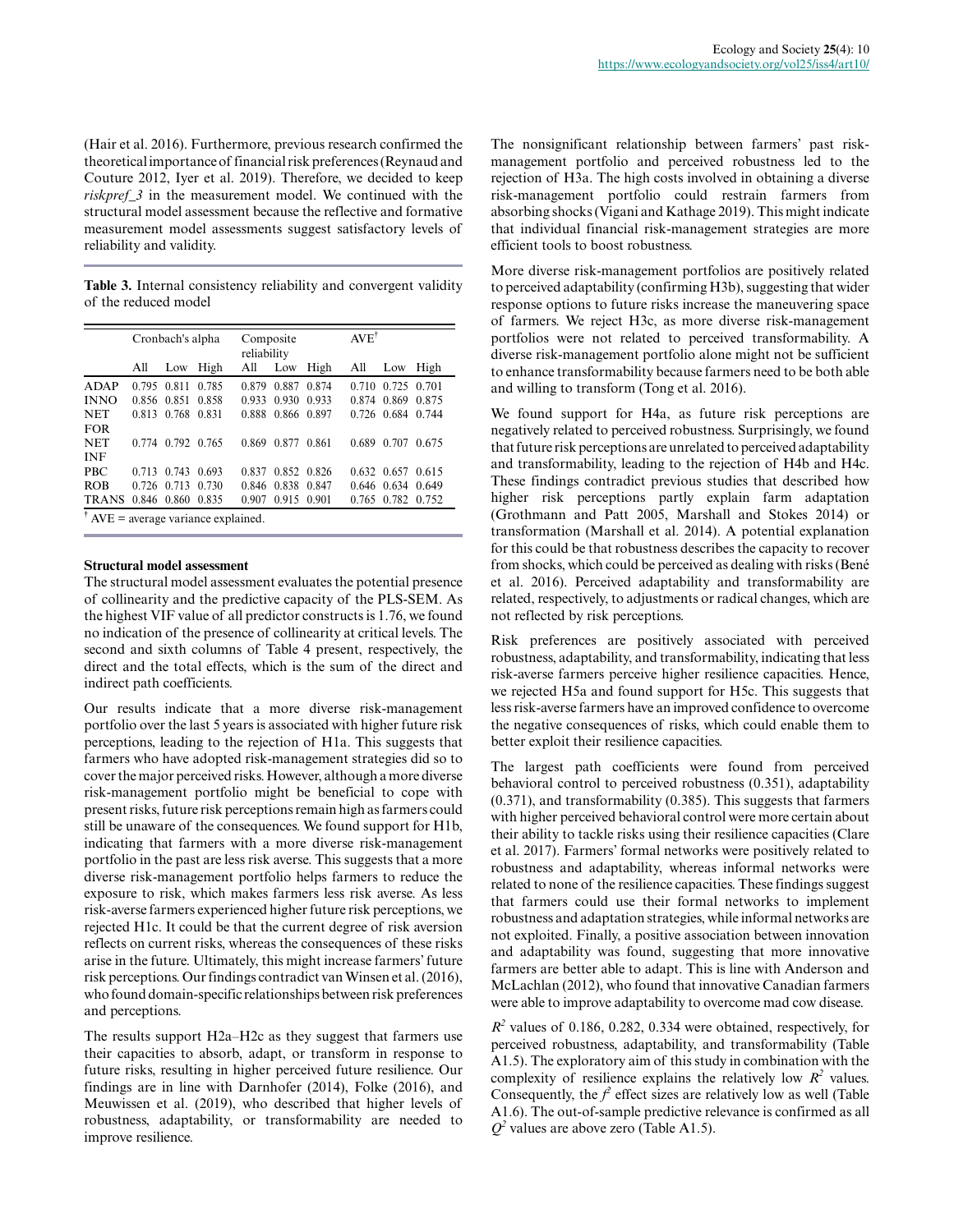#### Direct effects Total effects All  $(n = 916)$ Low  $(n = 329)$ High  $(n = 587)$ **Difference** (Low–High) All  $(n = 916)$ Low  $(n = 329)$ High  $(n = 587)$ **Difference** (Low–High) Risk behavior<br> $RM \rightarrow RISK$  PREF  $\text{RM} \to \text{RISK PREF}$  10.237\*\*\* 0.225\*\*\* 0.225\*\*\* -0.027 0.237\*\*\* 0.225\*\*\* -0.027  $(0.033)$   $(0.055)$   $(0.042)$   $(0.033)$   $(0.055)$   $(0.042)$  $RM \rightarrow PBC$  0.109\*\*\* 0.174\*\*\* 0.076\* 0.098 0.109\*\*\* 0.174\*\*\* 0.076\* 0.098  $(0.034)$   $(0.055)$   $(0.043)$   $(0.034)$   $(0.055)$   $(0.043)$  $PRC \rightarrow RISK$  PERC<sup>†</sup> -0.141\*\*\* -0.132 -0.143\*\*\* 0.011 -0.141\*\*\* -0.132 -0.143\*\*\* 0.011  $(0.044)$   $(0.088)$   $(0.051)$   $(0.044)$   $(0.088)$   $(0.051)$ RISK PREF → RISK PERC  $0.082*$   $0.209***$   $0.007$   $0.217**$   $0.082*$   $0.209***$   $0.007$   $0.017**$ <br>  $(0.047)$   $(0.076)$   $(0.054)$   $(0.076)$   $(0.076)$   $(0.076)$   $(0.076)$   $(0.076)$  $(0.047)$   $(0.076)$   $(0.054)$   $(0.047)$   $(0.076)$   $(0.054)$  $RM \rightarrow RISK \text{ PERC}$   $0.162*** \qquad 0.145** \qquad 0.149*** \qquad 0.004$   $0.162*** \qquad 0.145** \qquad 0.149*** \qquad 0.004$  $(0.036)$   $(0.060)$   $(0.045)$   $(0.036)$   $(0.060)$   $(0.045)$ Robustness<br>RISK PERC → ROB RISK PERC → ROB -0.098\*\* -0.002 -0.139\*\*\* 0.138\* -0.098\*\* -0.002 -0.139\*\*\* 0.138\*  $(0.039)$   $(0.074)$   $(0.045)$   $(0.038)$   $(0.074)$   $(0.045)$ RISK PREF → ROB  $0.096**$   $0.205***$   $0.026$   $0.180**$   $0.088**$   $0.205***$   $0.027$   $0.178**$  $(0.042)$   $(0.073)$   $(0.052)$   $(0.041)$   $(0.071)$   $(0.051)$  $RM \rightarrow ROB$  -0.018 -0.045 0.005 -0.049 0.027 0.063 0.017 0.046  $(0.032)$   $(0.055)$   $(0.039)$   $(0.037)$   $(0.063)$   $(0.046)$ INNO → ROB -0.044 -0.085 -0.036 -0.049 -0.044 -0.085 -0.036 -0.049  $(0.040)$   $(0.069)$   $(0.048)$   $(0.040)$   $(0.069)$   $(0.048)$ NET FOR → ROB  $0.093**$   $0.093**$   $0.017$   $0.149***$   $0.166*$   $0.093**$   $0.017$   $0.149***$   $0.166*$  $(0.044)$   $(0.073)$   $(0.054)$   $(0.044)$   $(0.073)$   $(0.054)$ NET INF → ROB -0.013 0.067 -0.049 0.116 -0.013 0.067 -0.049 0.116  $(0.038)$   $(0.061)$   $(0.051)$   $(0.051)$   $(0.038)$   $(0.061)$   $(0.051)$  $PBC \rightarrow ROB$  0.351\*\*\* 0.356\*\*\* 0.350\*\*\* 0.005 0.365\*\*\* 0.356\*\*\* 0.370\*\*\* -0.014  $(0.041)$   $(0.073)$   $(0.049)$   $(0.040)$   $(0.072)$   $(0.048)$ Adaptability RISK PERC → ADAP  $-0.028$   $-0.028$   $-0.059$   $-0.059$   $-0.028$   $-0.028$   $-0.028$   $-0.057$   $-0.059$   $-0.059$   $-0.059$   $-0.057$   $-0.059$   $-0.076$   $-0.033$   $-0.057$   $-0.059$   $-0.076$   $-0.033$   $-0.057$   $-0.041$   $-0.059$   $-0.0$  $(0.033)$   $(0.057)$   $(0.041)$   $(0.033)$   $(0.057)$   $(0.041)$ RISK PREF → ADAP  $0.156***$   $0.141**$   $0.164***$   $-0.022$   $0.153***$   $0.145**$   $0.164***$   $-0.019$  $(0.039)$   $(0.063)$   $(0.049)$   $(0.039)$   $(0.062)$   $(0.049)$  $\text{RM} \to \text{ADAP}$  0.057\*\* 0.049 0.056 -0.008 0.130\*\*\* 0.116\*\*\* 0.116\*\*\* 0.034  $(0.029)$   $(0.048)$   $(0.036)$   $(0.034)$   $(0.055)$   $(0.043)$ INNO → ADAP  $0.106***$   $0.058$   $0.132***$   $0.074$   $0.106***$   $0.058$   $0.132***$   $0.074$  $(0.038)$   $(0.066)$   $(0.047)$   $(0.038)$   $(0.066)$   $(0.047)$ NET FOR → ADAP  $0.073*$   $0.136**$   $0.041$   $0.095$   $0.073*$   $0.136**$   $0.041$   $0.095$  $(0.041)$   $(0.064)$   $(0.051)$   $(0.041)$   $(0.064)$   $(0.051)$ NET INF → ADAP  $0.031$   $0.062$  0.019 0.043  $0.031$  0.062 0.019 0.043  $(0.037)$   $(0.056)$   $(0.048)$   $(0.037)$   $(0.056)$   $(0.048)$  $\text{PBC} \rightarrow \text{ADAP}$  0.371\*\*\* 0.386\*\*\* 0.358\*\*\* 0.027 0.375\*\*\* 0.383\*\*\* 0.367\*\*\* 0.017  $(0.037)$   $(0.060)$   $(0.047)$   $(0.037)$   $(0.059)$   $(0.046)$ Transformability RISK PERC → TRANS -0.047 -0.054 -0.055 -0.018 -0.047 -0.054 -0.055 -0.018<br>
RISK PREF → TRANS 0.212\*\*\* 0.202\*\*\* 0.212\*\*\* -0.010 0.209\*\*\* 0.191\*\*\* 0.212\*\*\* -0.022  $(0.036)$   $(0.057)$   $(0.046)$   $(0.036)$   $(0.057)$   $(0.046)$ RISK PREF → TRANS  $0.212***$   $0.202***$   $0.212***$   $0.010$   $0.209***$   $0.191***$   $0.212***$   $0.022$  $(0.044)$   $(0.068)$   $(0.055)$   $(0.044)$   $(0.067)$   $(0.055)$  $RM \rightarrow TRANS$  -0.027 0.000 -0.045 0.046 0.057 0.112\* 0.031 0.081  $(0.030)$   $(0.051)$   $(0.038)$   $(0.038)$   $(0.061)$   $(0.048)$ INNO → TRANS  $0.012$   $-0.051$  0.045  $-0.096$  0.012  $-0.051$  0.045  $-0.096$  $(0.047)$   $(0.072)$   $(0.058)$   $(0.047)$   $(0.072)$   $(0.058)$ NET FOR → TRANS 0.062 0.055 0.071 -0.016 0.062 0.055 0.071 -0.016  $(0.041)$   $(0.067)$   $(0.053)$   $(0.041)$   $(0.067)$   $(0.053)$ NET INF → TRANS -0.020 0.050 -0.065 0.115 -0.020 0.050 -0.065 0.115  $(0.037)$   $(0.057)$   $(0.050)$   $(0.037)$   $(0.050)$   $(0.057)$   $(0.050)$ PBC→TRANS 0.385\*\*\* 0.422\*\*\* 0.367\*\*\* 0.055 0.392\*\*\* 0.429\*\*\* 0.372\*\*\* 0.057  $(0.038)$   $(0.065)$   $(0.048)$   $(0.038)$   $(0.063)$   $(0.049)$  $\frac{Resilience}{ROB \rightarrow RES}$  $ROB \rightarrow RES$  0.267\*\*\* 0.245\*\*\* 0.245\*\*\* 0.289\*\*\* -0.043 0.267\*\*\* 0.245\*\*\* 0.289\*\*\* -0.043  $(0.041)$   $(0.066)$   $(0.050)$   $(0.050)$   $(0.041)$   $(0.066)$   $(0.050)$  $\text{ADAP} \rightarrow \text{RES}$  0.230\*\*\* 0.230\*\*\* 0.284\*\*\* 0.200\*\*\* 0.085 0.230\*\*\* 0.284\*\*\* 0.200\*\*\* 0.085  $(0.046)$   $(0.070)$   $(0.057)$   $(0.046)$   $(0.070)$   $(0.057)$  $\text{TRANS} \rightarrow \text{RES}$  0.114<sup>\*\*</sup> 0.113 0.108<sup>\*</sup> 0.005 0.114<sup>\*\*</sup> 0.113 0.108<sup>\*</sup> 0.005  $(0.047)$   $(0.071)$   $(0.060)$   $(0.047)$   $(0.071)$   $(0.060)$ RISK PERC → RES<br>  $-0.038**$   $-0.0301$   $-0.056**$  0.054<br>  $(0.018)$   $(0.035)$   $(0.022)$  $(0.018)$   $(0.035)$   $(0.022)$ <br> $0.083***$   $0.113***$   $0.063**$ RISK PREF  $\rightarrow$  RES 0.063\*\* 0.113\*\*\* 0.063\*\* 0.063\*\* 0.063\*\* 0.063\*\* 0.063\*\* 0.050  $(0.021)$   $(0.035)$   $(0.027)$ <br> $0.043**$   $0.071**$   $0.031$  $RM \to RES$  0.031 0.039 0.043\*\* 0.071\*\* 0.031 0.039  $(0.019)$   $(0.034)$   $(0.024)$ <br>0.014  $-0.010$   $0.021$ INNO → RES 0.014  $-0.010$   $0.021$   $-0.031$   $-0.031$  $(0.019)$   $(0.035)$   $(0.022)$ <br>0.049<sup>\*\*</sup> 0.041 0.059<sup>\*\*</sup> NET FOR → RES 0.049\*\* 0.041 0.059\*\* -0.018  $\begin{array}{cccc} (0.022) & & (0.037) & & (0.027) \\ 0.001 & & 0.040 & & -0.017 \end{array}$ NET INF  $\rightarrow$  RES 0.017 0.057  $\begin{array}{cccc} (0.018) & & (0.029) & & (0.024) \\ 0.229^{***} & & 0.245^{***} & & 0.220^{***} \end{array}$  $PBC \rightarrow RES$  0.229\*\*\* 0.220\*\*\* 0.220\*\*\* 0.220\*\*\* 0.220\*\*\*  $(0.024)$   $(0.047)$   $(0.026)$

### **Table 4**. Path coefficients of the PLS-SEM. Direct and total effects are reported

The domain-specific (first-order) effects of RISK PERC and most indirect effects are omitted for the sake of brevity. These results can be consulted in Table A 1.10 of Appendix 1.  $p \le 0.10$  \*\*  $p \le 0.05$ ; \*\*\*  $p \le 0.01$ . Asterisks in the fifth and ninth column (Difference (Low–High)) refer to *p* values of the permutation test.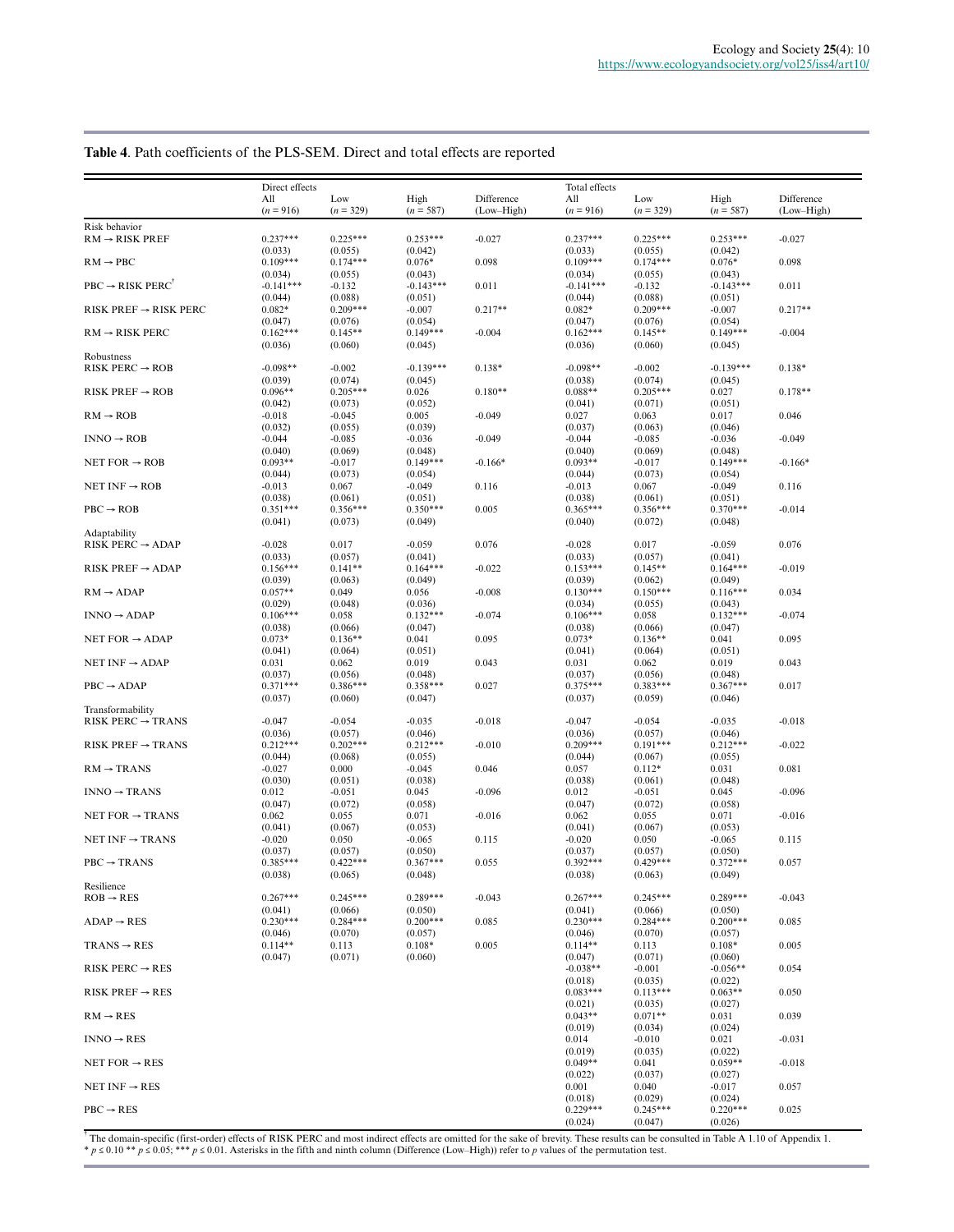### **Multigroup analysis**

The MICOM-procedure confirmed partial measurement invariance (Table A1.8 and A1.9), indicating that the subsets *Low* and *High* are suitable for MGA to investigate the importance of farm income in predicting differences in perceived resilience (Henseler et al. 2016).

Table 3 shows that the Cronbach's alpha value of perceived behavioral control for the group *High* (0.693) is slightly below the threshold of 0.7. No adjustments to the measurement model were made, as it is important to compare exactly the same models while conducting a MGA PLS-SEM. Therefore, we conclude that satisfactory reliability and validity levels of the reflective and formative measurement model were obtained.

Some path coefficients are significant for either *Low* or *High*, indicating that both groups have different constructs associated with the perceived resilience capacities (Table 4). The results of the permutation test with 3000 permutations (Chin and Dibbern 2010) indicate significant differences between *Low* and *High* for the path coefficients *RISK PREF* → *RISK PERC*, *RISK*  $PERC \rightarrow ROB$ , *RISK PREF*  $\rightarrow ROB$ , and *NET FOR*  $\rightarrow ROB$ . Noteworthy are the path coefficients *RM* → *TRANS* and *RM* → *RES*, which are only significant for the group *Low*. To ensure robust estimation results, a sensitivity analysis with different threshold values for *High* (i.e., 35, 40, and 45 points) was conducted. No threshold values lower than 30 were selected as this would have resulted in extremely unequal sample sizes of both groups. Almost all path coefficients maintained the same direction and level of significance, indicating fairly robust estimation results. We will further detail the relationship between risk management and perceived transformability.

A more diverse risk-management portfolio is positively related to perceived transformability only for farmers who perceived obtaining farm income as less important. Note that only the total effects are significant, indicating that the sum of the direct and indirect effects together shape perceived transformability. A possible explanation for this could be that farmers who prioritized income less, found a mix of other functions, including the provision of public goods, more important. This could imply that these farmers use risk-management strategies to become better aware of potential opportunities for radical change. Additionally, farmers who prioritized income less, perceived themselves as better able to transform and obtained higher perceived behavioral control than those farmers who perceived income as more important (Table A1.11). These differences in intrinsic motivations shape farmers' decision making (Greiner and Gregg 2011) and might be associated with differences in perceived transformability.

### **DISCUSSION AND CONCLUSIONS**

This article explores how risk behavior is related to perceived farm resilience. First, we have examined how farmers' perceived resilience capacities are associated with future resilience and how risk management, perceptions, and preferences are related to perceived resilience. All perceived resilience capacities are positively associated with perceived future resilience, indicating that the most resilient future farms obtain high levels of perceived robustness, adaptability, and transformability. Additionally, more diverse risk-management portfolios are associated with farmers with higher perceived adaptability and future resilience. Second,

we have investigated differences in terms of perceived resilience between farmers who perceive farm income as being less important and those who prioritize farm income. Higher perceived transformability is obtained for farmers who perceive farm income as being less important. A more diverse riskmanagement portfolio is positively associated with perceived transformability only for these farmers.

To ensure the validity of our findings, a successful translation of the complex and latent nature of perceived resilience into a comprehensible and measurable construct is needed. In other words, it requires translation validity, i.e., the degree to which the operationalized construct is translated into measurable items (Onwuegbuzie et al. 2016). Three actions were taken to ensure translation validity. First, we based our perceived resilience statements on previous frameworks (e.g., Marshall and Marshall 2007, Clare et al. 2017, Jones and d'Errico 2019). Second, all resilience capacities were introduced with a short nonagricultural example to ensure that all statements were commonly interpreted. Third, we received feedback from an interdisciplinary group of researchers and specifically asked farmers to review all resilience statements when we pretested the survey. Several statements were rephrased based on the received feedback. Jointly, these three actions ensure translation validity (Netemeyer et al. 2003).

A limitation of this study is that it did not consider the potential trade-offs between perceived robustness, adaptability, and transformability. For instance, improving perceived robustness by creating financial buffers, might result in farmers who perceive themselves as being less able to adapt or transform. These additional insights are valuable to understand the potential costs of improving one resilience capacity. This motivates future research, which could investigate the potential trade-offs between robustness, adaptability, and transformability using panel data approaches.

Our findings have implications for agricultural policy makers and farmers. First, our results indicate that more diverse riskmanagement portfolios, consisting of a combination of economic, environmental, and social strategies, are associated with higher perceived adaptability and transformability. Most current European agricultural policies primarily consider robustness and emphasize how to tackle short-term risks (Candel et al. 2018). However, to ensure a resilient future for farmers, policies should also stimulate farm adaptation and transformation (Ohlund et al. 2015). To this end, policy makers could consider shifting from a narrow-minded view on risk management, where one specific tool is emphasized aiming to enhance robustness, to a holistic approach that highlights the importance of diverse risk-management portfolios (Coffey and Schroeder 2019, Meraner and Finger 2019, Vigani and Kathage 2019). In this way, risk management has the potential to enhance adaptability and transformability. Second, this study has implications for farmers because our findings show that resilient farmers combine robustness, adaptability, and transformability to overcome unknown future risks using a diversity of riskmanagement strategies.

*Responses to this article can be read online at:* [http://www.ecologyandsociety.org/issues/responses.](http://www.ecologyandsociety.org/issues/responses.php/11893) [php/11893](http://www.ecologyandsociety.org/issues/responses.php/11893)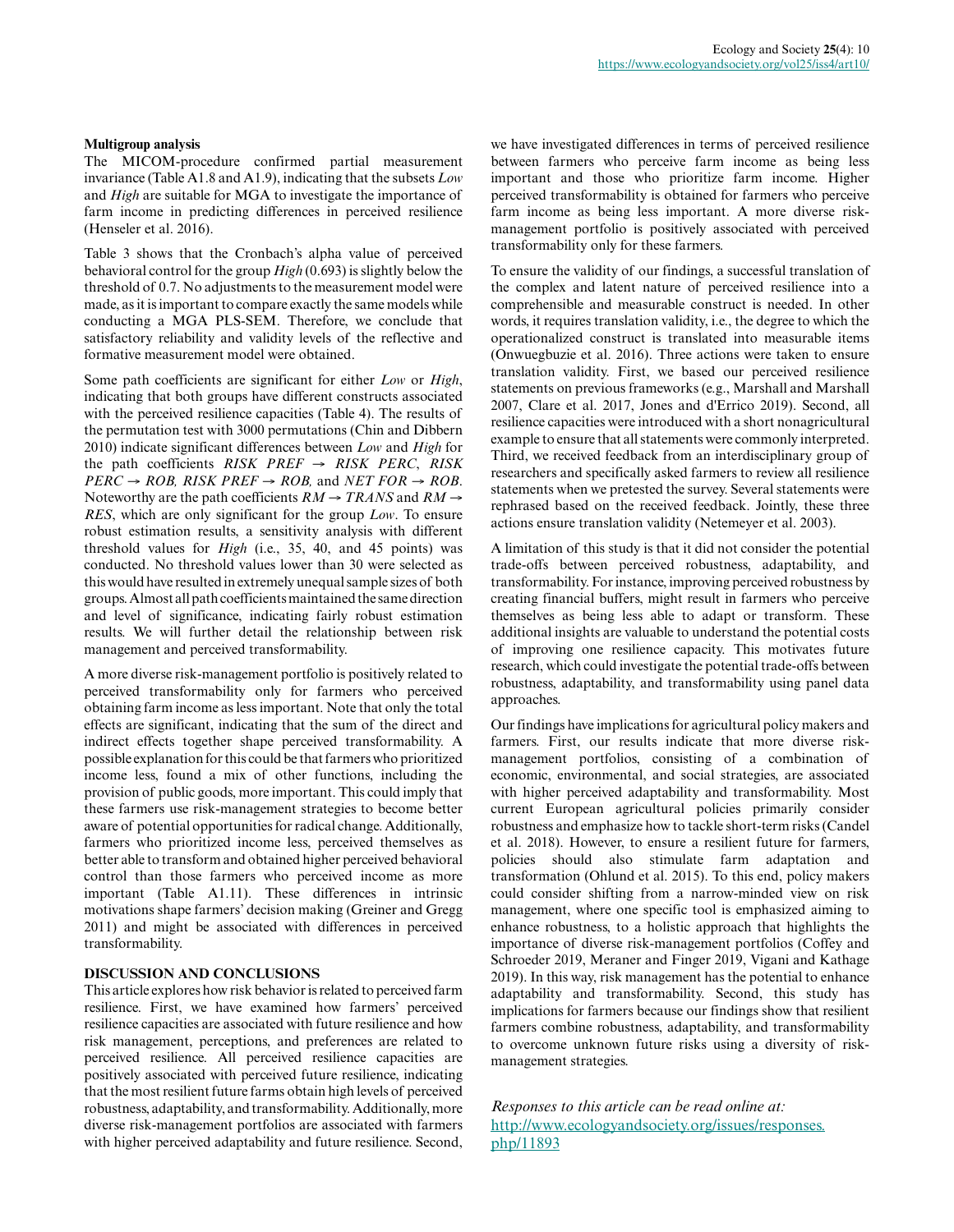### **Acknowledgments:**

*This research was undertaken within the SURE-Farm (Towards SUstainable and REsilient EU FARMing systems) project, funded by the European Union (EU) Horizon 2020 research and innovation programme under Grant Agreement No 727520 ([http://](http://surefarmproject.eu) [surefarmproject.eu](http://surefarmproject.eu)). The content of this article does not reflect the official opinion of the European Union. Responsibility for the information and views expressed therein lies entirely with the authors. We would like to thank two anonymous reviewers for their helpful suggestions to improve the manuscript. Also, we would like to thank the Dutch farmers who participated in the survey.*

### **Data Availability:**

*The data that support the findings of this study are openly available in DANS-EASY at <https://doi.org/10.17026/dans-zb3-pp6f>; reference number: 132914. The data will be publicly accessible from June 2021 onward.*

### **LITERATURE CITED**

Ajzen, I. 2002. Perceived behavioral control, self-efficacy, locus of control, and the theory of planned behavior. *Journal of Applied Social Psychology,* 32(4):665–683. [http://dx.doi.org/10.1111/](http://dx.doi.org/10.1111/j.1559-1816.2002.tb00236.x) [j.1559-1816.2002.tb00236.x](http://dx.doi.org/10.1111/j.1559-1816.2002.tb00236.x)

Anderson, C. R., and S. M. Mclachlan. 2012. Exiting, enduring and innovating: farm household adaptation to global zoonotic disease. *Global Environmental Change* 22(1):82-93. [http://dx.doi.](http://dx.doi.org/10.1016/j.gloenvcha.2011.11.008) [org/10.1016/j.gloenvcha.2011.11.008](http://dx.doi.org/10.1016/j.gloenvcha.2011.11.008)

Ansah, I. G. K., C. Gardebroek, and R. Ihle. 2019. Resilience and household food security: a review of concepts, methodological approaches and empirical evidence. *Food Security* 11(6):1187– 1203. <http://dx.doi.org/10.1007/s12571-019-00968-1>

Armitage, C. J., and M. Conner. 1999. The theory of planned behaviour: assessment of predictive validity and perceived control. *British Journal of Social Psychology* 38(1):35–54. [http://](http://dx.doi.org/10.1348/014466699164022) [dx.doi.org/10.1348/014466699164022](http://dx.doi.org/10.1348/014466699164022)

Aubert, B. A., A. Schroeder, and J. Grimaudo. 2012. IT as enabler of sustainable farming: an empirical analysis of farmers' adoption decision of precision agriculture technology. *Decision Support Systems* 54(1):510–520.<http://dx.doi.org/10.1016/j.dss.2012.07.002>

Aven, T. 2017. How some types of risk assessments can support resilience analysis and management. Reliability Engineering and System Safety 167:536–543. <http://dx.doi.org/10.1016/j.ress.2017.07.005>

Aven, T. 2019. The call for a shift from risk to resilience: what does it mean? Risk Analysis 39(6):1196–1203. [http://dx.doi.](http://dx.doi.org/10.1111/risa.13247) [org/10.1111/risa.13247](http://dx.doi.org/10.1111/risa.13247) 

Barclay, D., C. Higgins, and R. Thompson. 1995. The partial least squares (PLS) approach to causal modelling: personal computer adoption and use as an illustration. *Technology Studies* 2(2):285– 309.

Béné, C., and L. Doyen. 2018. From resistance to transformation: a generic metric of resilience through viability. *Earth's Future* 6 (7):979–996.<http://dx.doi.org/10.1002/2017ef000660>

Béné, C., T. Frankenberger, M. Langworthy, M. Mueller, and S. Martin. 2016. *The influence of subjective psycho-social factors on people's resilience: conceptual framework and empirical evidence.* CGIAR, Nairobi, Kenya.

Béné, C., R. G. Wood, A. Newsham, and M. Davies. 2012. Resilience: new utopia or new tyranny? Reflection about the potentials and limits of the concept of resilience in relation to vulnerability reduction programmes. *IDS Working Papers* 2012 (405):1–61. <http://dx.doi.org/10.1111/j.2040-0209.2012.00405.x>

Bollen, K., and R. Lennox. 1991. Conventional wisdom on measurement: a structural equation perspective. *Psychological Bulletin* 110(2):305–314. <http://dx.doi.org/10.1037/0033-2909.110.2.305>

Bopp, C., A. Engler, P. M. Poortvliet, and R. Jara-Rojas. 2019. The role of farmers' intrinsic motivation in the effectiveness of policy incentives to promote sustainable agricultural practices. *Journal of Environmental Management* 244(1):320–327. [http://dx.](http://dx.doi.org/10.1016/j.jenvman.2019.04.107) [doi.org/10.1016/j.jenvman.2019.04.107](http://dx.doi.org/10.1016/j.jenvman.2019.04.107)

Cabell, J. F., and M. Oelofse. 2012. An indicator framework for assessing agroecosystem resilience. *Ecology and Society* 17(1):18. <http://dx.doi.org/10.5751/es-04666-170118>

Candel, J., K. Termeer, and M. Meuwissen 2018. Letter to the Editor. *EuroChoices* 17(3):49.<http://dx.doi.org/10.1111/1746-692x.12207>

Carpenter, S., K. Arrow, S. Barrett, R. Biggs, W. Brock, A.-S. Crépin, G. Engström, C. Folke, T. Hughes, N. Kautsky, C.-Z. Li, G. Mccarney, K. Meng, K.-G. Mäler, S. Polasky, M. Scheffer, J. Shogren, T. Sterner, J. Vincent, B. Walker, A. Xepapadeas, and A. Zeeuw. 2012. General resilience to cope with extreme events. *Sustainability* 4(12):3248–3259. <http://dx.doi.org/10.3390/su4123248>

Carpenter, S., B. Walker, J. M. Anderies, and N. Abel. 2001. From metaphor to measurement: resilience of what to what? *Ecosystems* 4(8):765–781. <http://dx.doi.org/10.1007/s10021-001-0045-9>

Chavas, J. P. 2011. Agricultural policy in an uncertain world. *European Review of Agricultural Economics* 38(3):383–407. [http://](http://dx.doi.org/10.1093/erae/jbr023) [dx.doi.org/10.1093/erae/jbr023](http://dx.doi.org/10.1093/erae/jbr023) 

Chin, W. W., and J. Dibbern. 2010. An introduction to a permutation based procedure for multi-group PLS analysis: results of tests of differences on simulated data and a cross cultural analysis of the sourcing of information system services between Germany and the USA. Pages 171–193 *in* V. Esposito Vinzi, W. Chin, J. R. Henseler, and H. H. Wang, editors. *Handbook of partial least squares.* Springer, Berlin/Heidelberg, Germany. [https://doi.org/10.1007/978-3-540-32827-8\\_8](https://doi.org/10.1007/978-3-540-32827-8_8)

Cho, J., and J. Lee. 2006. An integrated model of risk and riskreducing strategies. Journal of Business Research 59(1):112–120. <http://dx.doi.org/10.1016/j.jbusres.2005.03.006>

Choptiany, J. M. H., S. Phillips, B. E. Graeub, D. Colozza, W. Settle, B. Herren, and C. Batello. 2017. SHARP: integrating a traditional survey with participatory self-evaluation and learning for climate change resilience assessment. *Climate and Development* 9(6):505–517. [http://dx.doi.org/10.1080/17565529.](http://dx.doi.org/10.1080/17565529.2016.1174661) [2016.1174661](http://dx.doi.org/10.1080/17565529.2016.1174661) 

Clare, A., R. Graber, L. Jones, and D. Conway. 2017. Subjective measures of climate resilience: what is the added value for policy and programming? *Global Environmental Change* 46(1):17–22. <http://dx.doi.org/10.1016/j.gloenvcha.2017.07.001>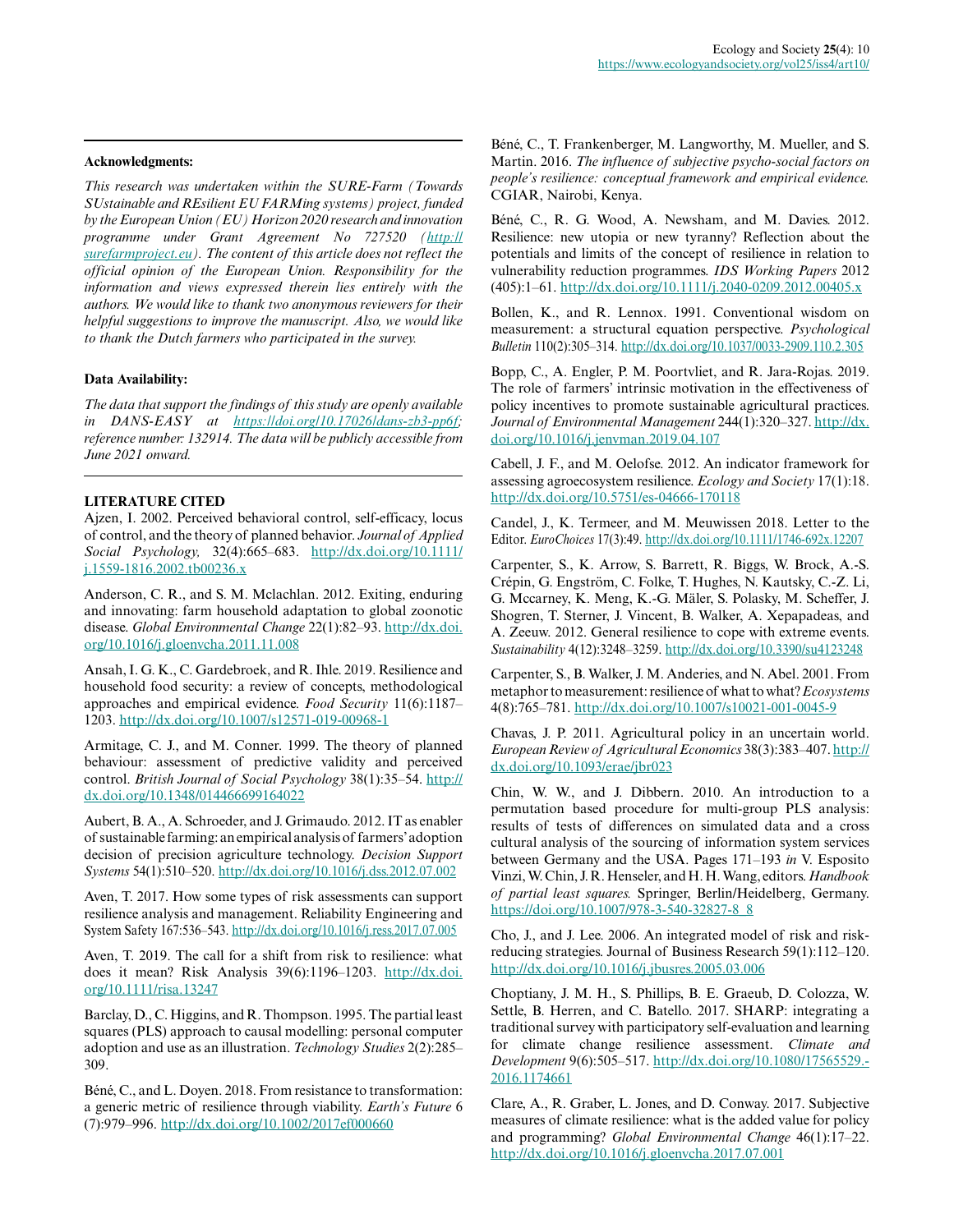Coffey, B. K., and T. C. Schroeder. 2019. Factors influencing midwestern grain farmers' use of risk management tools. *Agricultural Finance Review* 79(2):192–203. [http://dx.doi.](http://dx.doi.org/10.1108/afr-04-2018-0026) [org/10.1108/afr-04-2018-0026](http://dx.doi.org/10.1108/afr-04-2018-0026) 

Cumming, G. S., G. Barnes, S. Perz, M. Schmink, K. E. Sieving, J. Southworth, M. Binford, R. D. Holt, C. Stickler, and T. Van Holt. 2005. An exploratory framework for the empirical measurement of resilience. *Ecosystems* 8(8):975–987. [http://dx.](http://dx.doi.org/10.1007/s10021-005-0129-z) [doi.org/10.1007/s10021-005-0129-z](http://dx.doi.org/10.1007/s10021-005-0129-z)

Darnhofer, I. 2014. Resilience and why it matters for farm management. *European Review of Agricultural Economics* 41 (3):461–484.<http://dx.doi.org/10.1093/erae/jbu012>

Diamantopoulos, A., and J. A. Siguaw. 2006. Formative versus reflective indicators in organizational measure development: a comparison and empirical illustration. *British Journal of Management* 17(4):263–282. [http://dx.doi.org/10.1111/](http://dx.doi.org/10.1111/j.1467-8551.2006.00500.x) [j.1467-8551.2006.00500.x](http://dx.doi.org/10.1111/j.1467-8551.2006.00500.x)

Diamantopoulos, A., and H. M. Winklhofer. 2001. Index construction with formative indicators: an alternative to scale development. *Journal of Marketing Research* 38(2):269–277. <http://dx.doi.org/10.1509/jmkr.38.2.269.18845>

Diserens, F., J. Choptiany, D. Barjolle, B. Graeub, C. Durand, and J. Six. 2018. Resilience assessment of Swiss farming systems: piloting the SHARP-tool in Vaud. *Sustainability* 10(12):4435. <http://dx.doi.org/10.3390/su10124435>

Dohmen, T., A. Falk, D. Huffman, U. Sunde, J. Schupp, and G. G. Wagner. 2011. Individual risk attitudes: measurement, determinants, and behavioral consequences. *Journal of the European Economic Association* 9(3):522–550. [http://dx.doi.](http://dx.doi.org/10.1111/j.1542-4774.2011.01015.x) [org/10.1111/j.1542-4774.2011.01015.x](http://dx.doi.org/10.1111/j.1542-4774.2011.01015.x)

Dohmen, T., A. Falk, B. H. H. Golsteyn, D. Huffman, and U. Sunde 2017. Risk attitudes across the life course. The Economic Journal 127(605):F95–F116.<http://dx.doi.org/10.1111/ecoj.12322>

Flaten, O., G. Lien, M. Koesling, P. S. Valle, and M. Ebbesvik. 2005. Comparing risk perceptions and risk management in organic and conventional dairy farming: empirical results from Norway. *Livestock Production Science* 95(1–2):11–25. [http://dx.](http://dx.doi.org/10.1016/j.livprodsci.2004.10.014) [doi.org/10.1016/j.livprodsci.2004.10.014](http://dx.doi.org/10.1016/j.livprodsci.2004.10.014) 

Folke, C. 2016. Resilience (Republished). *Ecology and Society* 21 (4):44. <http://dx.doi.org/10.5751/es-09088-210444>

Gardebroek, C. 2006. Comparing risk attitudes of organic and non-organic farmers with a Bayesian random coefficient model. *European Review of Agricultural Economics* 33(4):485–510. [http://](http://dx.doi.org/10.1093/erae/jbl029) [dx.doi.org/10.1093/erae/jbl029](http://dx.doi.org/10.1093/erae/jbl029)

Ghahramani, A., and D. Bowran. 2018. Transformative and systemic climate change adaptations in mixed crop-livestock farming systems. *Agricultural Systems* 164(4):236–251. [http://dx.](http://dx.doi.org/10.1016/j.agsy.2018.04.011) [doi.org/10.1016/j.agsy.2018.04.011](http://dx.doi.org/10.1016/j.agsy.2018.04.011)

Glover, J. 2012. Rural resilience through continued learning and innovation. *Local Economy* 27(4):355–372. [http://dx.doi.](http://dx.doi.org/10.1177/0269094212437833) [org/10.1177/0269094212437833](http://dx.doi.org/10.1177/0269094212437833)

Greiner, R., and D. Gregg. 2011. Farmers' intrinsic motivations, barriers to the adoption of conservation practices and effectiveness of policy instruments: empirical evidence from northern Australia. *Land Use Policy* 28(1):257–265. [http://dx.doi.](http://dx.doi.org/10.1016/j.landusepol.2010.06.006) [org/10.1016/j.landusepol.2010.06.006](http://dx.doi.org/10.1016/j.landusepol.2010.06.006) 

Greiner, R., L. Patterson, and O. Miller. 2009. Motivations, risk perceptions and adoption of conservation practices by farmers. *Agricultural Systems* 99(2–3):86–104. [http://dx.doi.org/10.1016/](http://dx.doi.org/10.1016/j.agsy.2008.10.003) [j.agsy.2008.10.003](http://dx.doi.org/10.1016/j.agsy.2008.10.003)

Grothmann, T., and A. Patt. 2005. Adaptive capacity and human cognition: the process of individual adaptation to climate change. *Global Environmental Change* 15(3):199–213. [http://dx.doi.](http://dx.doi.org/10.1016/j.gloenvcha.2005.01.002) [org/10.1016/j.gloenvcha.2005.01.002](http://dx.doi.org/10.1016/j.gloenvcha.2005.01.002)

Hair, J. F., G. T. M. Hult, C. M. Ringle, and M. Sarstedt. 2016. *A primer on partial least squares structural equation modeling (PLS-SEM).* SAGE Publications, London, UK.

Hair, J. F., L. M. Matthews, R. L. Matthews, and M. Sarstedt. 2017. PLS-SEM or CB-SEM: updated guidelines on which method to use. *International Journal of Multivariate Data Analysis* 1(2):107–123. <http://dx.doi.org/10.1504/ijmda.2017.087624>

Hair, J. F., M. Sarstedt, C. M. Ringle, and S. P. Gundergan. 2018. *Advanced Issues in partial least squares structural equation modeling.* SAGE Publications, London, UK.

Hardaker, J. B., G. Lien, J. R. Anderson, and R. B. M. Huirne. 2015. *Coping with risk in agriculture: applied decision analysis.* CABI, Wallingford, UK. <https://doi.org/10.1079/9781780645742.0000>

Henseler, J. R., C. M. Ringle, and M. Sarstedt. 2016. Testing measurement invariance of composites using partial least squares. *International Marketing Review* 33(3):405–431. [http://dx.doi.](http://dx.doi.org/10.1108/IMR-09-2014-0304) [org/10.1108/IMR-09-2014-0304](http://dx.doi.org/10.1108/IMR-09-2014-0304)

Holling, C. S. 1973. Resilience and stability of ecological systems. *Annual Review of Ecology and Systematics* 4(1):1–23. [http://dx.](http://dx.doi.org//10.1146/annurev.es.04.110173.000245) [doi.org//10.1146/annurev.es.04.110173.000245](http://dx.doi.org//10.1146/annurev.es.04.110173.000245)

Hunecke, C., A. Engler, R. Jara-Rojas, and P. M. Poortvliet. 2017. Understanding the role of social capital in adoption decisions: an application to irrigation technology. *Agricultural Systems* 153 (2):221–231.<http://dx.doi.org/10.1016/j.agsy.2017.02.002>

Iyer, P., M. Bozzola, S. Hirsch, M. Meraner, and R. Finger. 2019. Measuring farmer risk preferences in Europe: a systematic review. *Journal of Agricultural Economics* 71(1):3–26. [http://dx.doi.](http://dx.doi.org/10.1111/1477-9552.12325) [org/10.1111/1477-9552.12325](http://dx.doi.org/10.1111/1477-9552.12325)

Jones, L., and M. d'Errico. 2019. Whose resilience matters? Likefor-like comparison of objective and subjective evaluations of resilience. *World Development* 124(1):104632. [http://dx.doi.](http://dx.doi.org/10.1016/j.worlddev.2019.104632) [org/10.1016/j.worlddev.2019.104632](http://dx.doi.org/10.1016/j.worlddev.2019.104632)

Jones, L., E. Samman, and P. Vinck. 2018. Subjective measures of household resilience to climate variability and change: insights from a nationally representative survey of Tanzania. *Ecology and Society* 23(1):9.<http://dx.doi.org/10.5751/es-09840-230109>

Jones, L., and T. Tanner. 2017. "Subjective resilience": using perceptions to quantify household resilience to climate extremes and disasters. *Regional Environmental Change* 17(1):229–243. <http://dx.doi.org/10.1007/s10113-016-0995-2>

Keil, M., L. Wallace, D. Turk, G. Dixon-Randall, and U. Nulden. 2000. Investigation of risk perception and risk propensity on the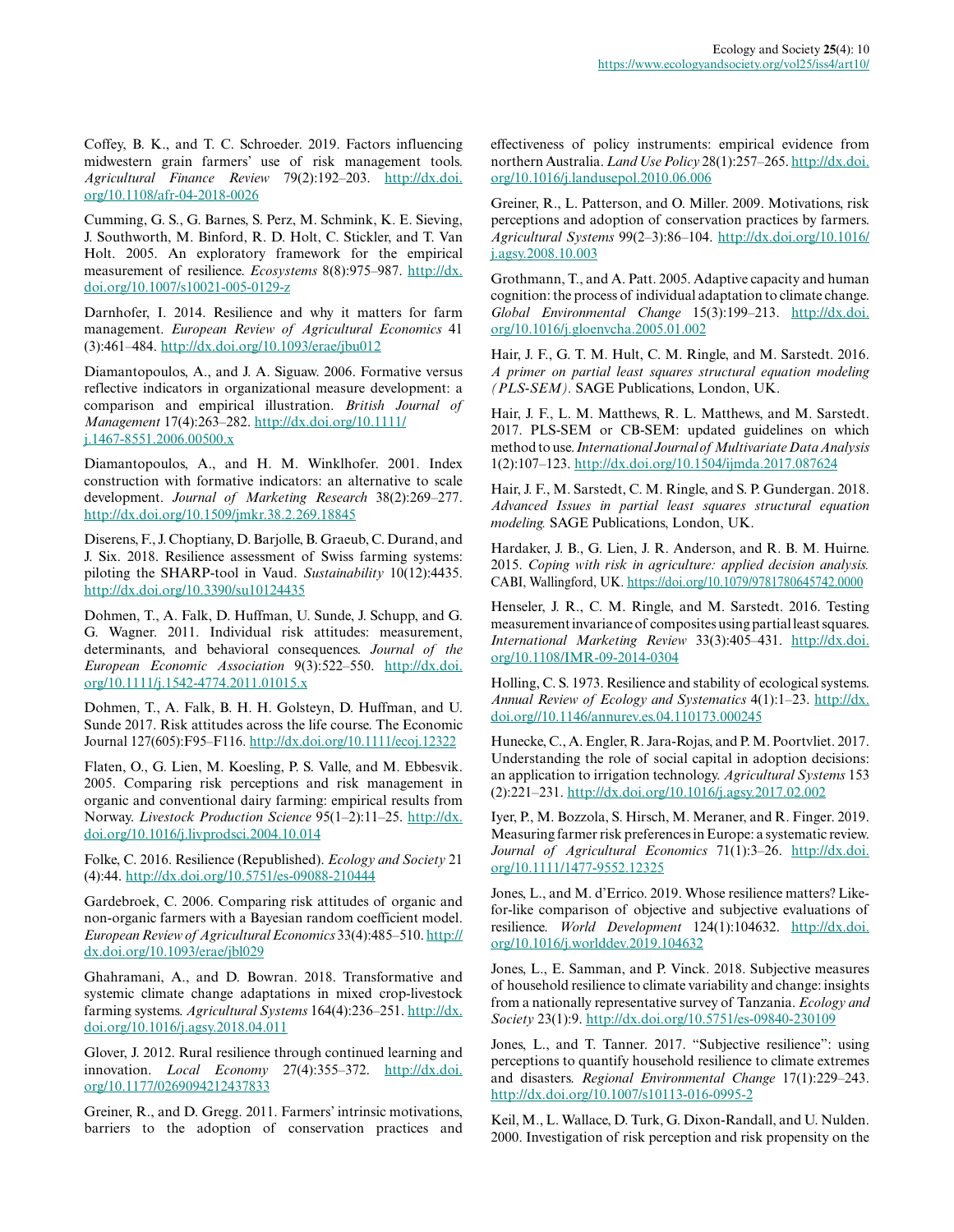decision to continue a software development project. *Journal of Systems and Software* 53(2):145–157. [https://doi.org/10.1016/](https://doi.org/10.1016/S0164-1212(00)00010-8) [S0164-1212\(00\)00010-8](https://doi.org/10.1016/S0164-1212(00)00010-8) 

Marshall, N. A., A.-M. Dowd, A. Fleming, C. Gambley, M. Howden, E. Jakku, C. Larsen, P. A. Marshall, K. Moon, S. Park, and P. J. Thorburn. 2014. Transformational capacity in Australian peanut farmers for better climate adaptation. *Agronomy for Sustainable Development* 34(3):583–591. [http://dx.doi.org/10.1007/](http://dx.doi.org/10.1007/s13593-013-0186-1) [s13593-013-0186-1](http://dx.doi.org/10.1007/s13593-013-0186-1) 

Marshall, N. A., I. J. Gordon, and A. J. Ash. 2011. The reluctance of resource-users to adopt seasonal climate forecasts to enhance resilience to climate variability on the rangelands. *Climatic Change* 107(3–4): 511–529. [http://dx.doi.org/10.1007/s10584-010-9962](http://dx.doi.org/10.1007/s10584-010-9962-y) [y](http://dx.doi.org/10.1007/s10584-010-9962-y)

Marshall, N. A., and P. A. Marshall 2007. Conceptualizing and operationalizing social resilience within commercial fisheries in Northern Australia. *Ecology and Society* 12(1):1. [https://doi.](https://doi.org/10.5751/ES-01940-120101) [org/10.5751/ES-01940-120101](https://doi.org/10.5751/ES-01940-120101) 

Marshall, N. A., and A. Smajgl. 2013. Understanding variability in adaptive capacity on rangelands. *Rangeland Ecology and Management* 66(1):88–94.<http://dx.doi.org/10.2111/REM-D-11-00176.1>

Marshall, N. A., and C. J. Stokes. 2014. Influencing adaptation processes on the Australian rangelands for social and ecological resilience. *Ecology and Society* 19(2):14. [http://dx.doi.](http://dx.doi.org/10.5751/es-06440-190214) [org/10.5751/es-06440-190214](http://dx.doi.org/10.5751/es-06440-190214)

Meraner, M., and R. Finger. 2019. Risk perceptions, preferences and management strategies: evidence from a case study using German livestock farmers. *Journal of Risk Research* 22(1):110– 135.<http://dx.doi.org/10.1080/13669877.2017.1351476>

Meuwissen, M. P. M., P. H. Feindt, A. Spiegel, C. J. A. M. Termeer, E. Mathijs, Y. de Mey, R. Finger, A. Balmann, E. Wauters, J. Urquhart, M. Vigani, K. Zawalińska, H. Herrera, P. Nicholas-Davies, H. Hansson, W. Paas, T. Slijper, I. Coopmans, W. Vroege, A. Ciechomska, F. Accatino, B. Kopainsky, P. M. Poortvliet, J. J. L. Candel, D. Maye, S. Severini, S. Senni, B. Soriano, C.-J. Lagerkvist, M. Peneva, C. Gavrilescu, and P. Reidsma. 2019. A framework to assess the resilience of farming systems. *Agricultural Systems* 176(1):102656. [http://dx.doi.org/10.1016/j.](http://dx.doi.org/10.1016/j.agsy.2019.102656) [agsy.2019.102656](http://dx.doi.org/10.1016/j.agsy.2019.102656) 

Meuwissen, M. P. M., R. B. M. Huirne, and J. B. Hardaker. 2001. Risk and risk management: an empirical analysis of Dutch livestock farmers. *Livestock Production Science* 69(1):43–53. [http://dx.doi.org/10.1016/s0301-6226\(00\)00247-5](http://dx.doi.org/10.1016/s0301-6226(00)00247-5) 

Netemeyer, R., W. Bearden, and S. Sharma. 2003. *Scaling procedures: issues and applications*. Sage Publications, Thousand Oaks, California, USA.

Ohlund, E., K. Zurek, and M. Hammer. 2015. Towards sustainable agriculture? The EU framework and local adaptation in Sweden and Poland. *Environmental Policy and Governance* 25 (4):270–287.<http://dx.doi.org/10.1002/eet.1687>

Onwuegbuzie, A. J., A. E. Witcher, K. M. T. Collins, J. D. Filer, C. D. Wiedmaier, and C. W. Moore. 2016. Students' perceptions of characteristics of effective college teachers: a validity study of a teaching evaluation form using a mixed-methods analysis.

*American Educational Research Journal* 44(1):113–160. [http://dx.](http://dx.doi.org/10.3102/0002831206298169) [doi.org/10.3102/0002831206298169](http://dx.doi.org/10.3102/0002831206298169)

Park, J., T. P. Seager, P. S. Rao, M. Convertino, and I. Linkov. 2013. Integrating risk and resilience approaches to catastrophe management in engineering systems. *Risk Analysis* 33(3):356–367. <http://dx.doi.org/10.1111/j.1539-6924.2012.01885.x>

Peerlings, J., N. Polman, and L. Dries. 2014. Self-reported resilience of European farms with and without the CAP. *Journal of Agricultural Economics* 65(3):722–738. [http://dx.doi.](http://dx.doi.org/10.1111/1477-9552.12062) [org/10.1111/1477-9552.12062](http://dx.doi.org/10.1111/1477-9552.12062)

Pelling, M. 2011. *Adaptation to climate change: from resilience to transformation.* Routledge Taylor & Francis Group, London, UK. <https://doi.org/10.4324/9780203889046>

Resilience Alliance. 2010. *Assessing resilience in social–ecological systems: workbook for practitioners.* Resilience Alliance, Stockholm, Sweden. [online] URL: [https://www.researchgate.net/](https://www.researchgate.net/publication/284030932_Assessing_Resilience_in_Social-Ecological_Systems_Workbook_for_Practitioners_Version_2) [publication/284030932\\_Assessing\\_Resilience\\_in\\_Social-](https://www.researchgate.net/publication/284030932_Assessing_Resilience_in_Social-Ecological_Systems_Workbook_for_Practitioners_Version_2)[Ecological\\_Systems\\_Workbook\\_for\\_Practitioners\\_Version\\_2](https://www.researchgate.net/publication/284030932_Assessing_Resilience_in_Social-Ecological_Systems_Workbook_for_Practitioners_Version_2)

Reynaud, A., and S. Couture. 2012. Stability of risk preference measures: results from a field experiment on French farmers. *Theory and Decision* 73(2):203–221. [http://dx.doi.org/10.1007/](http://dx.doi.org/10.1007/s11238-012-9296-5) [s11238-012-9296-5](http://dx.doi.org/10.1007/s11238-012-9296-5) 

Ringle, C. M., S. Wende, and J.-M. Becker. 2015. *SmartPLS 3.* SmartPLS, Bönningstedt, Germany.

Saint-Cyr, L. D. F., H. Storm, T. Heckelei, and L. Piet. 2019. Heterogeneous impacts of neighbouring farm size on the decision to exit: evidence from Brittany. *European Review of Agricultural Economics* 46(2):237–266.<http://dx.doi.org/10.1093/erae/jby029>

Sarstedt, M., C. M. Ringle, and J. F. Hair. 2017. Partial least squares structural equation modeling. Pages 1–40 *in* C. Homburg, M. Klarmann, and A. Vomberg, editors. *Handbook of Market Research.* Springer Nature, Basel, Switzerland. [https://doi.](https://doi.org/10.1007/978-3-319-05542-8_15-1) [org/10.1007/978-3-319-05542-8\\_15-1](https://doi.org/10.1007/978-3-319-05542-8_15-1) 

Schmit, J. T., and K. Roth. 1990. Cost effectiveness of risk management practices. *The Journal of Risk and Insurance* 57 (3):455–470.<http://dx.doi.org/10.2307/252842>

Scholz, R. W., Y. B. Blumer, and F. S. Brand. 2012. Risk, vulnerability, robustness, and resilience from a decision-theoretic perspective. *Journal of Risk Research* 15(3):313–330. [http://dx.](http://dx.doi.org/10.1080/13669877.2011.634522) [doi.org/10.1080/13669877.2011.634522](http://dx.doi.org/10.1080/13669877.2011.634522) 

Stone, J., and S. Rahimifard. 2018. Resilience in agri-food supply chains: a critical analysis of the literature and synthesis of a novel framework. *Supply Chain Management: An International Journal* 23(3):207–238.<http://dx.doi.org/10.1108/scm-06-2017-0201>

Sutherland, L.-A., J. Hopkins, L. Toma, A. Barnes, and K. Matthews. 2017. Adaptation, resilience and CAP reform: a comparison of crofts and livestock farms in Scotland. *Scottish Geographical Journal* 133(3):192–213. [http://dx.doi.](http://dx.doi.org/10.1080/14702541.2017.1353703) [org/10.1080/14702541.2017.1353703](http://dx.doi.org/10.1080/14702541.2017.1353703) 

ten Napel, J., F. Bianchi, and M. Bestman. 2006. Utilising intrinsic robustness in agricultural production systems: inventions for a sustainable development of agriculture. Pages 32–54 *in* H. van Latesteijn, editor. *TransForum: agro and groen.* Zoetermeer, The Netherlands.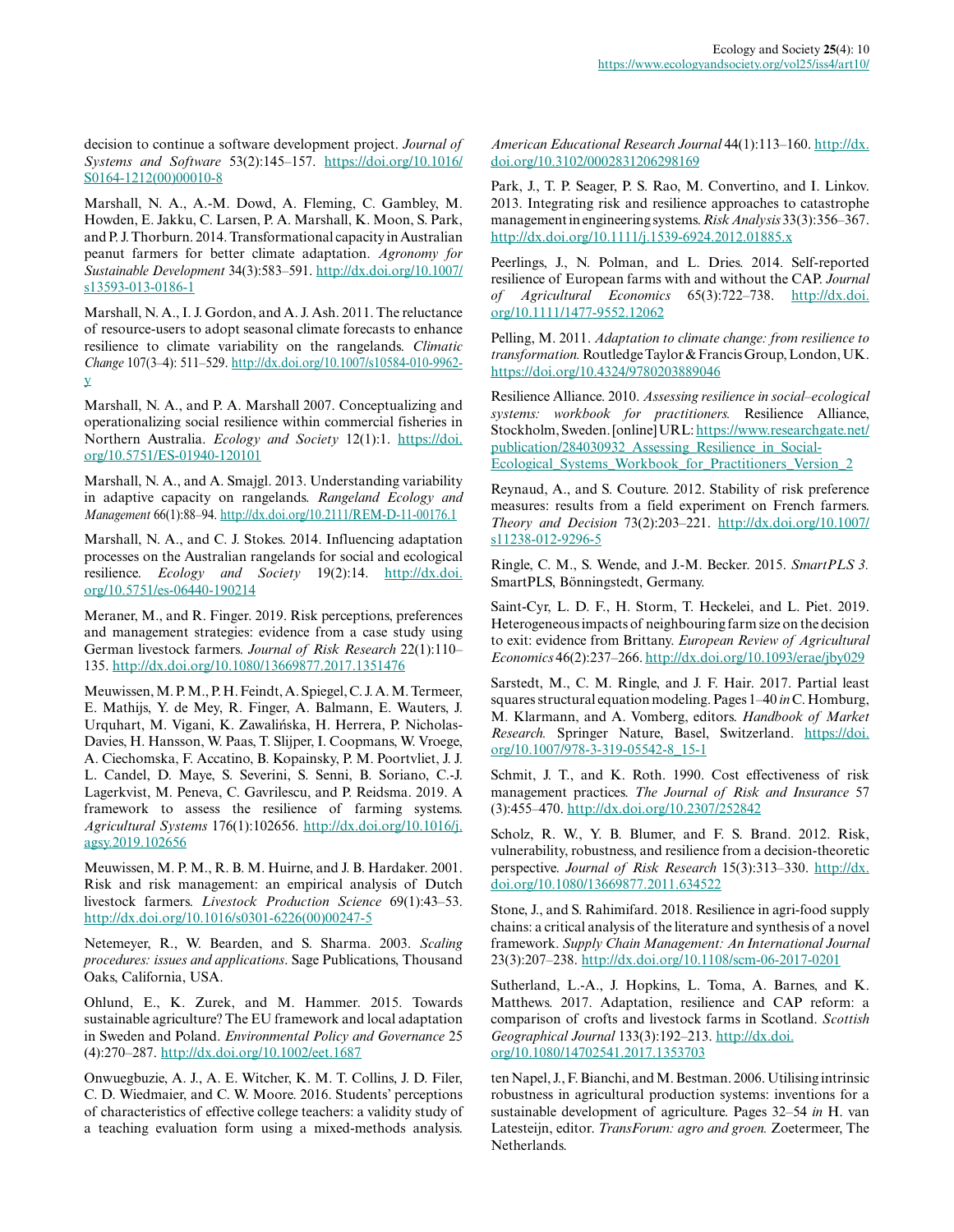Termeer, C. J. A. M., P. H. Feindt, T. Karpouzoglou, K. J. Poppe, G. J. Hofstede, K. Kramer, L. Ge, E. Mathijs, and M. P. M. Meuwissen. 2019. Institutions and the resilience of biobased production systems: the historical case of livestock intensification in the Netherlands. *Ecology and Society* 24(4):15. [http://dx.doi.](http://dx.doi.org/10.5751/es-11206-240415) [org/10.5751/es-11206-240415](http://dx.doi.org/10.5751/es-11206-240415)

Tong, Y., H. Niu, and L. Fan. 2016. Willingness of farmers to transform vacant rural residential land into cultivated land in a major grain-producing area of central China. *Sustainability* 8 (11):1192.<http://dx.doi.org/10.3390/su8111192>

van der Linden, S. 2015. The social–psychological determinants of climate change risk perceptions: towards a comprehensive model. *Journal of Environmental Psychology* 41(1):112–124. <http://dx.doi.org/10.1016/j.jenvp.2014.11.012>

van Winsen, F., Y. de Mey, L. Lauwers, S. van Passel, M. Vancauteren, and E. Wauters. 2016. Determinants of risk behaviour: effects of perceived risks and risk attitude on farmers– adoption of risk management strategies. *Journal of Risk Research* 19(1):56–78.<http://dx.doi.org/10.1080/13669877.2014.940597>

Vigani, M., and J. Kathage. 2019. To risk or not to risk? Risk management and farm productivity. *American Journal of Agricultural Economics* 101(5):1432–1454. [http://dx.doi.org/10.1093/](http://dx.doi.org/10.1093/ajae/aaz020) [ajae/aaz020](http://dx.doi.org/10.1093/ajae/aaz020)

Walker, B., N. H. Abel, J. M. Anderies, and P. Ryan. 2009. Resilience, adaptability, and transformability in the Goulburn-Broken Catchment, Australia. *Ecology and Society* 14(1):12. <http://www.ecologyandsociety.org/vol14/iss1/art12/> [https://doi.](https://doi.org/10.5751/ES-02824-140112) [org/10.5751/ES-02824-140112](https://doi.org/10.5751/ES-02824-140112) 

Walker, B., C. S. Holling, S. R. Carpenter, and A. Kinzig. 2004. Resilience, adaptability and transformability in social–ecological systems. *Ecology and Society* 9(2):5. [https://doi.org/10.5751/](https://doi.org/10.5751/ES-00650-090205) [ES-00650-090205](https://doi.org/10.5751/ES-00650-090205)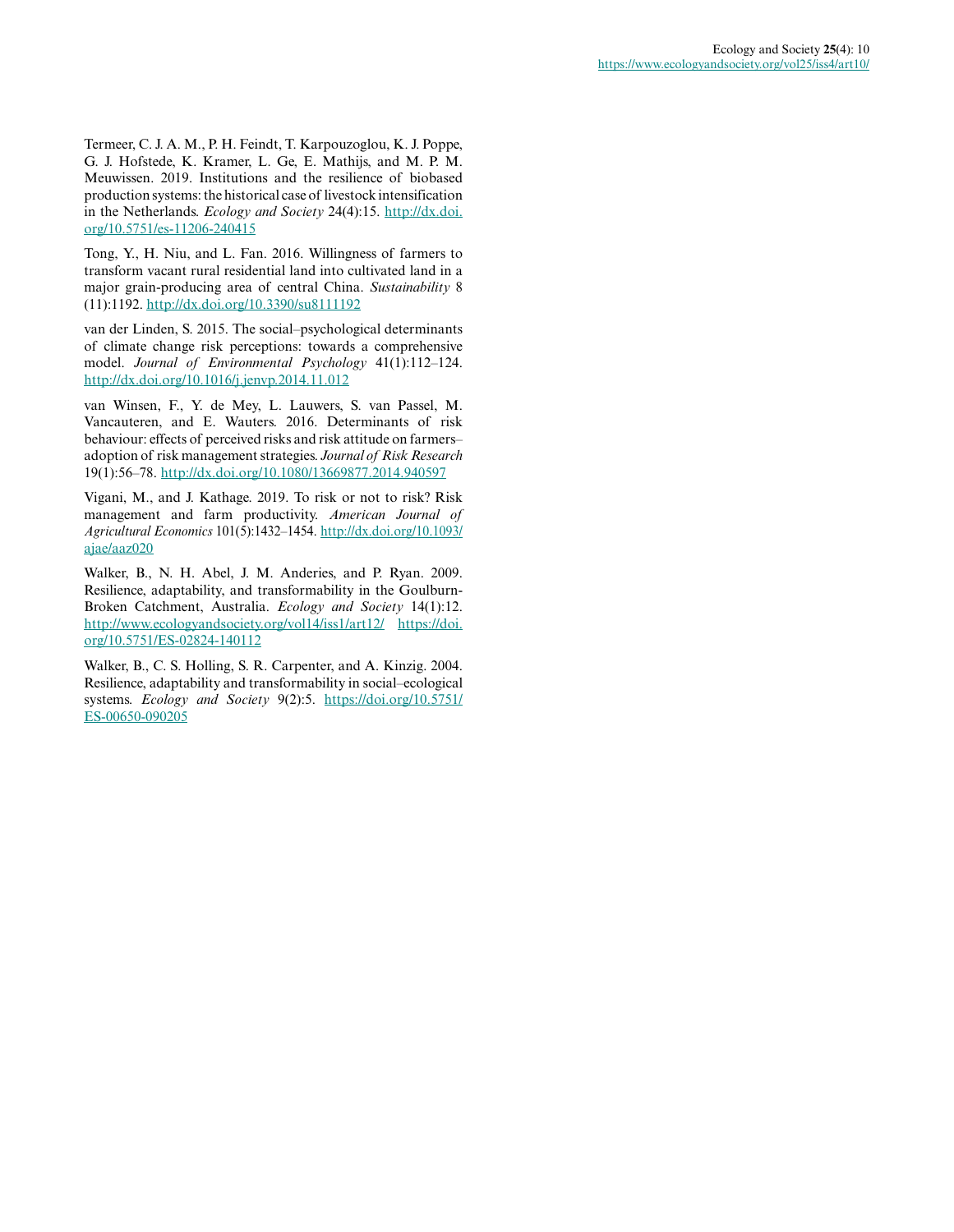# **Appendix**

**Table A1**.**1** Overview of risk management strategies included in the survey

| <b>Flexibility of</b><br>farm activities                     | <b>Cooperation with</b><br>others                                          | <b>Financial risk</b><br>management                                             | <b>Measures to</b><br>control<br>environmental<br>risks    | <b>Specialization</b> | <b>Diversification</b>                        | <b>Learning</b>                                                                    |
|--------------------------------------------------------------|----------------------------------------------------------------------------|---------------------------------------------------------------------------------|------------------------------------------------------------|-----------------------|-----------------------------------------------|------------------------------------------------------------------------------------|
| Improved cost<br>flexibility                                 | Had access to a<br>variety of input<br>suppliers                           | Bought any type of<br>agricultural<br>insurance                                 | Invested in<br>technologies                                | Specialization        | Diversified in<br>production                  | Opened up my<br>farm to the public                                                 |
| Improved<br>flexibility in the<br>timing of my<br>production | Member of an<br>(inter)branch<br>organization                              | Used production or<br>marketing contracts<br>to sell (part of) my<br>production | Implemented<br>measures to<br>prevent pests or<br>diseases |                       | Diversified in other<br>activities on my farm | Used market<br>information to<br>plan my farm<br>activities for the<br>next season |
| Worked harder to<br>secure production<br>in hard times       | Member of a<br>producer<br>organization,<br>cooperative or<br>credit union | Hedged (part of) my<br>production with<br>futures contracts                     |                                                            |                       | Had an off-farm job                           | Learned about<br>challenges in<br>agriculture                                      |
|                                                              | Cooperated with<br>other farmers to<br>secure inputs or<br>production      | Maintained financial<br>savings for hard<br>times                               |                                                            |                       |                                               | Experimenting<br>with precision<br>agriculture, smart<br>farming or drones.        |
|                                                              |                                                                            | Had low debts or no<br>debts at all to<br>prevent financial<br>risks            |                                                            |                       |                                               |                                                                                    |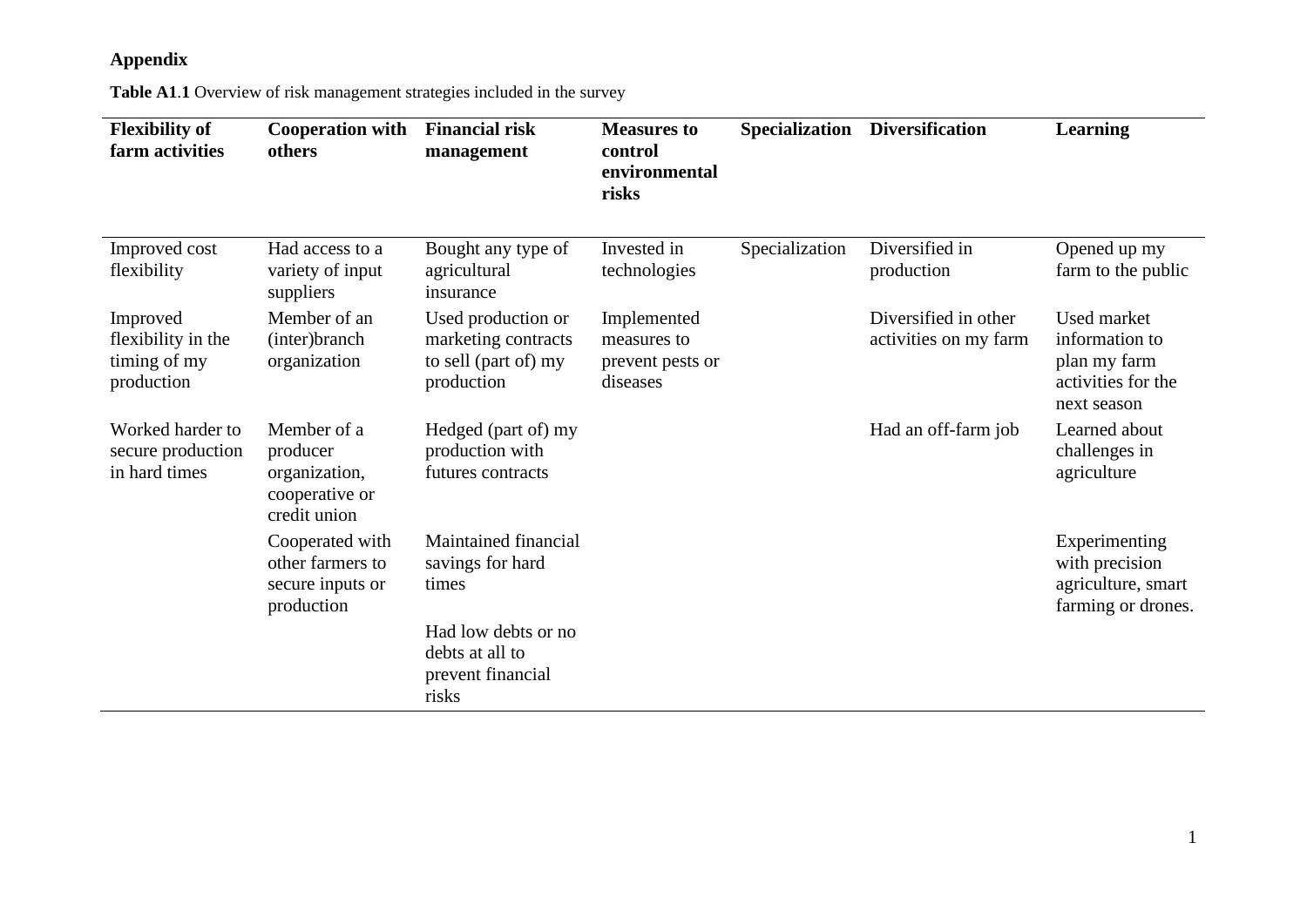|                |       | Outer loadings |       |       | Cronbach's alpha  |       |       | Composite reliability |       |       | <b>AVE</b>        |       |       | <b>VIF</b>  |       |
|----------------|-------|----------------|-------|-------|-------------------|-------|-------|-----------------------|-------|-------|-------------------|-------|-------|-------------|-------|
|                | All   | Low            | High  | All   | Low               | High  | All   | Low                   | High  | All   | Low               | High  | All   | Low         | High  |
| <b>ADAP</b>    |       |                |       | 0.760 | 0.782             | 0.746 | 0.848 | 0.859                 | 0.840 | 0.589 | 0.610             | 0.575 | 1.758 | 2.010       | 1.640 |
| $adap_1$       | 0.715 | 0.711          | 0.718 |       |                   |       |       |                       |       |       |                   |       |       |             |       |
| $adap_2$       | 0.875 | 0.881          | 0.874 |       |                   |       |       |                       |       |       |                   |       |       |             |       |
| $adap_3$       | 0.870 | 0.894          | 0.856 |       |                   |       |       |                       |       |       |                   |       |       |             |       |
| $adap_4$       | 0.566 | 0.600          | 0.538 |       |                   |       |       |                       |       |       |                   |       |       |             |       |
| <b>INNO</b>    |       |                |       |       | 0.856 0.851 0.858 |       |       | 0.932 0.930 0.933     |       |       | 0.873 0.869 0.875 |       | 1.620 | 1.652 1.586 |       |
| $inno_1$       | 0.944 | 0.948          | 0.941 |       |                   |       |       |                       |       |       |                   |       |       |             |       |
| $inno_2$       | 0.925 | 0.916          | 0.930 |       |                   |       |       |                       |       |       |                   |       |       |             |       |
| <b>NET INF</b> |       |                |       | 0.774 | 0.792 0.765       |       | 0.869 | 0.877                 | 0.862 | 0.689 | 0.706 0.675       |       | 1.527 | 1.391       | 1.636 |
| $net_1$        | 0.808 | 0.846          | 0.788 |       |                   |       |       |                       |       |       |                   |       |       |             |       |
| $net_2$        | 0.891 | 0.933          | 0.858 |       |                   |       |       |                       |       |       |                   |       |       |             |       |
| $net_3$        | 0.786 | 0.731          | 0.818 |       |                   |       |       |                       |       |       |                   |       |       |             |       |
| <b>NET FOR</b> |       |                |       | 0.813 | 0.768 0.831       |       | 0.888 | 0.866 0.897           |       |       | 0.726 0.684 0.744 |       | 1.777 | 1.646       | 1.879 |
| $net_4$        | 0.838 | 0.853          | 0.833 |       |                   |       |       |                       |       |       |                   |       |       |             |       |
| $net_5$        | 0.864 | 0.852          | 0.870 |       |                   |       |       |                       |       |       |                   |       |       |             |       |
| $net_6$        | 0.854 | 0.774          | 0.884 |       |                   |       |       |                       |       |       |                   |       |       |             |       |
| PBC            |       |                |       | 0.646 | 0.648             | 0.643 | 0.792 | 0.794                 | 0.789 | 0.495 | 0.506 0.488       |       | 1.406 | 1.415       | 1.404 |
| $pbc\_1$       | 0.827 | 0.837          | 0.829 |       |                   |       |       |                       |       |       |                   |       |       |             |       |
| $pbc_2$        | 0.695 | 0.746          | 0.658 |       |                   |       |       |                       |       |       |                   |       |       |             |       |
| $pbc_3$        | 0.743 | 0.780          | 0.722 |       |                   |       |       |                       |       |       |                   |       |       |             |       |
| $pbc_4$        | 0.510 | 0.398          | 0.557 |       |                   |       |       |                       |       |       |                   |       |       |             |       |
| ROB            |       |                |       | 0.576 | 0.520 0.599       |       |       | 0.762 0.717 0.775     |       |       | 0.484 0.476       | 0.487 | 1.323 | 1.340       | 1.309 |
| $rob_1$        | 0.792 | 0.796          | 0.779 |       |                   |       |       |                       |       |       |                   |       |       |             |       |
| $rob_2$        | 0.180 | $-0.083$       | 0.294 |       |                   |       |       |                       |       |       |                   |       |       |             |       |
| $rob_3$        | 0.771 | 0.797          | 0.752 |       |                   |       |       |                       |       |       |                   |       |       |             |       |
| $rob_4$        | 0.827 | 0.792          | 0.831 |       |                   |       |       |                       |       |       |                   |       |       |             |       |
| <b>TRANS</b>   |       |                |       | 0.715 | 0.725 0.703       |       | 0.828 | 0.830 0.823           |       |       | 0.582 0.593 0.572 |       | 1.705 | 2.071       | 1.554 |
| $trans_l$      | 0.840 | 0.881          | 0.811 |       |                   |       |       |                       |       |       |                   |       |       |             |       |
| $trans_2$      | 0.227 | 0.173          | 0.240 |       |                   |       |       |                       |       |       |                   |       |       |             |       |
| $trans_3$      | 0.880 | 0.867          | 0.886 |       |                   |       |       |                       |       |       |                   |       |       |             |       |
| $trans\_4$     | 0.894 | 0.903          | 0.886 |       |                   |       |       |                       |       |       |                   |       |       |             |       |

**Table A1.2** Item reliability, internal validity reliability, convergent validity and VIFs of the reflective indicators (full model)

2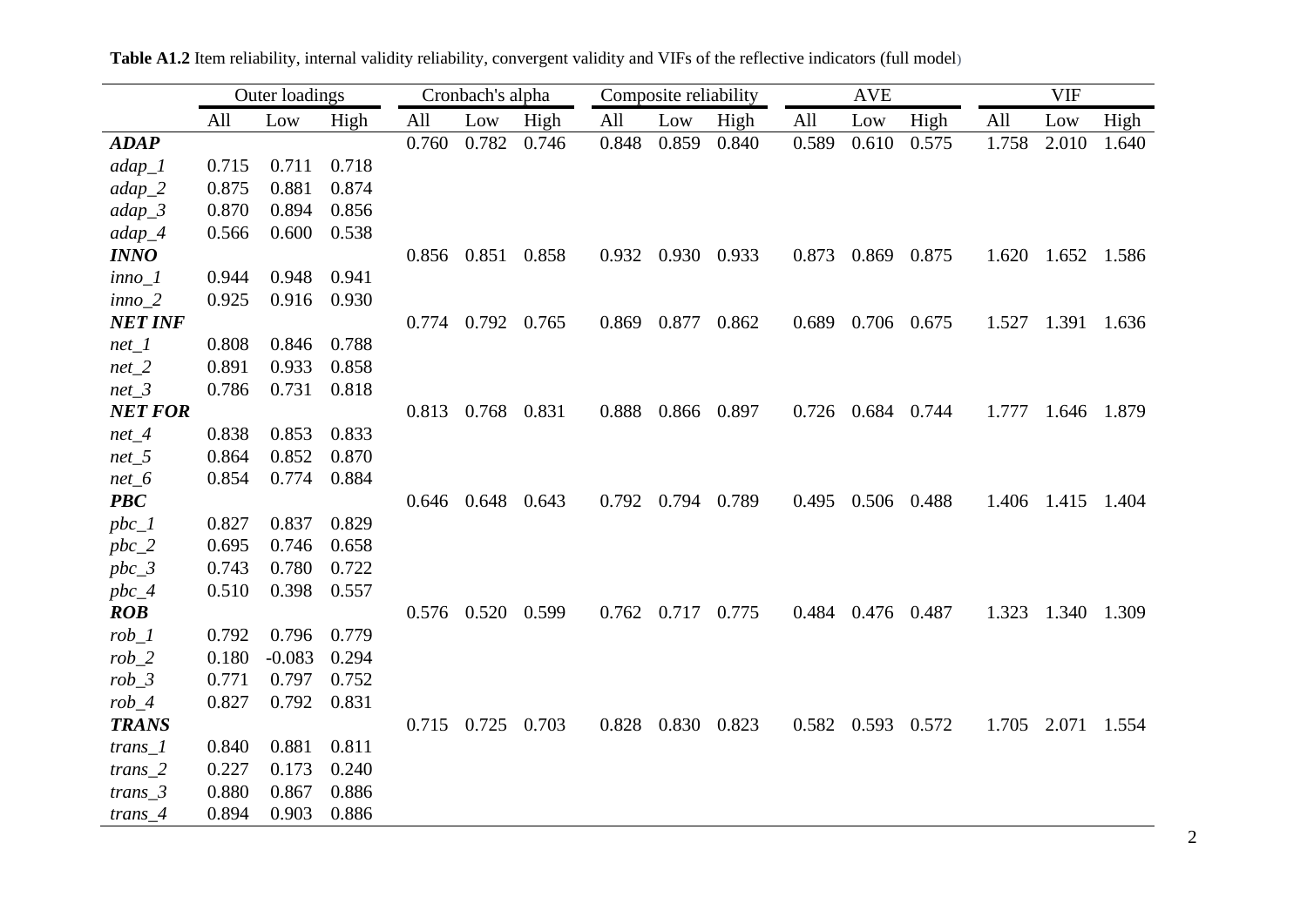|                    |      | <b>ADAP</b>    | <b>INNO</b>    | <b>NET FOR</b> | <b>NET INF</b> | <b>PBC</b>     | <b>RM</b>      | <b>ROB</b>     |
|--------------------|------|----------------|----------------|----------------|----------------|----------------|----------------|----------------|
| <b>INNO</b>        | All  | [0.387; 0.535] |                |                |                |                |                |                |
|                    | Low  | [0.300; 0.536] |                |                |                |                |                |                |
|                    | High | [0.383; 0.568] |                |                |                |                |                |                |
| <b>NET FOR</b>     | All  | [0.303; 0.479] | [0.358; 0.505] |                |                |                |                |                |
|                    | Low  | [0.326; 0.595] | [0.241; 0.503] |                |                |                |                |                |
|                    | High | [0.241; 0.462] | [0.366; 0.539] |                |                |                |                |                |
| <b>NET INF</b>     | All  | [0.185; 0.366] | [0.154; 0.328] | [0.663; 0.786] |                |                |                |                |
|                    | Low  | [0.174; 0.421] | [0.062; 0.312] | [0.549; 0.767] |                |                |                |                |
|                    | High | [0.151; 0.368] | [0.179; 0.379] | [0.691; 0.837] |                |                |                |                |
| $\boldsymbol{PBC}$ | All  | [0.572; 0.717] | [0.405; 0.577] | [0.355; 0.527] | [0.260; 0.447] |                |                |                |
|                    | Low  | [0.514; 0.764] | [0.330; 0.604] | [0.343; 0.605] | [0.168; 0.470] |                |                |                |
|                    | High | [0.545; 0.735] | [0.387; 0.605] | [0.310; 0.534] | [0.254; 0.489] |                |                |                |
| RM                 | All  | [0.127; 0.274] | [0.197; 0.326] | [0.239; 0.371] | [0.114; 0.259] | [0.061; 0.194] |                |                |
|                    | Low  | [0.112; 0.349] | [0.168; 0.382] | [0.241; 0.461] | [0.084; 0.300] | [0.074; 0.314] |                |                |
|                    | High | [0.092; 0.280] | [0.172; 0.333] | [0.206; 0.368] | [0.102; 0.278] | [0.038; 0.152] |                |                |
| <b>ROB</b>         | All  | [0.490; 0.642] | [0.132; 0.306] | [0.190; 0.373] | [0.091; 0.256] | [0.455; 0.629] | [0.011; 0.095] |                |
|                    | Low  | [0.438; 0.713] | [0.096; 0.342] | [0.098; 0.367] | [0.088; 0.337] | [0.377; 0.684] | [0.008; 0.096] |                |
|                    | High | [0.458; 0.649] | [0.103; 0.322] | [0.176; 0.408] | [0.076; 0.247] | [0.443; 0.657] | [0.006; 0.090] |                |
| <b>TRANS</b>       | All  | [0.693; 0.807] | [0.268; 0.429] | [0.215; 0.383] | [0.093; 0.266] | [0.522; 0.676] | [0.021; 0.154] | [0.453; 0.609] |
|                    | Low  | [0.766; 0.893] | [0.153; 0.427] | [0.194; 0.472] | [0.113; 0.368] | [0.497; 0.746] | [0.037; 0.242] | [0.468; 0.712] |
|                    | High | [0.617; 0.786] | [0.273; 0.461] | [0.167; 0.381] | [0.056; 0.239] | [0.469; 0.673] | [0.011; 0.135] | [0.382; 0.588] |

Notes: The numbers in squared brackets present the 95% bias-corrected and accelerated confidence interval of the HTMT statistics. 4,000 bootstrapping samples were used with the no sign changes option.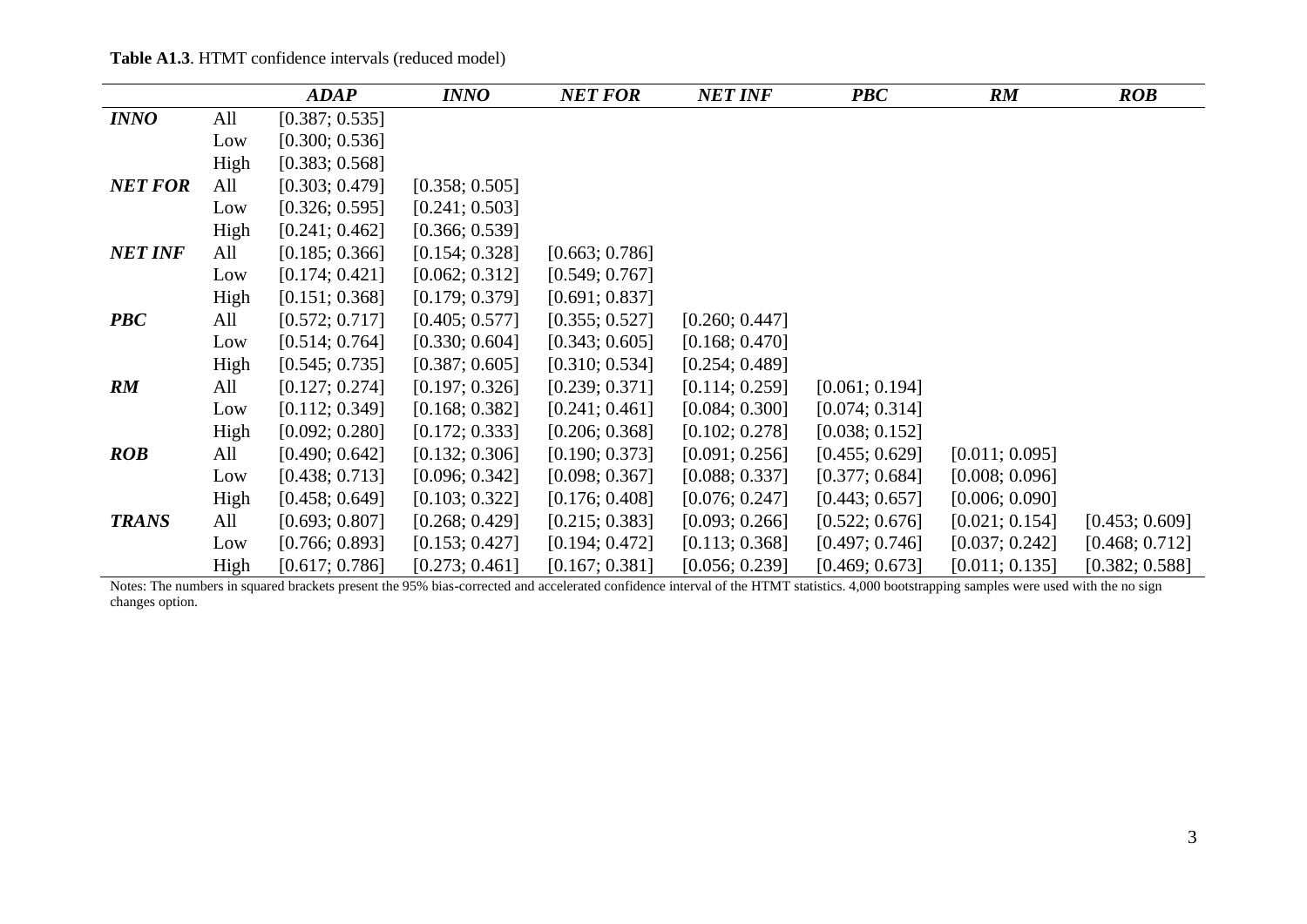|                    | Outer      | St dev | Outer      | St dev | Outer      | St dev |       | Outer loadings |       |       | <b>VIF</b> |       |
|--------------------|------------|--------|------------|--------|------------|--------|-------|----------------|-------|-------|------------|-------|
|                    | weight     |        | weight     |        | weight     |        |       |                |       |       |            |       |
|                    | All        | All    | Low        | Low    | High       | High   | All   | Low            | High  | All   | Low        | High  |
| RM                 |            |        |            |        |            |        |       |                |       | 1.140 | 1.160      | 1.142 |
| <b>RISK PREF</b>   |            |        |            |        |            |        |       |                |       | 1.545 | 1.619      | 1.514 |
| $riskpref_1$       | $-0.021$   | 0.086  | $-0.035$   | 0.161  | $-0.024$   | 0.118  | 0.581 | 0.609          | 0.552 | 1.638 | 1.742      | 1.588 |
| $riskpref_2$       | $0.561***$ | 0.076  | $0.537***$ | 0.115  | $0.609***$ | 0.094  | 0.845 | 0.824          | 0.867 | 1.349 | 1.331      | 1.356 |
| riskpref_3         | $0.462***$ | 0.090  | $0.474***$ | 0.152  | $0.470***$ | 0.116  | 0.814 | 0.826          | 0.799 | 1.872 | 1.937      | 1.832 |
| riskpref_4         | $0.220**$  | 0.097  | $0.251*$   | 0.147  | 0.157      | 0.116  | 0.737 | 0.750          | 0.701 | 1.731 | 1.772      | 1.715 |
| <b>RISK PERC</b>   |            |        |            |        |            |        |       |                |       | 1.100 | 1.121      | 1.117 |
| <b>RISK PERC_1</b> |            |        |            |        |            |        |       |                |       | 1.637 | 1.449      | 1.637 |
| $riskperc_l$       | $0.460***$ | 0.069  | $0.422***$ | 0.152  | $0.462***$ | 0.079  | 0.865 | 0.850          | 0.865 | 1.650 | 1.664      | 1.643 |
| $riskperc_2$       | $0.645***$ | 0.063  | $0.679***$ | 0.136  | $0.644***$ | 0.072  | 0.934 | 0.945          | 0.933 | 1.650 | 1.664      | 1.643 |
| <b>RISK PERC_2</b> |            |        |            |        |            |        |       |                |       | 1.581 | 1.837      | 1.581 |
| $riskperc_3$       | $0.574***$ | 0.057  | $0.546***$ | 0.104  | $0.570***$ | 0.074  | 0.856 | 0.856          | 0.847 | 1.631 | 1.769      | 1.608 |
| $riskperc_4$       | $0.589***$ | 0.056  | $0.603***$ | 0.101  | $0.599***$ | 0.071  | 0.864 | 0.884          | 0.863 | 1.683 | 1.779      | 1.729 |
| <b>RISK PERC_3</b> |            |        |            |        |            |        |       |                |       | 1.743 | 1.735      | 1.743 |
| $riskperc_5$       | $0.632***$ | 0.045  | $0.710***$ | 0.079  | $0.611***$ | 0.057  | 0.894 | 0.938          | 0.877 | 1.665 | 1.946      | 1.719 |
| $riskperc_6$       | $0.519***$ | 0.049  | $0.415***$ | 0.093  | $0.549***$ | 0.059  | 0.838 | 0.806          | 0.846 | 1.775 | 1.838      | 1.654 |
| <b>RISK PERC_4</b> |            |        |            |        |            |        |       |                |       | 1.388 | 1.367      | 1.388 |
| riskperc_7         | $0.708***$ | 0.056  | $0.787***$ | 0.093  | $0.690***$ | 0.073  | 0.900 | 0.928          | 0.899 | 1.411 | 1.385      | 1.462 |
| riskperc_8         | $0.477***$ | 0.066  | $0.398***$ | 0.125  | $0.486***$ | 0.085  | 0.761 | 0.678          | 0.782 | 1.566 | 1.321      | 1.419 |
| <b>RISK PERC_5</b> |            |        |            |        |            |        |       |                |       | 1.236 | 1.330      | 1.236 |
| riskperc_9         | $0.483***$ | 0.083  | $0.480***$ | 0.156  | $0.496***$ | 0.131  | 0.824 | 0.810          | 0.837 | 1.510 | 1.539      | 1.531 |
| $riskperc_10$      | $0.661***$ | 0.075  | $0.673***$ | 0.139  | $0.645***$ | 0.119  | 0.910 | 0.908          | 0.907 | 1.566 | 1.562      | 1.674 |
| <b>RISK PERC_6</b> |            |        |            |        |            |        |       |                |       | 1.256 |            |       |
| riskperc_11        | $0.710***$ | 0.122  |            |        |            |        | 0.873 |                |       | 1.305 |            |       |
| $riskperc_12$      | $0.515***$ | 0.135  |            |        |            |        | 0.739 |                |       | 1.425 |            |       |
| <b>RISK PERC_7</b> |            |        |            |        |            |        |       |                |       | 1.466 | 1.579      | 1.466 |
| $riskperc_14$      | $0.721***$ | 0.053  | $0.745***$ | 0.083  | $0.677***$ | 0.069  | 0.897 | 0.919          | 0.861 | 1.460 | 1.710      | 1.376 |

**Table A1.4** Formative item validity assessment (reduced model)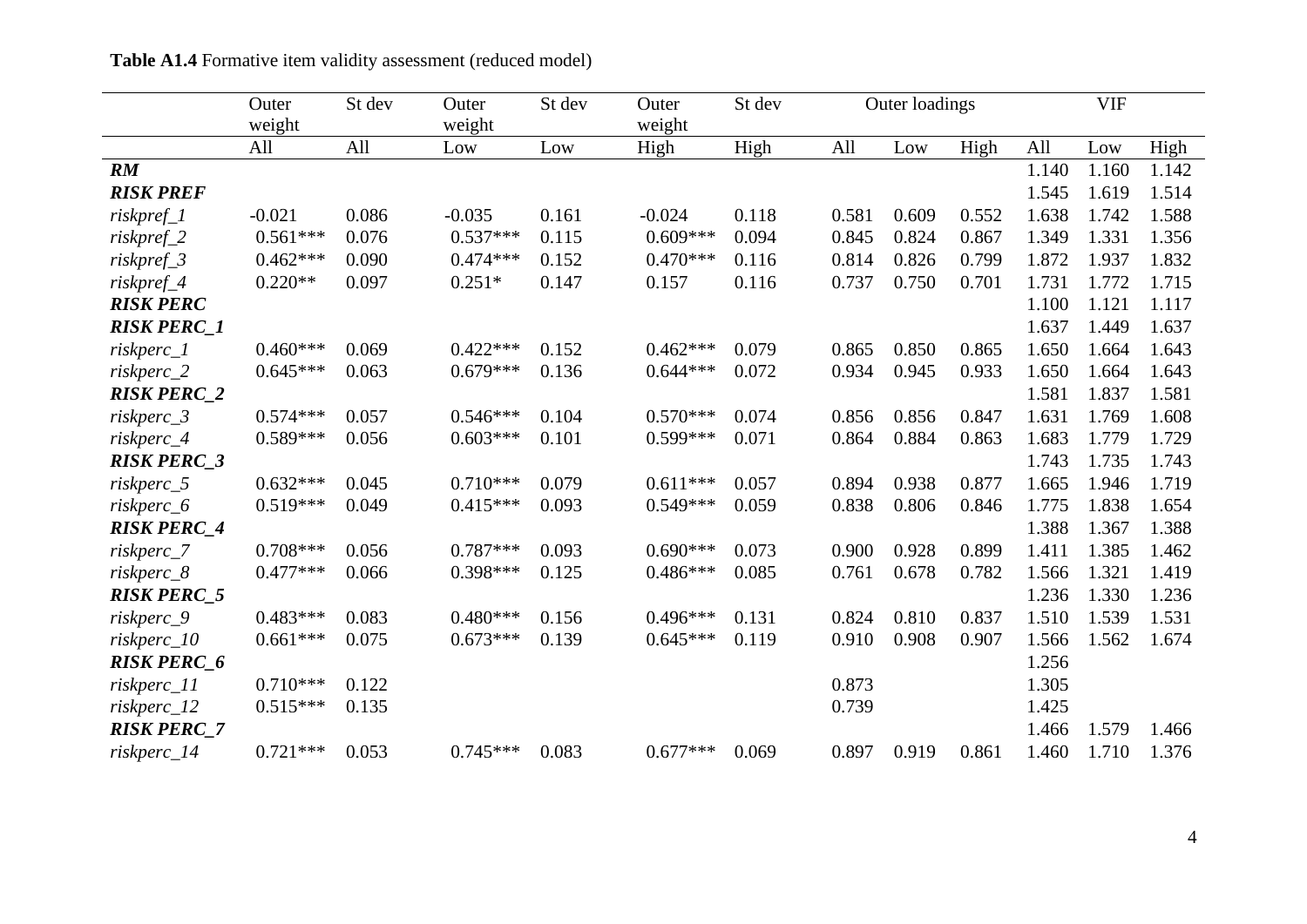| $riskperc\_15$     | $0.476***$ | 0.064 | $0.430***$ | 0.105 | $0.540***$ | 0.076 | 0.742 | 0.732 | 0.772 | .456  | .684  | 1.430 |
|--------------------|------------|-------|------------|-------|------------|-------|-------|-------|-------|-------|-------|-------|
| <b>RISK PERC 8</b> |            |       |            |       |            |       |       |       |       | .402  | 1.348 | 1.402 |
| riskperc_16        | $0.622***$ | 0.126 | $0.597***$ | 0.212 | $0.626***$ | 0.175 | 0.979 | 0.969 | 0.983 | 4.308 | 3.630 | 4.941 |
| $riskperc_17$      | $0.411***$ | 0.129 | $0.446**$  | 0.219 | $0.402**$  | 0.179 | 0.952 | 0.944 | 0.958 | 4.265 | 3.560 | 4.885 |
| <b>RES</b>         |            |       |            |       |            |       |       |       |       |       |       |       |
| $res_l$            | $0.591***$ | 0.079 | $0.442***$ | 0.149 | $0.670***$ | 0.096 | 0.935 | 0.898 | 0.953 | .938  | 2.080 | 1.873 |
| $res_2$            | $0.495***$ | 0.080 | $0.634***$ | 0.137 | $0.415***$ | 0.105 | 0.906 | 0.952 | 0.872 | .938  | 2.080 | 1.873 |

Notes: outer weights and outer loadings of the risk perceptions items loading on the second order construct *RISK PERC* have been omitted for brevity. \* p≤0.10; \*\* p≤0.05; \*\*\* p≤0.01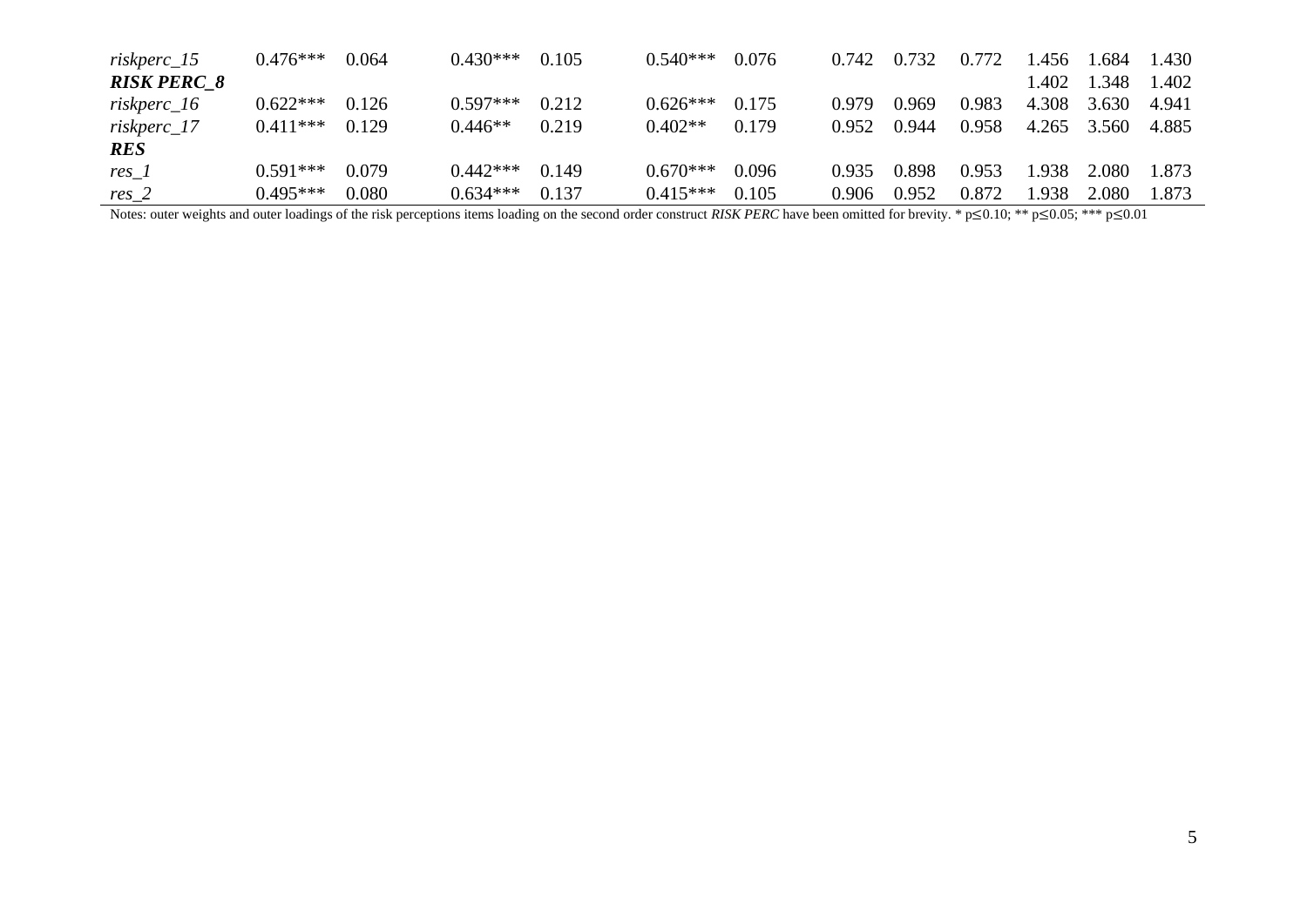|                  |       | $R^2$ |       |       |       |       |  |  |  |
|------------------|-------|-------|-------|-------|-------|-------|--|--|--|
|                  | All   | Low   | High  | All   | Low   | High  |  |  |  |
| <b>ADAP</b>      | 0.334 | 0.365 | 0.327 | 0.219 | 0.230 | 0.210 |  |  |  |
| <b>PBC</b>       | 0.012 | 0.030 | 0.006 | 0.006 | 0.016 | 0.002 |  |  |  |
| <b>RES</b>       | 0.250 | 0.288 | 0.233 | 0.198 | 0.226 | 0.178 |  |  |  |
| <b>RISK PERC</b> | 1.000 | 1.000 | 1.000 | 0.292 | 0.330 | 0.312 |  |  |  |
| <b>RISK PREF</b> | 0.056 | 0.051 | 0.064 | 0.026 | 0.024 | 0.027 |  |  |  |
| <b>ROB</b>       | 0.186 | 0.193 | 0.194 | 0.110 | 0.098 | 0.113 |  |  |  |
| <b>TRANS</b>     | 0.282 | 0.300 | 0.271 | 0.202 | 0.197 | 0.188 |  |  |  |
|                  |       |       |       |       |       |       |  |  |  |

**Table A1.1**.  $\mathbb{R}^2$  and  $\mathbb{Q}^2$  values of the structural model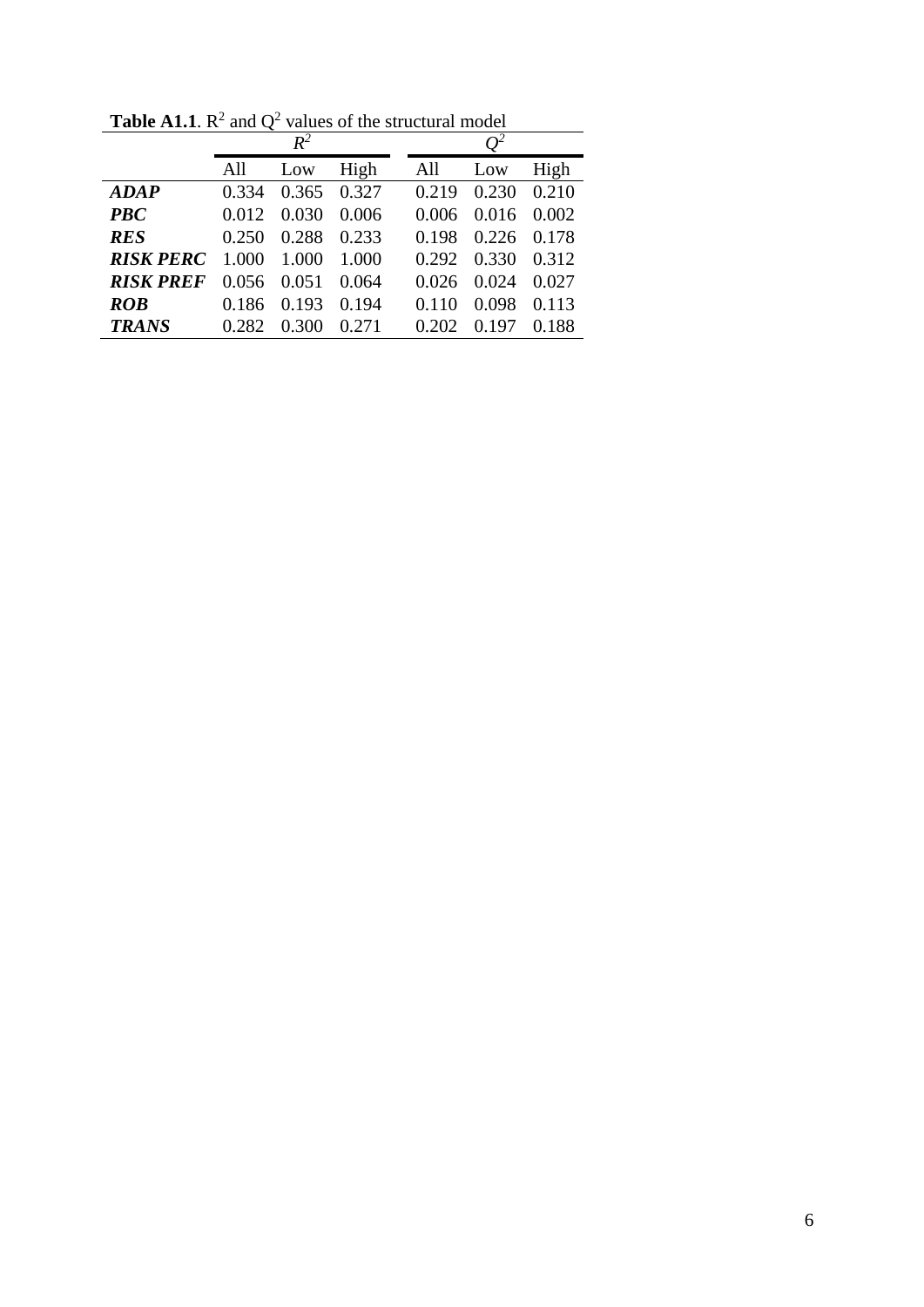|                  |      | <b>ADAP</b> | <b>PBC</b> | <b>RES</b> | <b>RISK PREF</b> | <b>ROB</b> | <b>TRANS</b> |
|------------------|------|-------------|------------|------------|------------------|------------|--------------|
| <b>ADAP</b>      | All  |             |            | 0.041      |                  |            |              |
| <b>ADAP</b>      | Low  |             |            | 0.056      |                  |            |              |
| <b>ADAP</b>      | High |             |            | 0.032      |                  |            |              |
| <b>INNO</b>      | All  | 0.010       |            |            |                  | 0.001      | 0.000        |
| <b>INNO</b>      | Low  | 0.003       |            |            |                  | 0.005      | 0.002        |
| <b>INNO</b>      | High | 0.016       |            |            |                  | 0.001      | 0.002        |
| <b>NET FOR</b>   | All  | 0.004       |            |            |                  | 0.006      | 0.003        |
| <b>NET FOR</b>   | Low  | 0.018       |            |            |                  | 0.000      | 0.003        |
| <b>NET FOR</b>   | High | 0.001       |            |            |                  | 0.015      | 0.004        |
| <b>NET INF</b>   | All  | 0.001       |            |            |                  | 0.000      | 0.000        |
| <b>NET INF</b>   | Low  | 0.004       |            |            |                  | 0.004      | 0.003        |
| <b>NET INF</b>   | High | 0.000       |            |            |                  | 0.002      | 0.004        |
| <b>PBC</b>       | All  | 0.152       |            |            |                  | 0.112      | 0.152        |
| <b>PBC</b>       | Low  | 0.169       |            |            |                  | 0.113      | 0.183        |
| <b>PBC</b>       | High | 0.140       |            |            |                  | 0.112      | 0.136        |
| <b>RISK PERC</b> | All  | 0.001       |            |            |                  | 0.011      | 0.003        |
| <b>RISK PERC</b> | Low  | 0.000       |            |            |                  | 0.000      | 0.004        |
| <b>RISK PERC</b> | High | 0.005       |            |            |                  | 0.022      | 0.002        |
| <b>RISK PREF</b> | All  | 0.024       |            |            |                  | 0.007      | 0.041        |
| <b>RISK PREF</b> | Low  | 0.019       |            |            |                  | 0.032      | 0.036        |
| <b>RISK PREF</b> | High | 0.026       |            |            |                  | 0.001      | 0.041        |
| RM               | All  | 0.004       | 0.012      |            | 0.060            | 0.000      | 0.001        |
| RM               | Low  | 0.003       | 0.031      |            | 0.053            | 0.002      | 0.000        |
| RM               | High | 0.004       | 0.006      |            | 0.068            | 0.000      | 0.002        |
| <b>ROB</b>       | All  |             |            | 0.073      |                  |            |              |
| ROB              | Low  |             |            | 0.063      |                  |            |              |
| <b>ROB</b>       | High |             |            | 0.085      |                  |            |              |
| <b>TRANS</b>     | All  |             |            | 0.010      |                  |            |              |
| <b>TRANS</b>     | Low  |             |            | 0.009      |                  |            |              |
| <b>TRANS</b>     | High |             |            | 0.010      |                  |            |              |

**Table A1.6.**  $f^2$  statistics of the structural model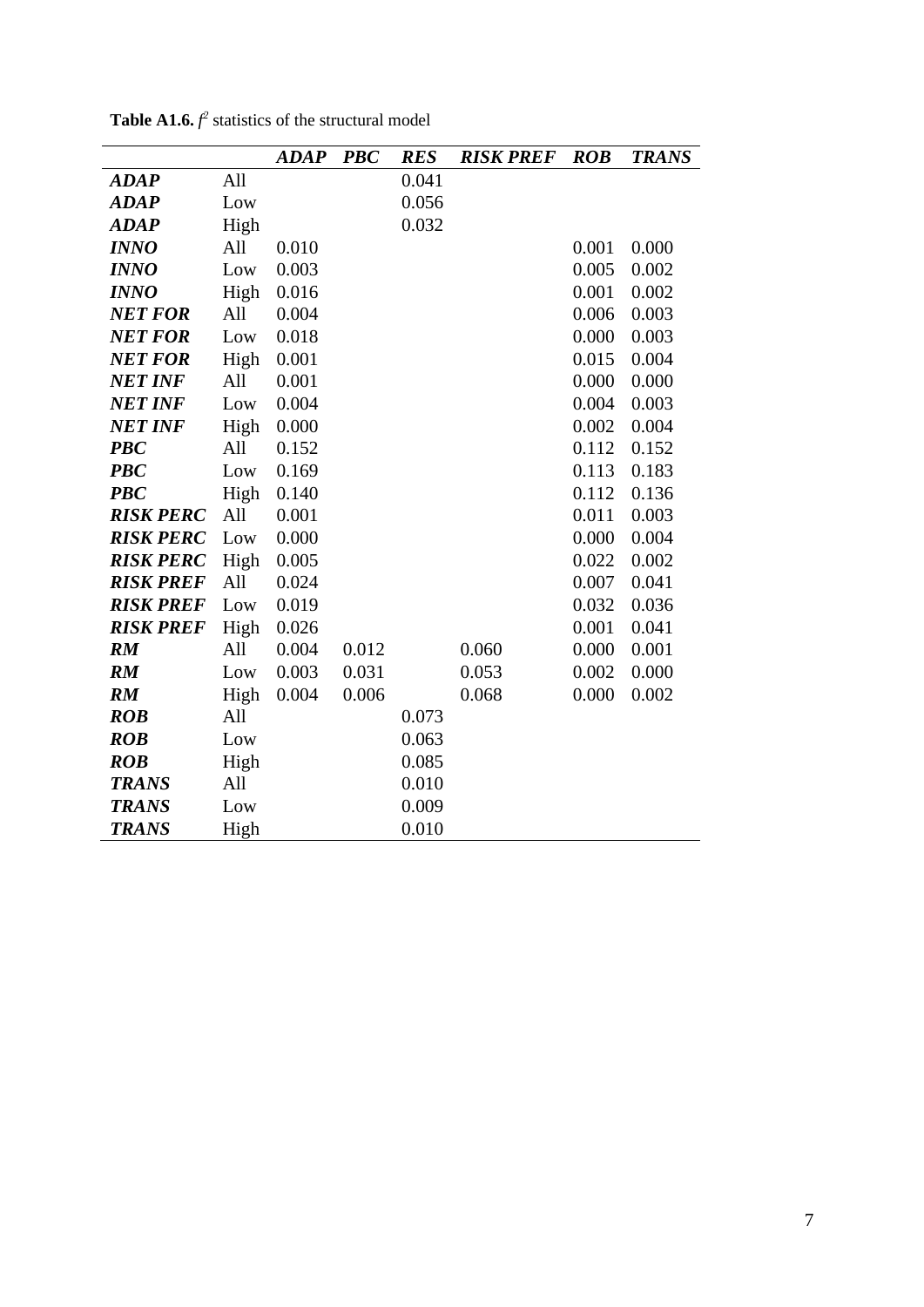|                  |      | <b>ADAP</b> | <b>RES</b> | <b>ROB</b> | <b>TRANS</b> |
|------------------|------|-------------|------------|------------|--------------|
| <b>ADAP</b>      | All  |             | 0.030      |            |              |
| <b>ADAP</b>      | Low  |             | 0.005      |            |              |
| <b>ADAP</b>      | High |             | 0.005      |            |              |
| <b>INNO</b>      | All  | 0.005       |            | 0.000      | $-0.001$     |
| <b>INNO</b>      | Low  | $-0.015$    |            | 0.015      | $-0.007$     |
| <b>INNO</b>      | High | 0.020       |            | $-0.005$   | 0.017        |
| <b>NET FOR</b>   | All  | 0.001       |            | 0.002      | 0.002        |
| <b>NET FOR</b>   | Low  | $-0.010$    |            | 0.012      | 0.006        |
| <b>NET FOR</b>   | High | 0.012       |            | 0.003      | 0.019        |
| <b>NET INF</b>   | All  | 0.000       |            | $-0.001$   | 0.000        |
| <b>NET INF</b>   | Low  | $-0.013$    |            | 0.013      | 0.005        |
| <b>NET INF</b>   | High | 0.012       |            | $-0.004$   | 0.018        |
| <b>PBC</b>       | All  | 0.085       |            | 0.062      | 0.099        |
| <b>PBC</b>       | Low  | 0.086       |            | 0.079      | 0.130        |
| <b>PBC</b>       | High | 0.092       |            | 0.058      | 0.106        |
| <b>RISK PERC</b> | All  | 0.000       |            | 0.006      | 0.002        |
| <b>RISK PERC</b> | Low  | $-0.022$    |            | 0.004      | 0.003        |
| <b>RISK PERC</b> | High | 0.014       |            | 0.008      | 0.019        |
| <b>RISK PREF</b> | All  | 0.013       |            | 0.003      | 0.026        |
| <b>RISK PREF</b> | Low  | $-0.007$    |            | 0.029      | 0.022        |
| <b>RISK PREF</b> | High | 0.025       |            | $-0.006$   | 0.043        |
| <b>RM</b>        | All  | 0.003       |            | 0.000      | 0.000        |
| RM               | Low  | $-0.015$    |            | 0.011      | 0.001        |
| RM               | High | 0.014       |            | $-0.005$   | 0.017        |
| <b>ROB</b>       | All  |             | 0.052      |            |              |
| <b>ROB</b>       | Low  |             | 0.008      |            |              |
| <b>ROB</b>       | High |             | 0.081      |            |              |
| <b>TRANS</b>     | All  |             | 0.007      |            |              |
| <b>TRANS</b>     | Low  |             | $-0.032$   |            |              |
| <b>TRANS</b>     | High |             | 0.033      |            |              |

**Table A1.7.**  $q^2$  statistics of the structural model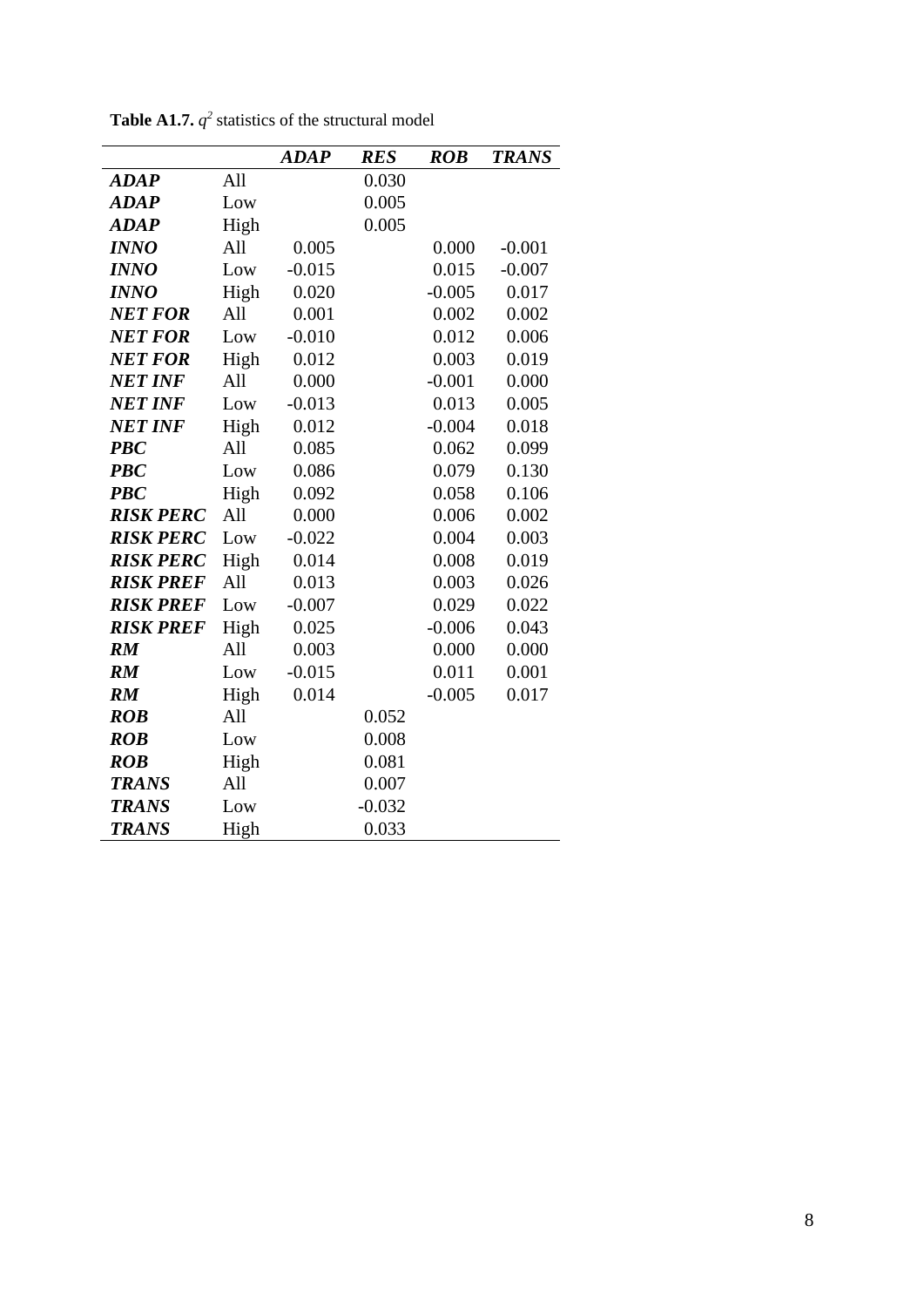**Table A1.8.** Compositional invariance assessment

|                    | Original    | 5.0%  | Permutation |
|--------------------|-------------|-------|-------------|
|                    | Correlation |       | p-Values    |
| <b>ADAP</b>        | 0.999       | 0.998 | 0.309       |
| <i><b>INNO</b></i> | 1.000       | 0.998 | 0.487       |
| <b>NET FOR</b>     | 0.997       | 0.994 | 0.182       |
| <b>NET INF</b>     | 0.986       | 0.968 | 0.209       |
| <b>PBC</b>         | 1.000       | 0.996 | 0.787       |
| <b>RES</b>         | 0.985       | 0.967 | 0.180       |
| <b>RISK PERC</b>   | 0.990       | 0.990 | 0.067       |
| <b>RISK PERC_1</b> | 0.999       | 0.973 | 0.710       |
| <b>RISK PERC 2</b> | 1.000       | 0.973 | 0.966       |
| <b>RISK PERC 3</b> | 0.985       | 0.984 | 0.062       |
| <b>RISK PERC 4</b> | 0.994       | 0.963 | 0.437       |
| <b>RISK PERC 5</b> | 1.000       | 0.951 | 0.886       |
| <b>RISK PERC 6</b> | 0.801       | 0.820 | $0.040**$   |
| <b>RISK PERC 7</b> | 0.987       | 0.963 | 0.241       |
| <b>RISK PERC 8</b> | 1.000       | 0.964 | 0.847       |
| <b>RISK PREF</b>   | 0.994       | 0.917 | 0.910       |
| <b>RM</b>          | 1.000       | 1.000 | 0.405       |
| <b>ROB</b>         | 0.998       | 0.994 | 0.314       |
| <b>TRANS</b>       | 0.999       | 0.999 | 0.060       |

Notes:\* p≤0.10; \*\* p≤0.05; \*\*\* p≤0.01.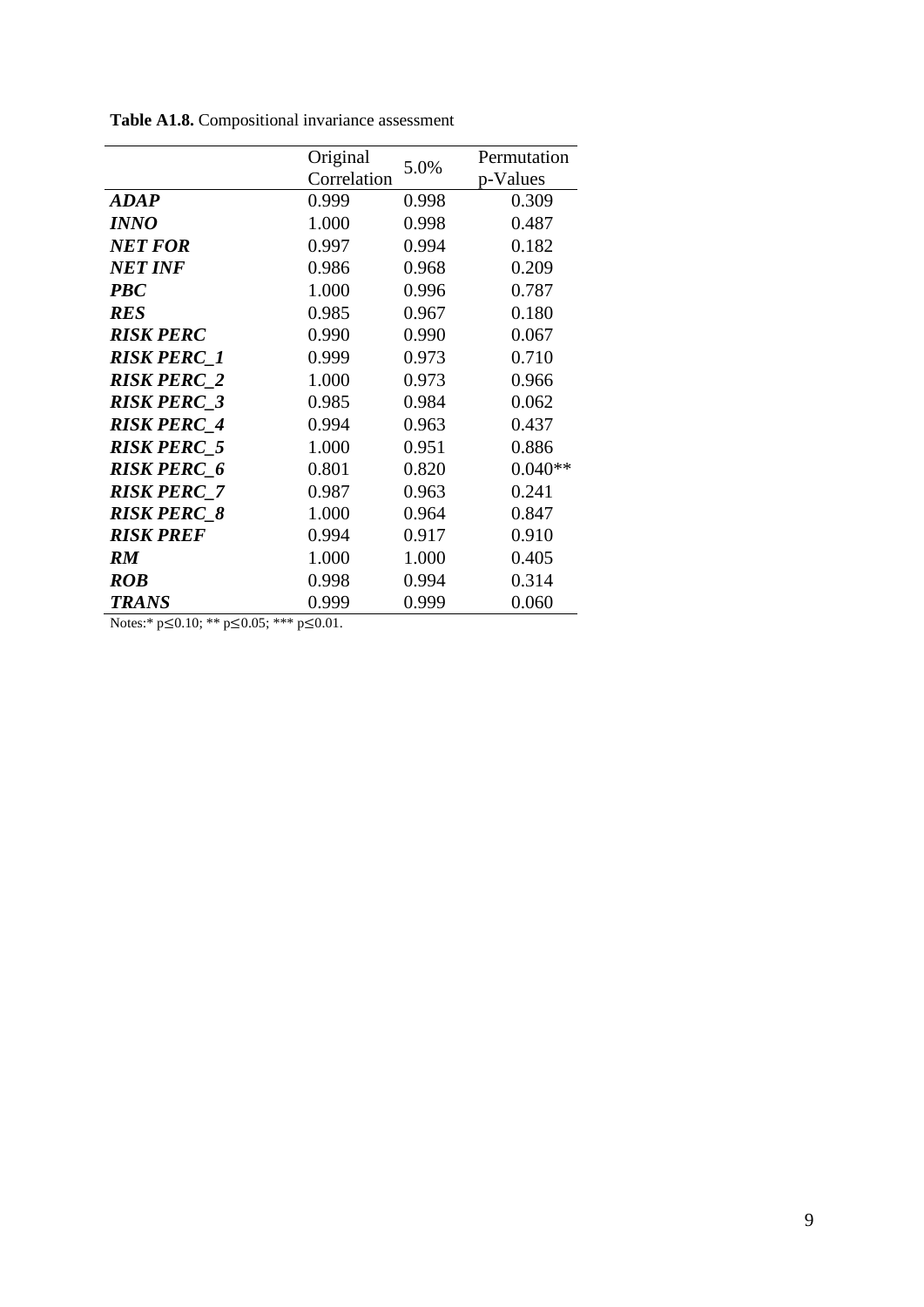|                    | Mean - Original<br>Difference | Mean -<br><b>Permutation Mean</b><br>Difference | Permutation p-<br>Values | Variance - Original<br>Difference | Variance -<br><b>Permutation Mean</b><br>Difference | Permutation p-<br>Values |
|--------------------|-------------------------------|-------------------------------------------------|--------------------------|-----------------------------------|-----------------------------------------------------|--------------------------|
| <b>ADAP</b>        | 0.079                         | 0.000                                           | 0.257                    | 0.076                             | $-0.001$                                            | 0.413                    |
| <b>INNO</b>        | 0.189                         | 0.002                                           | $0.004***$               | $-0.008$                          | $-0.001$                                            | 0.925                    |
| <b>NET FOR</b>     | 0.146                         | 0.000                                           | $0.032**$                | $-0.277$                          | $-0.003$                                            | $0.003***$               |
| <b>NET INF</b>     | 0.021                         | 0.000                                           | 0.757                    | 0.089                             | $-0.005$                                            | 0.382                    |
| <b>PBC</b>         | 0.169                         | 0.001                                           | $0.011**$                | 0.052                             | $-0.002$                                            | 0.590                    |
| <b>RES</b>         | 0.092                         | 0.000                                           | 0.179                    | $-0.004$                          | $-0.001$                                            | 0.968                    |
| <b>RISK PERC</b>   | $-0.166$                      | 0.001                                           | $0.017**$                | 0.010                             | $-0.001$                                            | 0.938                    |
| <b>RISK PERC_1</b> | $-0.029$                      | 0.001                                           | 0.665                    | $-0.099$                          | $-0.001$                                            | 0.297                    |
| <b>RISK PERC 2</b> | $-0.134$                      | 0.000                                           | $0.051*$                 | 0.015                             | $-0.002$                                            | 0.872                    |
| <b>RISK PERC_3</b> | $-0.130$                      | 0.001                                           | $0.059*$                 | 0.012                             | $-0.003$                                            | 0.902                    |
| <b>RISK PERC 4</b> | $-0.076$                      | 0.001                                           | 0.260                    | $-0.129$                          | $-0.001$                                            | 0.108                    |
| <b>RISK PERC_5</b> | $-0.019$                      | 0.003                                           | 0.787                    | $-0.049$                          | $-0.001$                                            | 0.589                    |
| <b>RISK PERC 7</b> | $-0.236$                      | $-0.001$                                        | $0.001***$               | 0.130                             | $-0.003$                                            | 0.207                    |
| <b>RISK PERC 8</b> | $-0.121$                      | 0.000                                           | 0.084                    | $-0.088$                          | $-0.002$                                            | 0.314                    |
| <b>RISK PREF</b>   | 0.225                         | 0.002                                           | $0.001***$               | $-0.110$                          | $-0.004$                                            | 0.266                    |
| RM                 | $-0.056$                      | 0.000                                           | 0.416                    | 0.017                             | $-0.002$                                            | 0.834                    |
| <b>ROB</b>         | 0.185                         | 0.001                                           | $0.009***$               | $-0.204$                          | $-0.006$                                            | $0.039**$                |
| <b>TRANS</b>       | 0.260                         | 0.002                                           | $0.001***$               | 0.088                             | $-0.004$                                            | 0.293                    |

**Table A1.9.** Equal means and variance assessments

Notes:\* p≤0.10; \*\* p≤0.05; \*\*\* p≤0.01.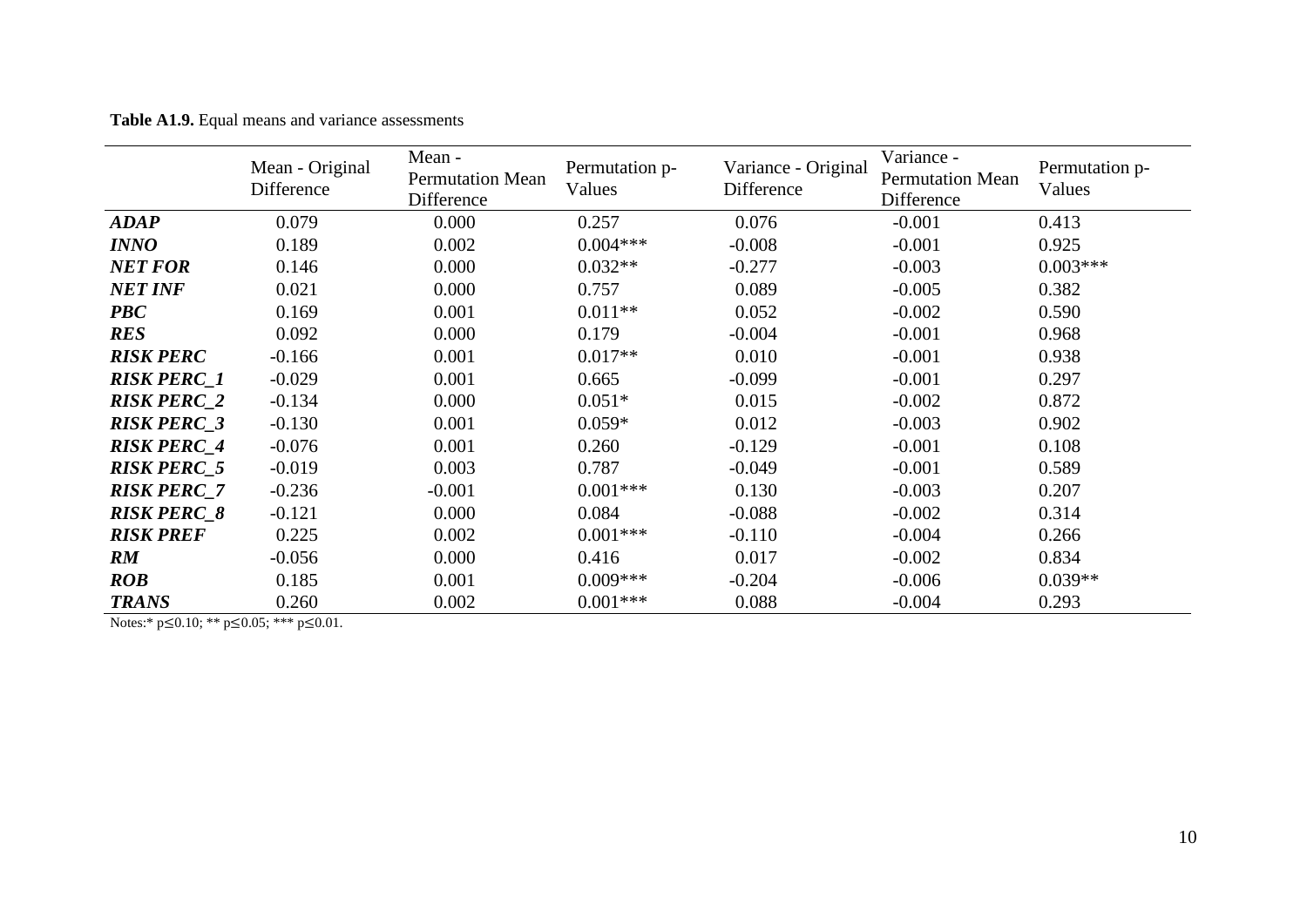Table A1.10. Path coefficients including domain-specific risk perceptions of the PLS-SEM. RP FIN = risk perception in the financial domain, RP INST = risk perception in the institutional domain,  $\overline{RP}$  PERS = risk perception in the personal and personnel domain,  $\overline{RP}$  INPUT = risk perception in the input price domain, RP MARKET = risk perception in the market price domain, RP PROD = risk perception in the production domian RP SC = risk perception in the supply chain domain, RP  $SOC =$  risk perception in the social domain.

|                             |             | Direct effects |             |            |             | Total effects |             |            |
|-----------------------------|-------------|----------------|-------------|------------|-------------|---------------|-------------|------------|
|                             | All         | Low            | High        | Difference | All         | Low           | High        | Difference |
|                             | $(N = 916)$ | $(N = 329)$    | $(N = 587)$ | (Low-High) | $(N = 916)$ | $(N = 329)$   | $(N = 587)$ | (Low-High) |
| Risk behavior               |             |                |             |            |             |               |             |            |
| $RM \rightarrow RISK PREF$  | $0.237***$  | $0.225***$     | $0.253***$  | $-0.027$   | $0.237***$  | $0.225***$    | $0.253***$  | $-0.027$   |
|                             | (0.033)     | (0.055)        | (0.042)     |            | (0.033)     | (0.055)       | (0.042)     |            |
| $RM \rightarrow PBC$        | $0.109***$  | $0.174***$     | $0.076*$    | 0.098      | $0.109***$  | $0.174***$    | $0.076*$    | 0.098      |
|                             | (0.034)     | (0.055)        | (0.043)     |            | (0.034)     | (0.055)       | (0.043)     |            |
| $PBC \rightarrow RISK$ PERC | $-0.141***$ | $-0.132$       | $-0.143***$ | 0.011      | $-0.141***$ | $-0.132$      | $-0.143***$ | 0.011      |
|                             | (0.044)     | (0.088)        | (0.051)     |            | (0.044)     | (0.088)       | (0.051)     |            |
| $PBC \rightarrow RPFIN$     | $-0.085**$  | $-0.189***$    | $-0.029$    | $-0.106**$ | $-0.085**$  | $-0.189***$   | $-0.029$    | $-0.160**$ |
|                             | (0.039)     | (0.072)        | (0.046)     |            | (0.039)     | (0.072)       | (0.046)     |            |
| $PBC \rightarrow RP$ INST   | $-0.167***$ | $-0.102$       | $-0.205***$ | 0.102      | $-0.167***$ | $-0.102$      | $-0.205***$ | 0.102      |
|                             | (0.040)     | (0.074)        | (0.045)     |            | (0.040)     | (0.074)       | (0.045)     |            |
| $PBC \rightarrow RP$ PERS   | $-0.060$    |                |             |            | $-0.060$    |               |             |            |
|                             | (0.047)     |                |             |            | (0.047)     |               |             |            |
| $PBC \rightarrow RP$ INPUT  | $-0.027$    | 0.020          | $-0.049$    | 0.069      | $-0.027$    | 0.020         | $-0.049$    | 0.069      |
|                             | (0.040)     | (0.074)        | (0.050)     |            | (0.040)     | (0.074)       | (0.050)     |            |
| $PBC \rightarrow RP$ MARKET | $-0.044$    | $-0.062$       | $-0.031$    | $-0.031$   | $-0.044$    | $-0.062$      | $-0.031$    | $-0.031$   |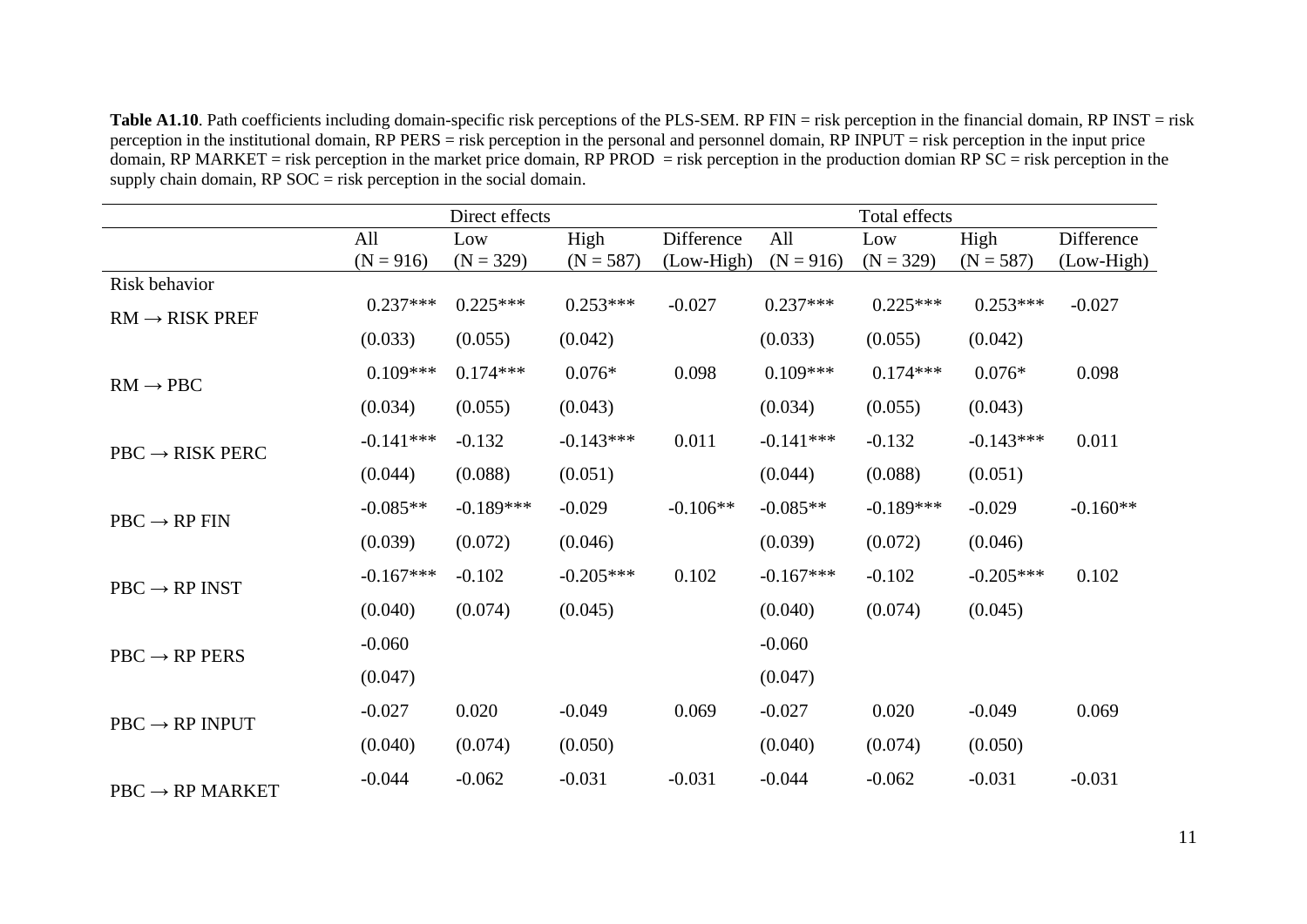|                                   | (0.044)     | (0.087)    | (0.051)     |            | (0.044)     | (0.087)    | (0.051)     |            |
|-----------------------------------|-------------|------------|-------------|------------|-------------|------------|-------------|------------|
| $PBC \rightarrow RP$ PROD         | $-0.042$    | 0.003      | $-0.067$    | 0.070      | $-0.042$    | 0.003      | $-0.067$    | 0.070      |
|                                   | (0.041)     | (0.076)    | (0.051)     |            | (0.041)     | (0.076)    | (0.051)     |            |
| $PBC \rightarrow RPSC$            | $-0.149***$ | $-0.186**$ | $-0.125***$ | $-0.060$   | $-0.149***$ | $-0.186**$ | $-0.125***$ | $-0.060$   |
|                                   | (0.041)     | (0.075)    | (0.048)     |            | (0.041)     | (0.075)    | (0.048)     |            |
| $PBC \rightarrow RP$ SOC          | $-0.139***$ | $-0.115$   | $-0.158***$ | 0.042      | $-0.139***$ | $-0.115$   | $-0.158***$ | 0.042      |
|                                   | (0.039)     | (0.078)    | (0.045)     |            | (0.039)     | (0.078)    | (0.045)     |            |
| RISK PREF $\rightarrow$ RISK PERC | $0.082*$    | $0.209***$ | $-0.007$    | $0.217**$  | $0.082*$    | $0.209***$ | $-0.007$    | $0.217**$  |
|                                   | (0.047)     | (0.076)    | (0.054)     |            | (0.047)     | (0.076)    | (0.054)     |            |
| RISK PREF $\rightarrow$ RP FIN    | $0.114***$  | $0.274***$ | 0.040       | $0.234***$ | $0.114***$  | $0.274***$ | 0.040       | $0.234***$ |
|                                   | (0.041)     | (0.076)    | (0.049)     |            | (0.041)     | (0.076)    | (0.049)     |            |
| RISK PREF $\rightarrow$ RP INST   | $-0.028$    | 0.024      | $-0.044$    | 0.068      | $-0.028$    | 0.024      | $-0.044$    | 0.068      |
|                                   | (0.042)     | (0.076)    | (0.052)     |            | (0.042)     | (0.076)    | (0.052)     |            |
| RISK PREF $\rightarrow$ RP PERS   | $0.154***$  |            |             |            | $0.154***$  |            |             |            |
|                                   | (0.048)     |            |             |            | (0.048)     |            |             |            |
| RISK PREF $\rightarrow$ RP INPUT  | $0.072*$    | $0.125*$   | 0.041       | 0.084      | $0.072*$    | $0.125*$   | 0.041       | 0.084      |
|                                   | (0.041)     | (0.070)    | (0.051)     |            | (0.041)     | (0.070)    | (0.051)     |            |
| RISK PREF $\rightarrow$ RP MARKET | 0.008       | $0.163**$  | $-0.068$    | $0.231**$  | 0.008       | $0.163**$  | $-0.068$    | $0.231**$  |
|                                   | (0.044)     | (0.072)    | (0.053)     |            | (0.044)     | (0.072)    | (0.053)     |            |
| RISK PREF $\rightarrow$ RP PROD   | 0.027       | 0.068      | 0.001       | 0.067      | 0.027       | 0.068      | 0.001       | 0.067      |
|                                   |             |            |             |            |             |            |             |            |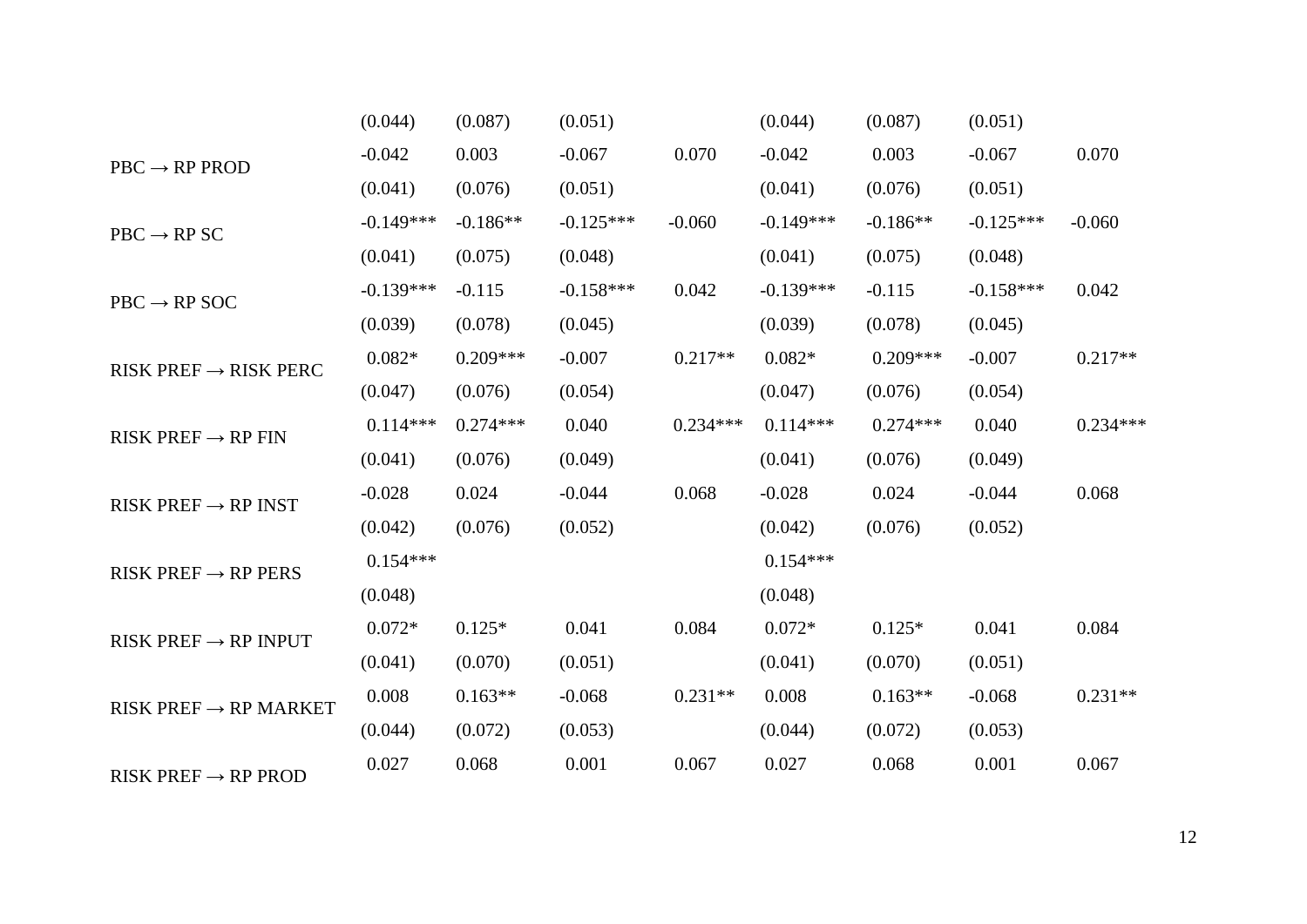|                                | (0.041)    | (0.070)    | (0.055)    |            | (0.041)    | (0.070)    | (0.055)    |           |
|--------------------------------|------------|------------|------------|------------|------------|------------|------------|-----------|
| RISK PREF $\rightarrow$ RP SC  | $0.104**$  | $0.227***$ | 0.046      | $0.182**$  | $0.104**$  | $0.227***$ | 0.046      | $0.182**$ |
|                                | (0.043)    | (0.065)    | (0.054)    |            | (0.043)    | (0.065)    | (0.054)    |           |
| RISK PREF $\rightarrow$ RP SOC | $-0.005$   | 0.121      | $-0.059$   | $0.180**$  | $-0.005$   | 0.121      | $-0.059$   | $0.180**$ |
|                                | (0.043)    | (0.076)    | (0.052)    |            | (0.043)    | (0.076)    | (0.052)    |           |
| $RM \rightarrow RISK$ PERC     | $0.162***$ | $0.145**$  | $0.149***$ | $-0.004$   | $0.162***$ | $0.145**$  | $0.149***$ | $-0.004$  |
|                                | (0.036)    | (0.060)    | (0.045)    |            | (0.036)    | (0.060)    | (0.045)    |           |
| $RM \rightarrow RP$ FIN        | 0.049      | $-0.047$   | $0.104**$  | $-0.151**$ | $0.067*$   | $-0.019$   | $0.112**$  | $-0.131*$ |
|                                | (0.034)    | (0.053)    | (0.045)    |            | (0.034)    | (0.055)    | (0.045)    |           |
| $RM \rightarrow RP$ INST       | $0.117***$ | $0.144**$  | $0.088**$  | 0.056      | $0.093***$ | $0.131**$  | 0.062      | 0.070     |
|                                | (0.034)    | (0.059)    | (0.040)    |            | (0.035)    | (0.058)    | (0.042)    |           |
| $RM \rightarrow RP$ PERS       | $0.120***$ |            |            |            | $0.150***$ |            |            |           |
|                                | (0.038)    |            |            |            | (0.042)    |            |            |           |
| $RM \rightarrow RP$ INPUT      | $0.065*$   | 0.019      | $0.088**$  | $-0.069$   | $0.079**$  | 0.051      | $0.095**$  | $-0.044$  |
|                                | (0.034)    | (0.059)    | (0.042)    |            | (0.034)    | (0.059)    | (0.042)    |           |
| $RM \rightarrow RP$ MARKET     | $0.129***$ | 0.093      | $0.147***$ | $-0.054$   | $0.126***$ | $0.119**$  | $0.128***$ | $-0.009$  |
|                                | (0.034)    | (0.057)    | (0.041)    |            | (0.034)    | (0.059)    | (0.042)    |           |
| $RM \rightarrow RP$ PROD       | $0.151***$ | $0.164***$ | $0.142***$ | 0.021      | $0.153***$ | $0.179***$ | $0.138***$ | 0.042     |
|                                | (0.034)    | (0.057)    | (0.043)    |            | (0.034)    | (0.056)    | (0.043)    |           |
| $RM \rightarrow RP SC$         | $0.129***$ | 0.090      | $0.149***$ | $-0.059$   | $0.138***$ | $0.109**$  | $0.151***$ | $-0.042$  |
|                                |            |            |            |            |            |            |            |           |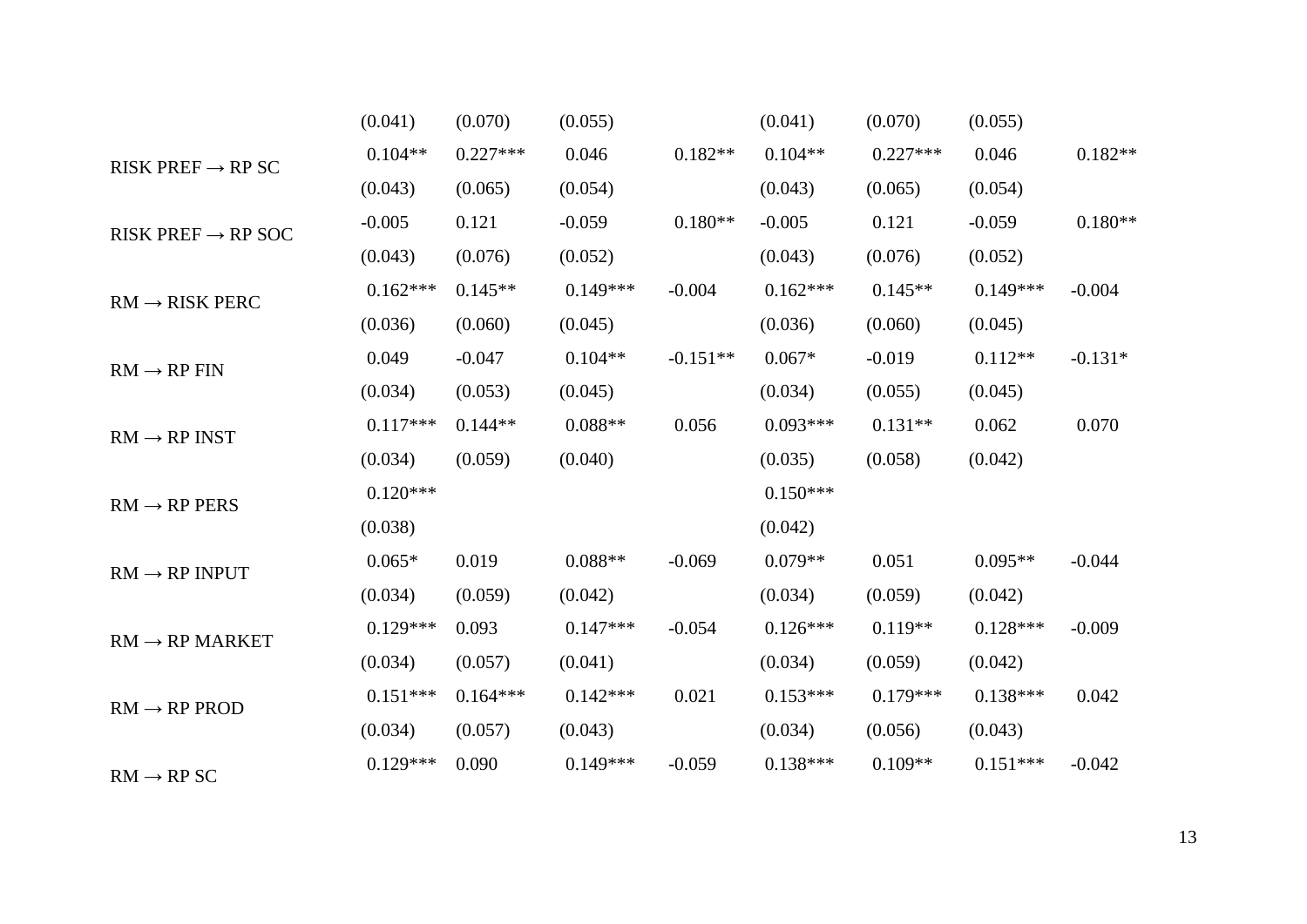|                                    | (0.034)    | (0.055)    | (0.044)    |           | (0.034)    | (0.055)    | (0.044)    |           |
|------------------------------------|------------|------------|------------|-----------|------------|------------|------------|-----------|
| $RM \rightarrow RP$ SOC            | $0.061*$   | $0.094*$   | 0.038      | 0.056     | 0.044      | $0.101*$   | 0.011      | 0.090     |
|                                    | (0.034)    | (0.055)    | (0.044)    |           | (0.035)    | (0.054)    | (0.046)    |           |
| $RP FIN \rightarrow RISK PERC$     | $0.195***$ | $0.175***$ | $0.211***$ | $-0.036*$ | $0.195***$ | $0.175***$ | $0.211***$ | $-0.036*$ |
|                                    | (0.009)    | (0.018)    | (0.012)    |           | (0.009)    | (0.018)    | (0.012)    |           |
| RP INST $\rightarrow$ RISK PERC    | $0.206***$ | $0.224***$ | $0.221***$ | 0.003     | $0.206***$ | $0.224***$ | $0.221***$ | 0.003     |
|                                    | (0.011)    | (0.020)    | (0.014)    |           | (0.011)    | (0.020)    | (0.014)    |           |
| $RP$ PERS $\rightarrow$ RISK PERC  | $0.144***$ |            |            |           | $0.144***$ |            |            |           |
|                                    | (0.013)    |            |            |           | (0.013)    |            |            |           |
| $RP$ INPUT $\rightarrow$ RISK PERC | $0.203***$ | $0.213***$ | $0.221***$ | $-0.008$  | $0.203***$ | $0.213***$ | $0.221***$ | $-0.008$  |
|                                    | (0.009)    | (0.016)    | (0.012)    |           | (0.009)    | (0.016)    | (0.012)    |           |
| RP MARKET $\rightarrow$ RISK PERC  | $0.218***$ | $0.247***$ | $0.228***$ | 0.019     | $0.218***$ | $0.247***$ | $0.228***$ | 0.019     |
|                                    | (0.008)    | (0.013)    | (0.012)    |           | (0.008)    | (0.013)    | (0.012)    |           |
| $RP$ PROD $\rightarrow$ RISK PERC  | $0.160***$ | $0.189***$ | $0.150***$ | 0.039     | $0.160***$ | $0.189***$ | $0.150***$ | 0.039     |
|                                    | (0.010)    | (0.020)    | (0.016)    |           | (0.010)    | (0.020)    | (0.016)    |           |
| $RP SC \rightarrow RISK PERC$      | $0.232***$ | $0.236***$ | $0.258***$ | $-0.022$  | $0.232***$ | $0.236***$ | $0.258***$ | $-0.022$  |
|                                    | (0.008)    | (0.012)    | (0.011)    |           | (0.008)    | (0.012)    | (0.011)    |           |
| $RP$ SOC $\rightarrow$ RISK PERC   | $0.183***$ | $0.188***$ | $0.201***$ | $-0.013$  | $0.183***$ | $0.188***$ | $0.201***$ | $-0.013$  |
|                                    | (0.010)    | (0.015)    | (0.014)    |           | (0.010)    | (0.015)    | (0.014)    |           |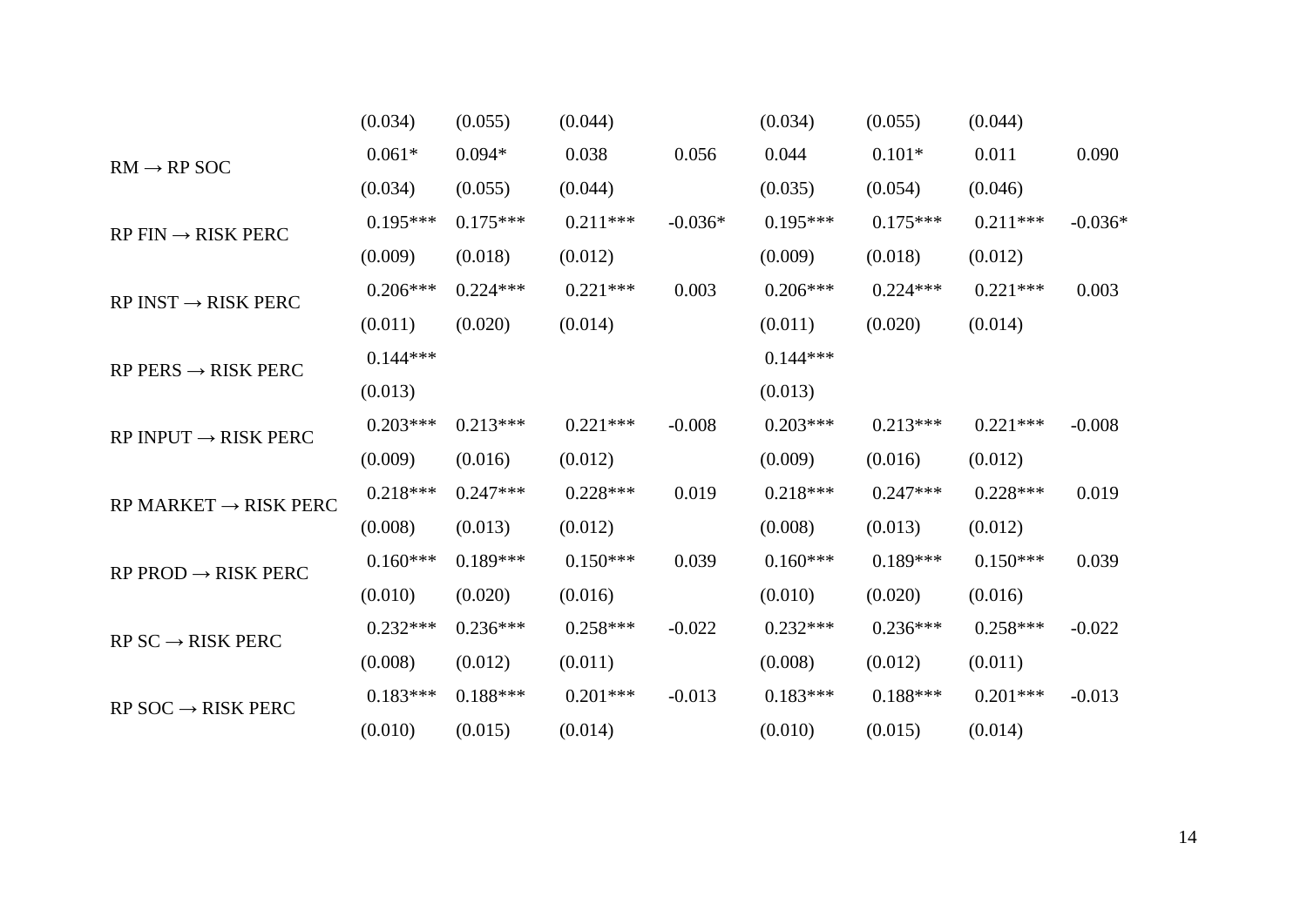| Robustness                    |            |            |             |           |             |            |             |           |
|-------------------------------|------------|------------|-------------|-----------|-------------|------------|-------------|-----------|
| RISK PERC $\rightarrow$ ROB   | $-0.098**$ | $-0.002$   | $-0.139***$ | $0.138*$  | $-0.098**$  | $-0.002$   | $-0.139***$ | $0.138*$  |
|                               | (0.039)    | (0.074)    | (0.045)     |           | (0.039)     | (0.074)    | (0.045)     |           |
| $RP FIN \rightarrow ROB$      |            |            |             |           | $-0.019**$  | 0.000      | $-0.029***$ | $0.029*$  |
|                               |            |            |             |           | (0.008)     | (0.013)    | (0.010)     |           |
| $RP$ INST $\rightarrow$ ROB   |            |            |             |           | $-0.020**$  | 0.000      | $-0.031***$ | 0.030     |
|                               |            |            |             |           | (0.008)     | (0.017)    | (0.010)     |           |
| $RP$ PERS $\rightarrow$ ROB   |            |            |             |           | $-0.014**$  |            |             |           |
|                               |            |            |             |           | (0.006)     |            |             |           |
| $RP$ INPUT $\rightarrow$ ROB  |            |            |             |           | $-0.020**$  | 0.000      | $-0.031***$ | $0.030*$  |
|                               |            |            |             |           | (0.008)     | (0.016)    | (0.010)     |           |
| $RP$ MARKET $\rightarrow$ ROB |            |            |             |           | $-0.021**$  | 0.000      | $-0.032***$ | $0.031*$  |
|                               |            |            |             |           | (0.008)     | (0.018)    | (0.010)     |           |
| $RP$ PROD $\rightarrow$ ROB   |            |            |             |           | $-0.016***$ | 0.000      | $-0.021***$ | $0.021*$  |
|                               |            |            |             |           | (0.006)     | (0.014)    | (0.007)     |           |
| $RP SC \rightarrow ROB$       |            |            |             |           | $-0.023**$  | 0.000      | $-0.036***$ | $0.036*$  |
|                               |            |            |             |           | (0.009)     | (0.017)    | (0.012)     |           |
| $RP$ SOC $\rightarrow$ ROB    |            |            |             |           | $-0.018**$  | 0.000      | $-0.028***$ | $0.028*$  |
|                               |            |            |             |           | (0.007)     | (0.014)    | (0.009)     |           |
| RISK PREF $\rightarrow$ ROB   | $0.096**$  | $0.205***$ | 0.026       | $0.180**$ | $0.088**$   | $0.205***$ | 0.027       | $0.178**$ |
|                               |            |            |             |           |             |            |             |           |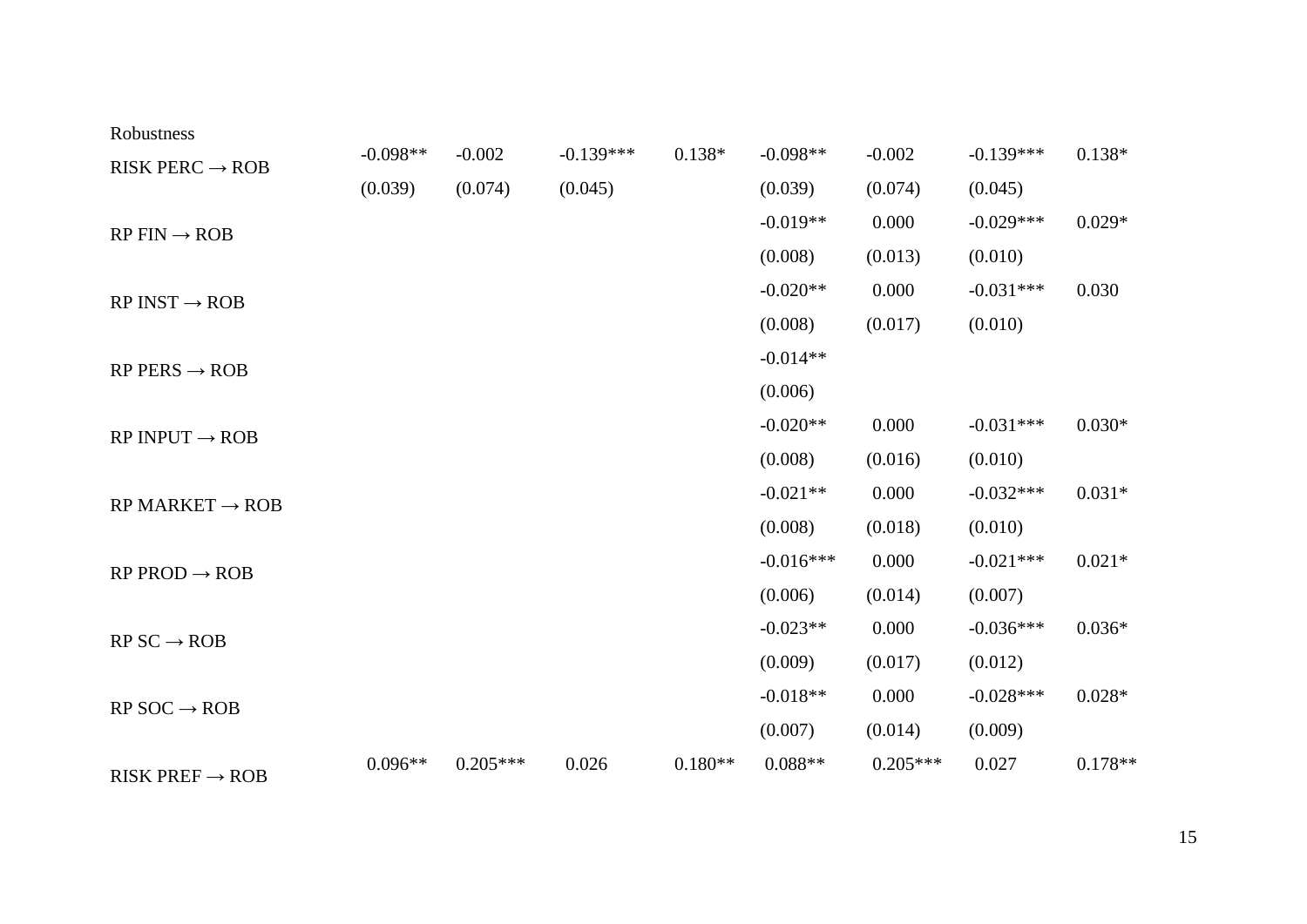|                              | (0.042)    | (0.073)    | (0.052)    |           | (0.041)    | (0.071)    | (0.051)    |           |
|------------------------------|------------|------------|------------|-----------|------------|------------|------------|-----------|
| $RM \rightarrow ROB$         | $-0.018$   | $-0.045$   | 0.005      | $-0.049$  | 0.027      | 0.063      | 0.017      | 0.046     |
|                              | (0.032)    | (0.055)    | (0.039)    |           | (0.037)    | (0.063)    | (0.046)    |           |
| $INNO \rightarrow ROB$       | $-0.044$   | $-0.085$   | $-0.036$   | $-0.049$  | $-0.044$   | $-0.085$   | $-0.036$   | $-0.049$  |
|                              | (0.040)    | (0.069)    | (0.048)    |           | (0.040)    | (0.069)    | (0.048)    |           |
| NET FOR $\rightarrow$ ROB    | $0.093**$  | $-0.017$   | $0.149***$ | $-0.166*$ | $0.093**$  | $-0.017$   | $0.149***$ | $-0.166*$ |
|                              | (0.044)    | (0.073)    | (0.054)    |           | (0.044)    | (0.073)    | (0.054)    |           |
| NET INF $\rightarrow$ ROB    | $-0.013$   | 0.067      | $-0.049$   | 0.116     | $-0.013$   | 0.067      | $-0.049$   | 0.116     |
|                              | (0.038)    | (0.061)    | (0.051)    |           | (0.038)    | (0.061)    | (0.051)    |           |
| $PBC \rightarrow ROB$        | $0.351***$ | $0.356***$ | $0.350***$ | 0.005     | $0.365***$ | $0.356***$ | $0.370***$ | $-0.014$  |
|                              | (0.041)    | (0.073)    | (0.049)    |           | (0.040)    | (0.072)    | (0.048)    |           |
| Adaptability                 |            |            |            |           |            |            |            |           |
| RISK PERC $\rightarrow$ ADAP | $-0.028$   | 0.017      | $-0.059$   | 0.076     | $-0.028$   | 0.017      | $-0.059$   | 0.076     |
|                              | (0.033)    | (0.057)    | (0.041)    |           | (0.033)    | (0.057)    | (0.041)    |           |
| $RP FIN \rightarrow ADAP$    |            |            |            |           | $-0.006$   | 0.003      | $-0.012$   | 0.015     |
|                              |            |            |            |           | (0.006)    | (0.010)    | (0.009)    |           |
| $RP$ INST $\rightarrow$ ADAP |            |            |            |           | $-0.006$   | 0.004      | $-0.013$   | 0.017     |
|                              |            |            |            |           | (0.007)    | (0.013)    | (0.009)    |           |
| $RP$ PERS $\rightarrow$ ADAP |            |            |            |           | $-0.004$   |            |            |           |
|                              |            |            |            |           |            |            |            |           |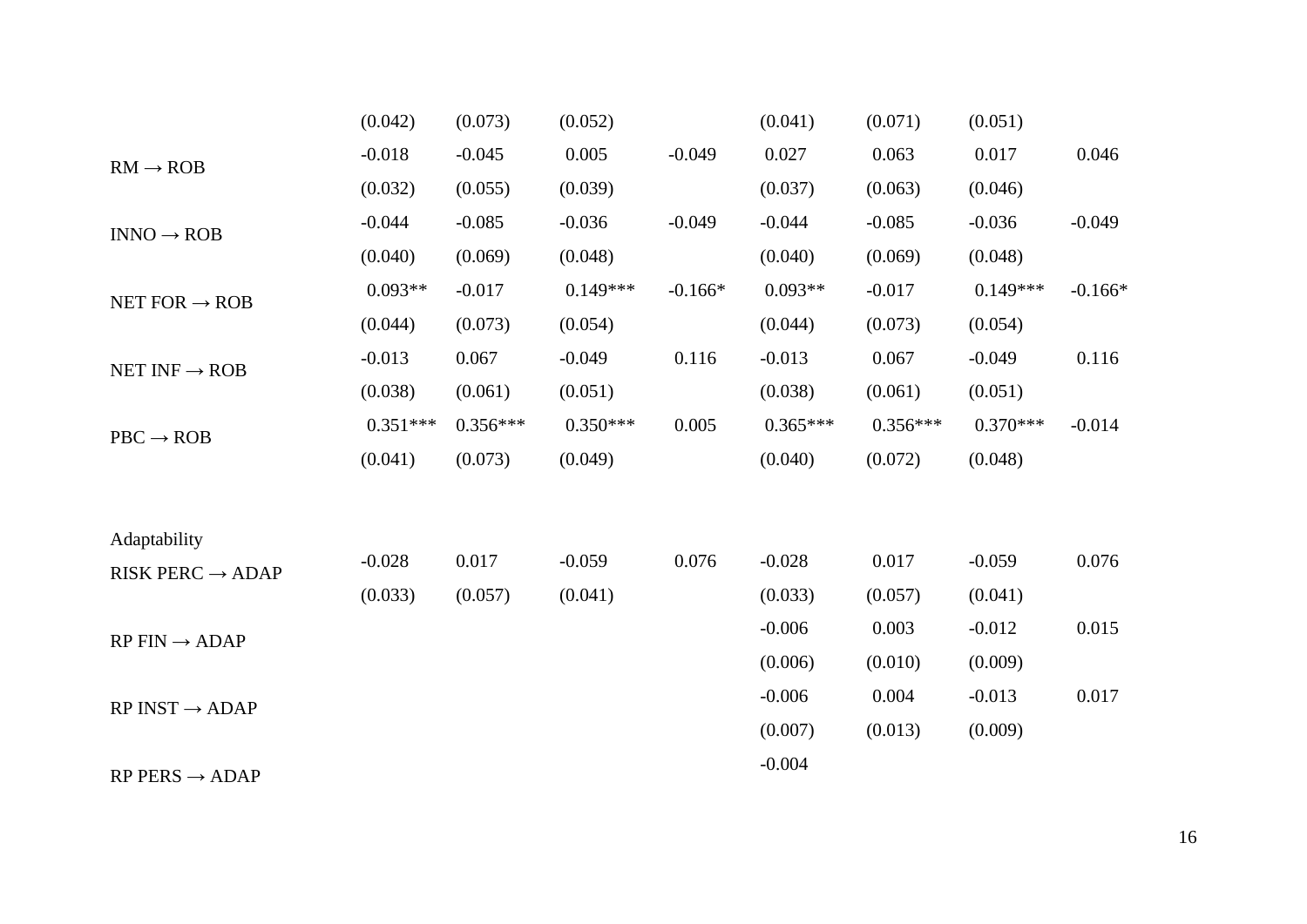|                                |            |           |            |          | (0.005)    |            |            |          |
|--------------------------------|------------|-----------|------------|----------|------------|------------|------------|----------|
| $RP$ INPUT $\rightarrow$ ADAP  |            |           |            |          | $-0.006$   | 0.004      | $-0.013$   | 0.017    |
|                                |            |           |            |          | (0.007)    | (0.012)    | (0.009)    |          |
| $RP$ MARKET $\rightarrow$ ADAP |            |           |            |          | $-0.006$   | 0.004      | $-0.013$   | 0.018    |
|                                |            |           |            |          | (0.007)    | (0.014)    | (0.009)    |          |
| $RP$ PROD $\rightarrow$ ADAP   |            |           |            |          | $-0.005$   | 0.003      | $-0.009$   | 0.012    |
|                                |            |           |            |          | (0.005)    | (0.011)    | (0.006)    |          |
| $RP SC \rightarrow ADAP$       |            |           |            |          | $-0.007$   | 0.004      | $-0.015$   | 0.019    |
|                                |            |           |            |          | (0.008)    | (0.014)    | (0.011)    |          |
| $RP$ SOC $\rightarrow$ ADAP    |            |           |            |          | $-0.005$   | 0.003      | $-0.012$   | 0.015    |
|                                |            |           |            |          | (0.006)    | (0.011)    | (0.008)    |          |
| RISK PREF $\rightarrow$ ADAP   | $0.156***$ | $0.141**$ | $0.164***$ | $-0.022$ | $0.153***$ | $0.145**$  | $0.164***$ | $-0.019$ |
|                                | (0.039)    | (0.063)   | (0.049)    |          | (0.039)    | (0.062)    | (0.049)    |          |
| $RM \rightarrow ADAP$          | $0.057**$  | 0.049     | 0.056      | $-0.008$ | $0.130***$ | $0.150***$ | $0.116***$ | 0.034    |
|                                | (0.029)    | (0.048)   | (0.036)    |          | (0.034)    | (0.055)    | (0.043)    |          |
| $INNO \rightarrow ADAP$        | $0.106***$ | 0.058     | $0.132***$ | $-0.074$ | $0.106***$ | 0.058      | $0.132***$ | $-0.074$ |
|                                | (0.038)    | (0.066)   | (0.047)    |          | (0.038)    | (0.066)    | (0.047)    |          |
| NET FOR $\rightarrow$ ADAP     | $0.073*$   | $0.136**$ | 0.041      | 0.095    | $0.073*$   | $0.136**$  | 0.041      | 0.095    |
|                                | (0.041)    | (0.064)   | (0.051)    |          | (0.041)    | (0.064)    | (0.051)    |          |
| NET INF $\rightarrow$ ADAP     | 0.031      | 0.062     | 0.019      | 0.043    | 0.031      | 0.062      | 0.019      | 0.043    |
|                                |            |           |            |          |            |            |            |          |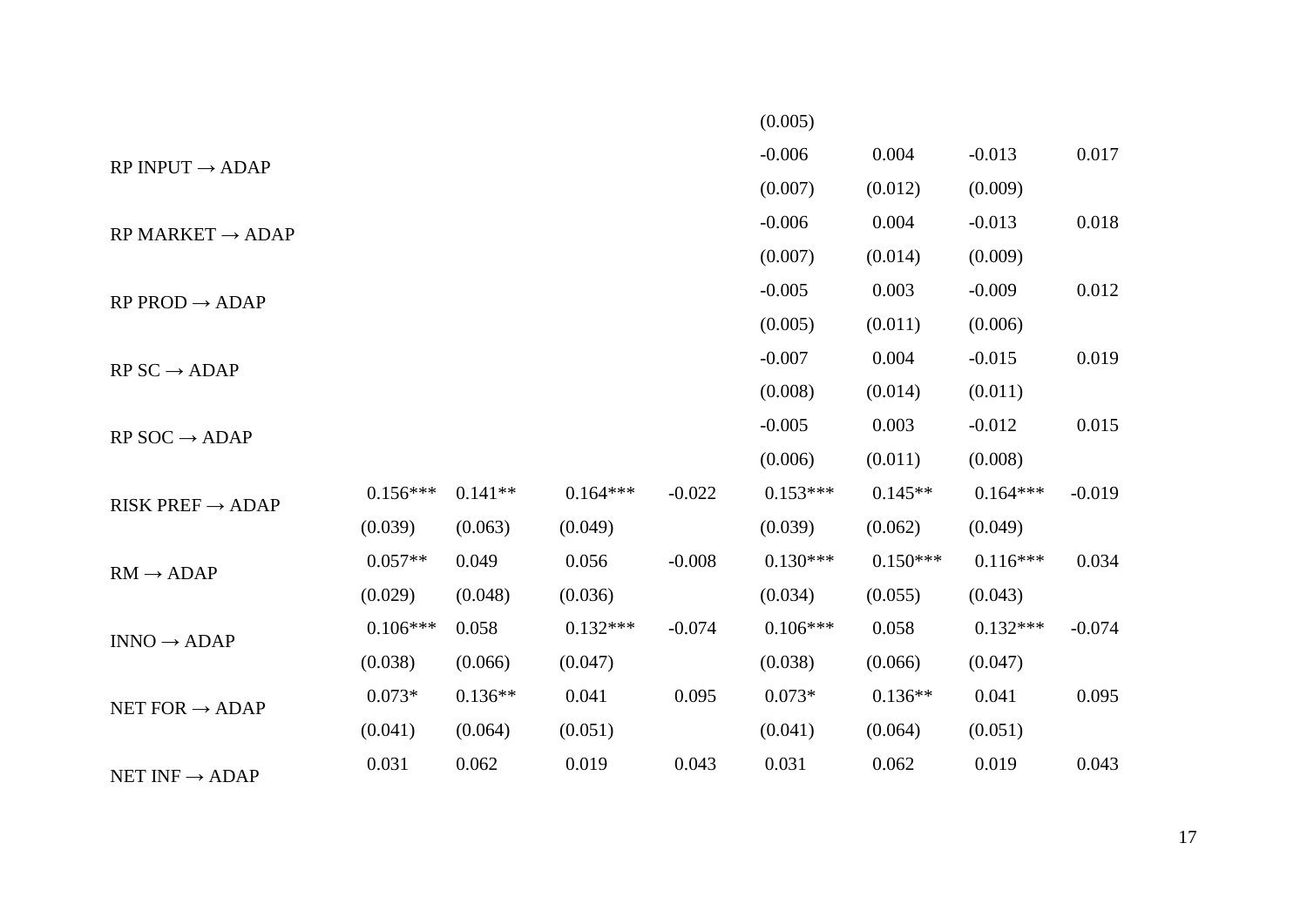|                                 | (0.037)    | (0.056)    | (0.048)    |          | (0.037)    | (0.056)    | (0.048)    |          |
|---------------------------------|------------|------------|------------|----------|------------|------------|------------|----------|
| $PBC \rightarrow ADAP$          | $0.371***$ | $0.386***$ | $0.358***$ | 0.027    | $0.375***$ | $0.383***$ | $0.367***$ | 0.017    |
|                                 | (0.037)    | (0.060)    | (0.047)    |          | (0.037)    | (0.059)    | (0.046)    |          |
|                                 |            |            |            |          |            |            |            |          |
| Transformability                |            |            |            |          |            |            |            |          |
| RISK PERC $\rightarrow$ TRANS   | $-0.047$   | $-0.054$   | $-0.035$   | $-0.018$ | $-0.047$   | $-0.054$   | $-0.035$   | $-0.018$ |
|                                 | (0.036)    | (0.057)    | (0.046)    |          | (0.036)    | (0.057)    | (0.046)    |          |
| $RP$ FIN $\rightarrow$ TRANS    |            |            |            |          | $-0.009$   | $-0.009$   | $-0.007$   | $-0.002$ |
|                                 |            |            |            |          | (0.007)    | (0.011)    | (0.010)    |          |
| $RP$ INST $\rightarrow$ TRANS   |            |            |            |          | $-0.010$   | $-0.012$   | $-0.008$   | $-0.004$ |
|                                 |            |            |            |          | (0.008)    | (0.013)    | (0.010)    |          |
| RP PERS $\rightarrow$ TRANS     |            |            |            |          | $-0.007$   |            |            |          |
|                                 |            |            |            |          | (0.005)    |            |            |          |
| $RP$ INPUT $\rightarrow$ TRANS  |            |            |            |          | $-0.010$   | $-0.011$   | $-0.008$   | $-0.004$ |
|                                 |            |            |            |          | (0.007)    | (0.012)    | (0.010)    |          |
| $RP$ MARKET $\rightarrow$ TRANS |            |            |            |          | $-0.010$   | $-0.013$   | $-0.008$   | $-0.005$ |
|                                 |            |            |            |          | (0.008)    | (0.014)    | (0.010)    |          |
| $RP$ PROD $\rightarrow$ TRANS   |            |            |            |          | $-0.008$   | $-0.010$   | $-0.005$   | $-0.005$ |
|                                 |            |            |            |          | (0.006)    | (0.010)    | (0.007)    |          |
| $RP SC \rightarrow TRANS$       |            |            |            |          | $-0.011$   | $-0.013$   | $-0.009$   | $-0.004$ |
|                                 |            |            |            |          |            |            |            |          |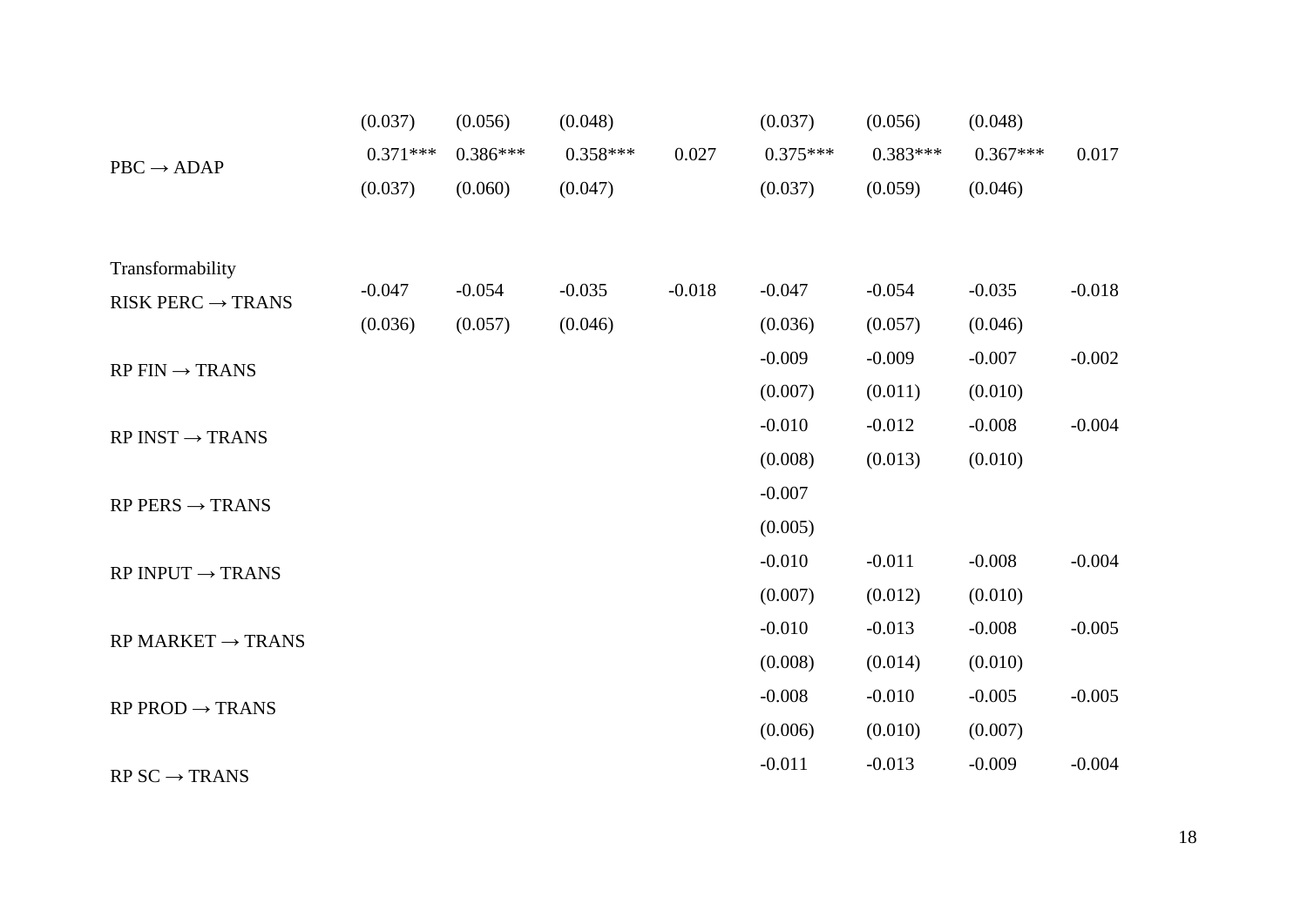|                               |            |            |            |          | (0.008)    | (0.013)    | (0.012)    |          |
|-------------------------------|------------|------------|------------|----------|------------|------------|------------|----------|
| $RP$ SOC $\rightarrow$ TRANS  |            |            |            |          | $-0.009$   | $-0.010$   | $-0.007$   | $-0.003$ |
|                               |            |            |            |          | (0.007)    | (0.011)    | (0.009)    |          |
| RISK PREF $\rightarrow$ TRANS | $0.212***$ | $0.202***$ | $0.212***$ | $-0.010$ | $0.209***$ | $0.191***$ | $0.212***$ | $-0.022$ |
|                               | (0.044)    | (0.068)    | (0.055)    |          | (0.044)    | (0.067)    | (0.055)    |          |
| $RM \rightarrow TRANS$        | $-0.027$   | 0.000      | $-0.045$   | 0.046    | 0.057      | $0.112*$   | 0.031      | 0.081    |
|                               | (0.030)    | (0.051)    | (0.038)    |          | (0.038)    | (0.061)    | (0.048)    |          |
| $INNO \rightarrow TRANS$      | 0.012      | $-0.051$   | 0.045      | $-0.096$ | 0.012      | $-0.051$   | 0.045      | $-0.096$ |
|                               | (0.047)    | (0.072)    | (0.058)    |          | (0.047)    | (0.072)    | (0.058)    |          |
| NET FOR $\rightarrow$ TRANS   | 0.062      | 0.055      | 0.071      | $-0.016$ | 0.062      | 0.055      | 0.071      | $-0.016$ |
|                               | (0.041)    | (0.067)    | (0.053)    |          | (0.041)    | (0.067)    | (0.053)    |          |
| NET INF $\rightarrow$ TRANS   | $-0.020$   | 0.050      | $-0.065$   | 0.115    | $-0.020$   | 0.050      | $-0.065$   | 0.115    |
|                               | (0.037)    | (0.057)    | (0.050)    |          | (0.037)    | (0.057)    | (0.050)    |          |
| $PBC \rightarrow TRANS$       | $0.385***$ | $0.422***$ | $0.367***$ | 0.055    | $0.392***$ | $0.429***$ | $0.372***$ | 0.057    |
|                               | (0.038)    | (0.065)    | (0.048)    |          | (0.038)    | (0.063)    | (0.049)    |          |
|                               |            |            |            |          |            |            |            |          |
| Resilience                    |            |            |            |          |            |            |            |          |
| $ADAP \rightarrow RES$        | $0.230***$ | $0.284***$ | $0.200***$ | 0.085    | $0.230***$ | $0.284***$ | $0.200***$ | 0.085    |
|                               | (0.046)    | (0.070)    | (0.057)    |          | (0.046)    | (0.070)    | (0.057)    |          |
| $ROB \rightarrow RES$         | $0.267***$ | $0.245***$ | $0.289***$ | $-0.043$ | $0.267***$ | $0.245***$ | $0.289***$ | $-0.043$ |
|                               |            |            |            |          |            |            |            |          |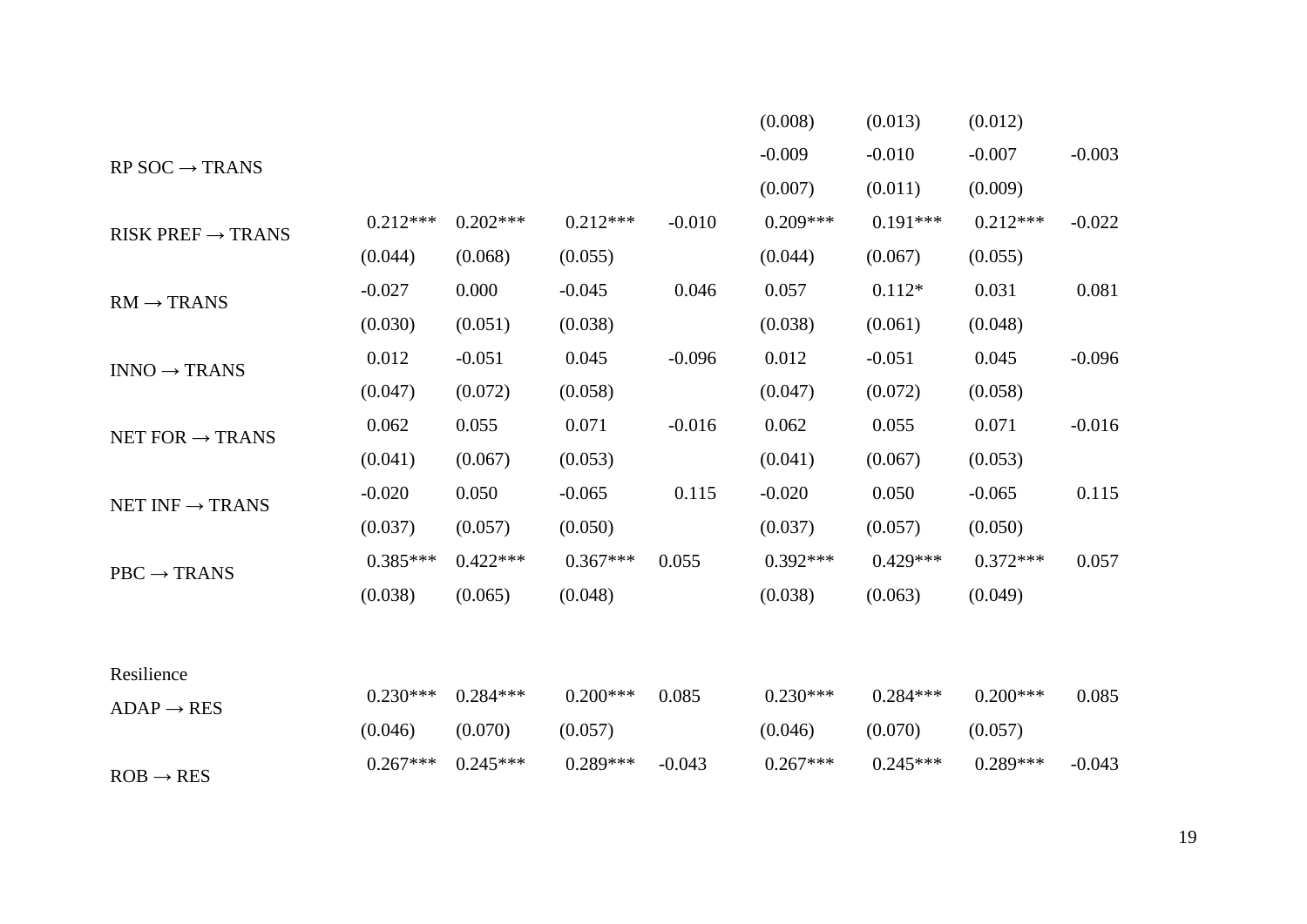|                             | (0.041)   | (0.066) | (0.050)  |       | (0.041)    | (0.066)  | (0.050)     |       |
|-----------------------------|-----------|---------|----------|-------|------------|----------|-------------|-------|
| $TRANS \rightarrow RES$     | $0.114**$ | 0.113   | $0.108*$ | 0.005 | $0.114**$  | 0.113    | $0.108*$    | 0.005 |
|                             | (0.047)   | (0.071) | (0.060)  |       | (0.047)    | (0.071)  | (0.060)     |       |
| RISK PERC $\rightarrow$ RES |           |         |          |       | $-0.038**$ | $-0.001$ | $-0.056**$  | 0.054 |
|                             |           |         |          |       | (0.018)    | (0.035)  | (0.022)     |       |
| $RP FIN \rightarrow RES$    |           |         |          |       | $-0.007**$ | 0.000    | $-0.012**$  | 0.012 |
|                             |           |         |          |       | (0.004)    | (0.006)  | (0.005)     |       |
| $RP$ INST $\rightarrow$ RES |           |         |          |       | $-0.008**$ | 0.000    | $-0.012**$  | 0.012 |
|                             |           |         |          |       | (0.004)    | (0.008)  | (0.005)     |       |
| $RP$ PERS $\rightarrow$ RES |           |         |          |       | $-0.005**$ |          |             |       |
|                             |           |         |          |       | (0.003)    |          |             |       |
| RP INPUT $\rightarrow$ RES  |           |         |          |       | $-0.008**$ | 0.000    | $-0.012***$ | 0.012 |
|                             |           |         |          |       | (0.004)    | (0.007)  | (0.005)     |       |
| RP MARKET $\rightarrow$ RES |           |         |          |       | $-0.008**$ | 0.000    | $-0.013**$  | 0.012 |
|                             |           |         |          |       | (0.004)    | (0.009)  | (0.005)     |       |
| $RP$ PROD $\rightarrow$ RES |           |         |          |       | $-0.006**$ | 0.000    | $-0.008**$  | 0.008 |
|                             |           |         |          |       | (0.003)    | (0.007)  | (0.003)     |       |
| $RP SC \rightarrow RES$     |           |         |          |       | $-0.009**$ | 0.000    | $-0.014**$  | 0.014 |
|                             |           |         |          |       | (0.004)    | (0.008)  | (0.006)     |       |
| $RP$ SOC $\rightarrow$ RES  |           |         |          |       | $-0.007**$ | 0.000    | $-0.011**$  | 0.011 |
|                             |           |         |          |       |            |          |             |       |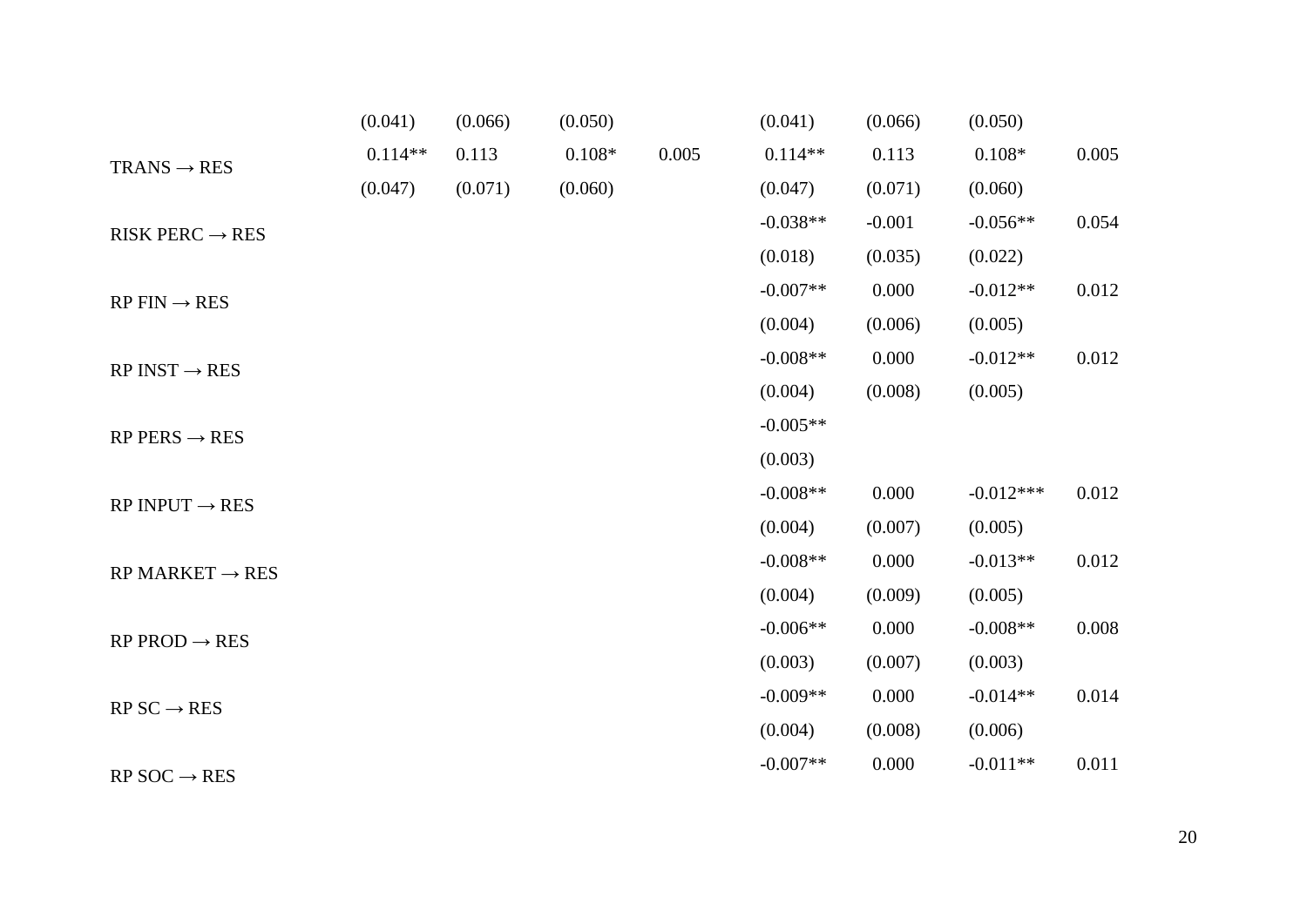| (0.003)    | (0.007)    | (0.004)    |          |
|------------|------------|------------|----------|
| $0.083***$ | $0.113***$ | $0.063**$  | 0.050    |
| (0.021)    | (0.035)    | (0.027)    |          |
| $0.043**$  | $0.071**$  | 0.031      | 0.039    |
| (0.019)    | (0.034)    | (0.024)    |          |
| 0.014      | $-0.010$   | 0.021      | $-0.031$ |
| (0.019)    | (0.035)    | (0.022)    |          |
| $0.049**$  | 0.041      | $0.059**$  | $-0.018$ |
| (0.022)    | (0.037)    | (0.027)    |          |
| 0.001      | 0.040      | $-0.017$   | 0.057    |
| (0.018)    | (0.029)    | (0.024)    |          |
| $0.229***$ | $0.245***$ | $0.220***$ | 0.025    |
| (0.024)    | (0.047)    | (0.026)    |          |
|            |            |            |          |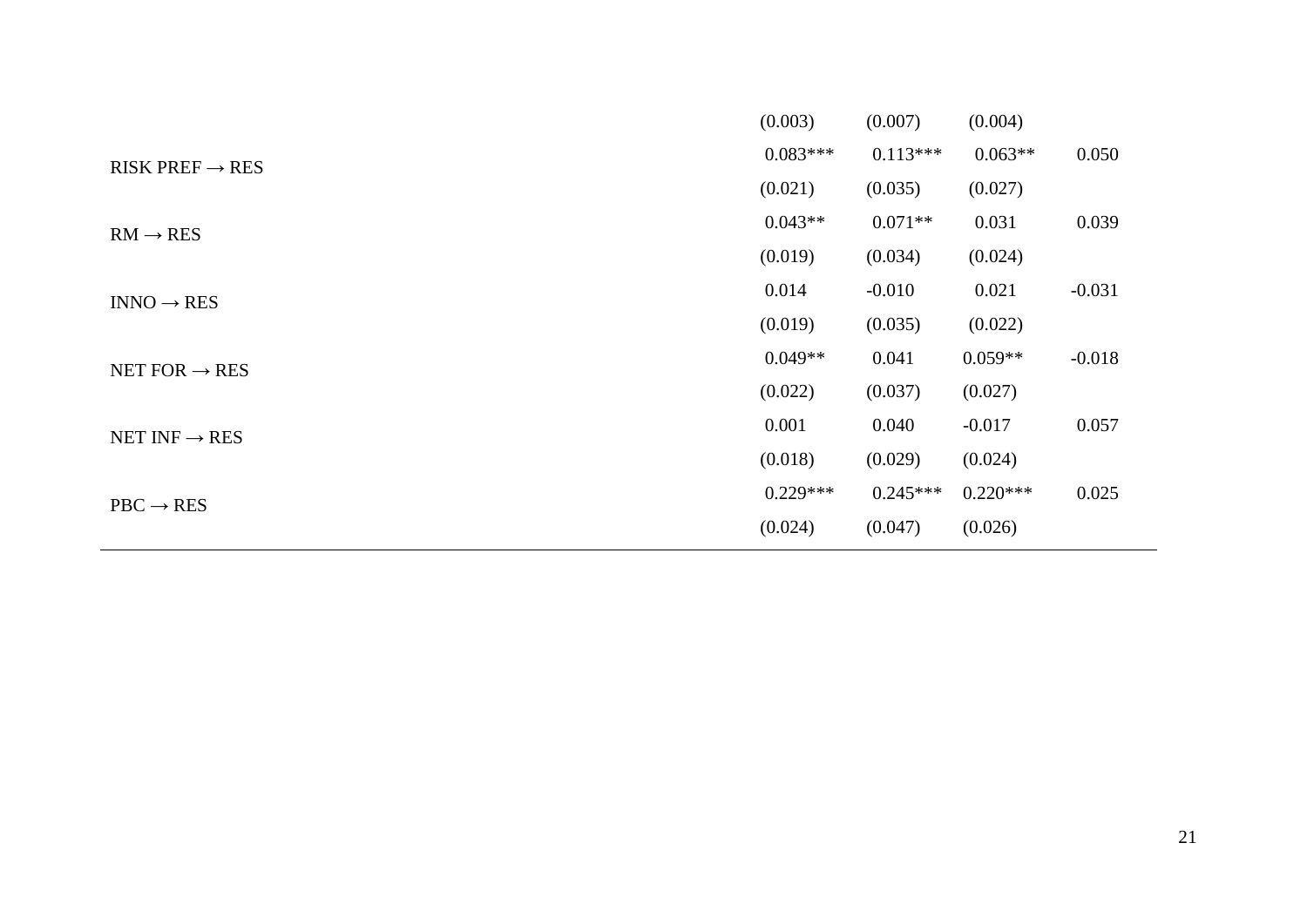|                              | All $(N = 916)$ |        | Low $(N = 329)$ |        | High $(N = 587)$ |              |
|------------------------------|-----------------|--------|-----------------|--------|------------------|--------------|
|                              | Mean            | St dev | Mean            | St dev | Mean             | St dev       |
| <b>Risk behavior</b>         |                 |        |                 |        |                  |              |
| RM                           | 3.98            | 1.35   | 3.94            | 1.36   | 4.01             | 1.35         |
| <b>RISK PERC</b>             |                 |        |                 |        |                  |              |
| <b>RISK PERC_1</b>           |                 |        |                 |        |                  |              |
| $riskperc_1$                 | 4.44            | 1.53   | 4.41            | 1.47   | 4.46             | 1.56         |
| $riskperc_2$                 | 4.16            | 1.47   | 4.14            | 1.43   | 4.17             | 1.49         |
| <b>RISK PERC_2</b>           |                 |        |                 |        |                  |              |
| $riskperc_3$                 | 4.91            | 1.62   | 4.69            | 1.61   | 5.04***          | 1.62         |
| riskperc_4                   | 4.78            | 1.45   | 4.77            | 1.44   | 4.78             | 1.46         |
| <b>RISK PERC_3</b>           |                 |        |                 |        |                  |              |
| riskperc_5                   | 4.93            | 1.70   | 4.70            | 1.73   | 5.06***          | 1.67         |
| riskperc_6                   | 4.02            | 1.54   | 4.03            | 1.46   | 4.02             | 1.59         |
| <b>RISK PERC_4</b>           |                 |        |                 |        |                  |              |
| riskperc_7                   | 4.17            | 1.74   | 4.02            | 1.73   | $4.26**$         | 1.75         |
| riskperc_8                   | 3.42            | 1.75   | 3.49            | 1.63   | 3.39             | 1.81         |
| <b>RISK PERC_5</b>           |                 |        |                 |        |                  |              |
| riskperc_9                   | 4.50            | 1.61   | 4.52            | 1.61   | 4.49             | 1.61         |
| riskperc_10                  | 4.38            | 1.56   | 4.33            | 1.53   | 4.41             | 1.57         |
| <b>RISK PERC_6</b>           |                 |        |                 |        |                  |              |
| riskperc_11                  | 3.71            | 1.95   | 3.77            | 1.99   | 3.67             | 1.92         |
| riskperc_12                  | 3.20            | 1.67   | 3.17            | 1.62   | 3.22             | 1.70         |
| riskperc_13                  | 3.68            | 1.99   | 3.62            | 1.97   | 3.72             | 2.00         |
| <b>RISK PERC_7</b>           | 5.51            | 1.50   | 5.27            | 1.57   | 5.65***          |              |
| riskperc_14<br>$riskperc_15$ | 4.36            | 1.92   | 4.21            | 1.91   | $4.44*$          | 1.45<br>1.93 |
| <b>RISK PERC_8</b>           |                 |        |                 |        |                  |              |
| riskperc_16                  | 4.87            | 1.62   | 4.76            | 1.59   | 4.94             | 1.64         |
| riskperc_17                  | 4.84            | 1.69   | 4.71            | 1.66   | 4.92*            | 1.71         |
| <b>RISK PREF</b>             |                 |        |                 |        |                  |              |
| riskpref_1                   | 4.08            | 1.49   | 4.18            | 1.43   | 4.03             | 1.53         |
| $riskpref_2$                 | 4.39            | 1.50   | 4.64            | 1.42   | 4.26***          | 1.52         |
| $riskpref_3$                 | 4.15            | 1.40   | 4.27            | 1.36   | 4.08**           | 1.42         |
| riskpref_4                   | 4.35            | 1.35   | 4.42            | 1.34   | 4.32             | 1.36         |
|                              |                 |        |                 |        |                  |              |
| <b>Resilience</b>            |                 |        |                 |        |                  |              |
| <b>ROB</b>                   |                 |        |                 |        |                  |              |
| $rob_1$                      | 4.21            | 1.43   | 4.36            | 1.32   | $4.13**$         | 1.48         |
| $rob_2$                      | 3.90            | 1.54   | 3.90            | 1.48   | 3.90             | 1.57         |
| $rob_3$                      | 4.44            | 1.47   | 4.55            | 1.42   | 4.38*            | 1.50         |
| $rob_4$                      | 4.02            | 1.53   | 4.18            | 1.43   | 3.94**           | 1.58         |
| <b>ADAP</b>                  |                 |        |                 |        |                  |              |
| $adap_1$                     | 3.97            | 1.71   | 4.05            | 1.78   | 3.93             | 1.66         |
| $adap_2$                     | 4.58            | 1.42   | 4.64            | 1.40   | 4.54             | 1.42         |
| $adap_3$                     | 4.65            | 1.37   | 4.71            | 1.40   | 4.61             | 1.36         |

**Table A1.11**. Summary statistics all farmers, *Low*, and *High*.